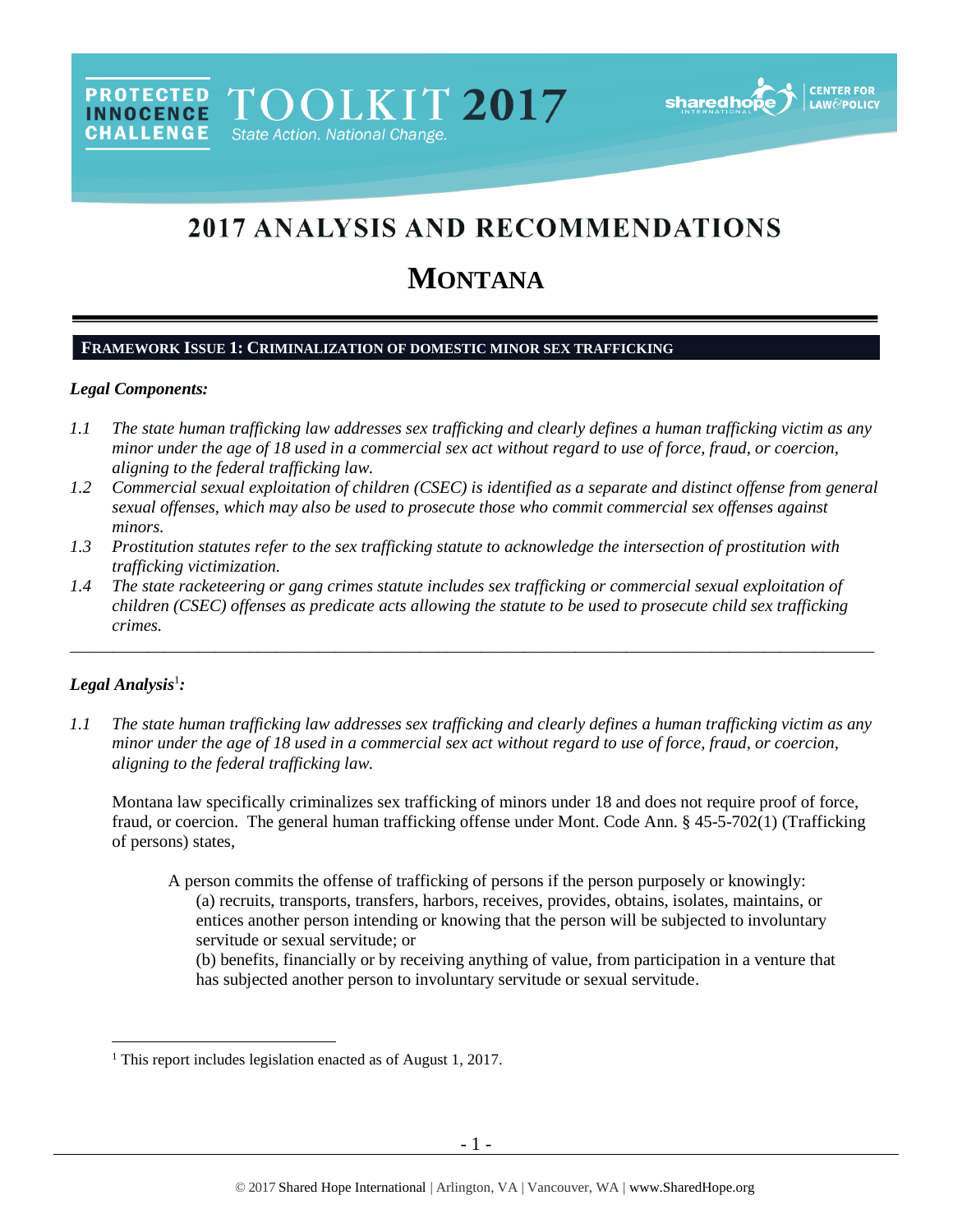Trafficking of persons is punishable by up to 50 years imprisonment and a possible fine up to \$100,000 when the victim is a child. Mont. Code Ann.  $\S$  45-5-702(2)(b).<sup>2</sup>

Mont. Code Ann. § 45-5-704(1) (Sexual servitude) specifically criminalizes sex trafficking of a minor without regard to force, fraud or coercion. It states,

<span id="page-1-0"></span>A person commits the offense of sexual servitude if the person purposely or knowingly: (a) uses coercion or deception to compel an adult to engage in commercial sexual activity;<sup>3</sup> or (b) recruits, transports, transfers, harbors, receives, provides, obtains by any means, isolates, entices, maintains, or makes available a child for the purpose of commercial sexual activity.

Sexual servitude is punishable by up to 25 years imprisonment and possible fine not to exceed \$75,000 when the victim is a child. Mont. Code Ann.  $\frac{6}{5}$  45-5-704(3)(b).<sup>4</sup>

Mont. Code Ann. § 45-5-705(1) (Patronizing victim of sexual servitude) makes it a crime when a person "purposely or knowingly gives, agrees to give, or offers to give anything of value so that a person may engage in commercial sexual activity with: (a) another person who the person knows is a victim of sexual servitude; or (b) a child." Patronizing a victim of sexual servitude is punishable by up to 25 years imprisonment and a possible fine not to exceed \$75,000 when the victim is a child. Mont. Code Ann.  $\S$  45-5-705(2)(b).<sup>5</sup>

Additionally, pursuant to Mont. Code Ann. § 45-5-701(5) (Definitions), "[h]uman trafficking" is defined as "the commission of an offense under 45-5-702 [Trafficking of persons], 45-5-703 [Involuntary servitude], 45-5-704 [Sexual servitude], or 45-5-705 [Patronizing victim of sexual servitude]."

*1.2 Commercial sexual exploitation of children (CSEC) is identified as a separate and distinct offense from general sexual offenses, which may also be used to prosecute those who commit commercial sex offenses against minors.*

The following statutes treat CSEC separately from non-commercial sex offenses:

1. Mont. Code Ann. § 45-5-603(1) (Aggravated promotion of prostitution) states,

A person commits the offense of aggravated promotion of prostitution if the person purposely or knowingly commits any of the following acts:

<sup>2</sup> Mont. Code Ann. § 45-5-706 (Aggravating circumstance) provides,

<sup>(1)</sup> An aggravating circumstance during the commission of an offense under 45-5-702 [Trafficking of persons], 45-5-703 [Involuntary servitude], 45-5-704 [Sexual servitude], or 45-5-705 [Patronizing victim of sexual servitude] occurs when the defendant recruited, enticed, or obtained the victim of the offense from a shelter that serves runaway youth, foster children, homeless persons, or persons subjected to human trafficking, domestic violence, or sexual assault.

<sup>(2)</sup> If the trier of fact finds that an aggravating circumstance occurred during the commission of an offense under 45-5-702, 45-5-703, 45-5-704, or 45-5-705, the defendant may be imprisoned for up to 5 years in addition to the period of imprisonment prescribed for the offense. An additional sentence prescribed by this section must run consecutively to the sentence provided for the underlying offense.

<sup>3</sup> "Commercial sexual activity" is defined by Mont. Code Ann. § 45-5-701(3) (Definitions) to mean "sexual activity for which anything of value is given to, promised to, or received by a person."

<sup>4</sup> *See supra* note [2.](#page-1-0)

<sup>5</sup> *See supra* note [2.](#page-1-0)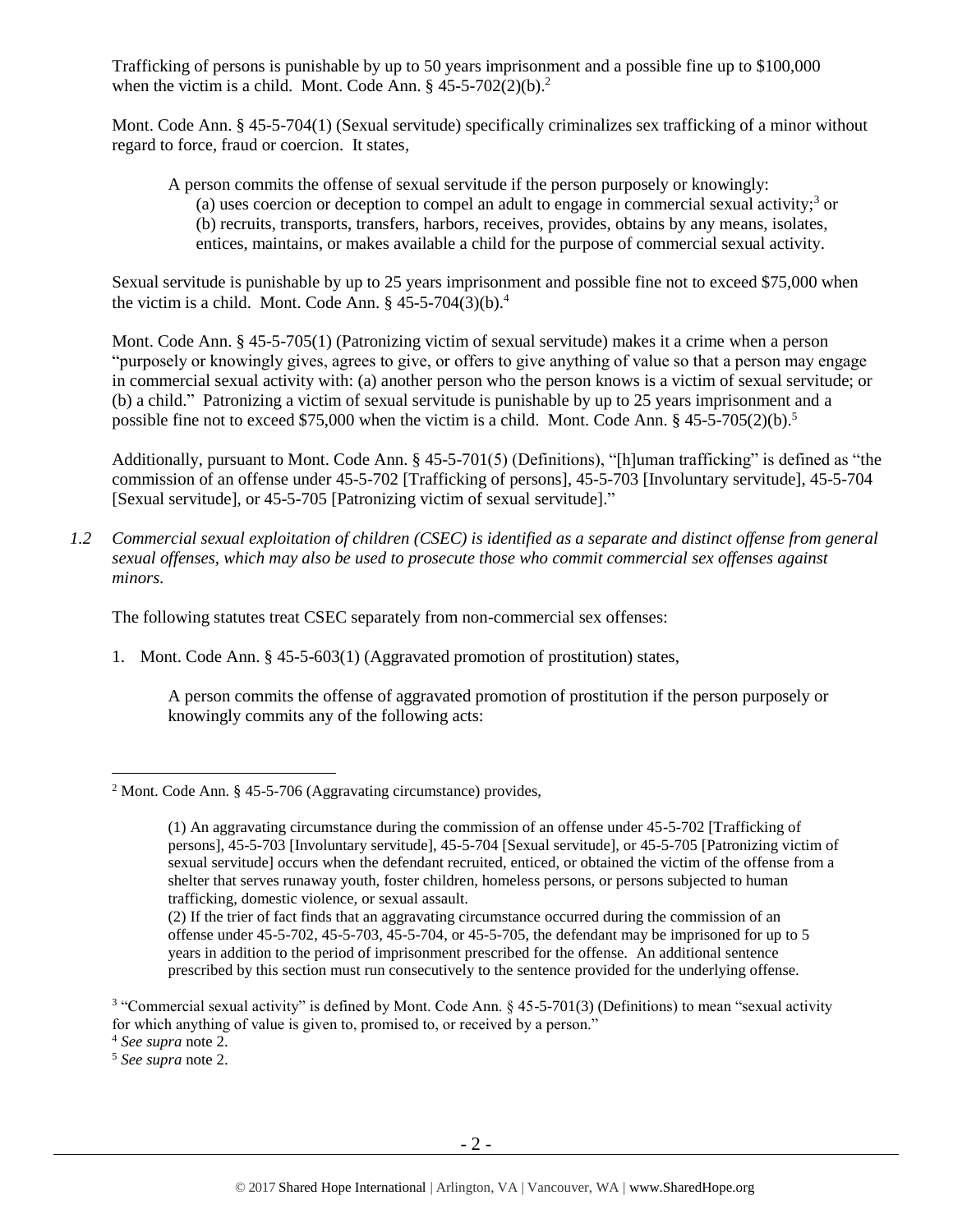(a) compels another to engage in or promote prostitution;

(b) promotes prostitution of a child under the age of 18 years, whether or not the person is aware of the child's age;

(c) promotes the prostitution of one's spouse, child, ward, or any person for whose care, protection, or support the person is responsible.

A conviction under Mont. Code Ann. § 45-5-603(1)(b) (Aggravated promotion of prostitution) for promoting prostitution of a child is punishable by imprisonment for 100 years, 25 years of which cannot be suspended or eligible for parole, a \$50,000 fine, or both, an order to complete a sexual offender treatment program, and may be subject to supervision for the remainder of the offender's life. Mont. Code Ann. § 45-  $5-603(2)(b)(i)(A)$ –(C), (ii).

2. Mont. Code Ann. § 45-5-601(1) (Prostitution) states,

A person commits the offense of prostitution if the person engages in or agrees or offers to engage in sexual intercourse with another person for compensation, whether the compensation is received or to be received or paid or to be paid.

<span id="page-2-0"></span>A conviction under Mont. Code Ann. § 45-5-601 is punishable by imprisonment up to 1 year, a fine not to exceed \$1,000, or both. Mont. Code Ann.  $\S$  45-5-601(2)(b). Subsequent offenses are punishable by imprisonment up to 5 years, a fine not to exceed \$10,000, or both. Mont. Code Ann. § 45-5-601(2)(b). If the person patronized was a child and the patron was at least 18, a conviction under Mont. Code Ann. § 45- 5-601 is punishable by imprisonment for 100 years, 25 years of which cannot be suspended or deferred ("except as provided in 46-18-222"<sup>6</sup> ), and during which time the offender is not eligible for parole, is subject to a possible fine not to exceed \$50,000, and an order to enroll in a treatment program, and may be subject to supervision for the remainder of the offender's life. Mont. Code Ann. § 45-5-601(3)(a)(i), (ii),  $(iii)$ ,  $(b)$ .

 $\overline{a}$ 

The text of Mont. Code Ann. § 46-18-222 cited here and elsewhere in this report includes amendments made by the enactment of House Bill 133 and Senate Bill 29 during the 2017 Regular Session of the Montana Legislature (effective July 1, 2017 and October 1, 2017, respectively).

<sup>6</sup> Mont. Code Ann. § 46-18-222 (Exceptions to mandatory minimum sentences, restrictions on deferred imposition and suspended execution of sentence, and restrictions on parole eligibility) states,

Mandatory minimum sentences prescribed by the laws of this state, mandatory life sentences prescribed by 46-18- 219 [Life sentence without possibility of release], the restrictions on deferred imposition and suspended execution of sentence prescribed by 46-18-201(1)(b) [Sentences that may be imposed], 46-18-205 [Mandatory minimum sentences —restrictions on deferral or suspension], 46-18-221(3) [Additional sentence for offenses committed with dangerous weapon], 46-18-224 [Additional sentence for offense committed while carrying a handgun loaded with armor-piercing ammunition], and 46-18-502(3) [Sentencing of persistent felony offender], and restrictions on parole eligibility do not apply if:

<sup>. . . .</sup>

<sup>(6)</sup> the offense was committed under. . . 45-5-601(3) [Prostitution], 45-5-602(3) [Promoting prostitution], or 45-5-603(2)(b) [Aggravated promotion of prostitution] . . . and the judge determines, based on the findings contained in a sexual offender evaluation report prepared by a qualified sexual offender evaluator pursuant to the provisions of 46-23-509, that treatment of the offender while incarcerated, while in a residential treatment facility, or while in a local community affords a better opportunity for rehabilitation of the offender and for the ultimate protection of the victim and society, in which case the judge shall include in its judgment a statement of the reasons for its determination.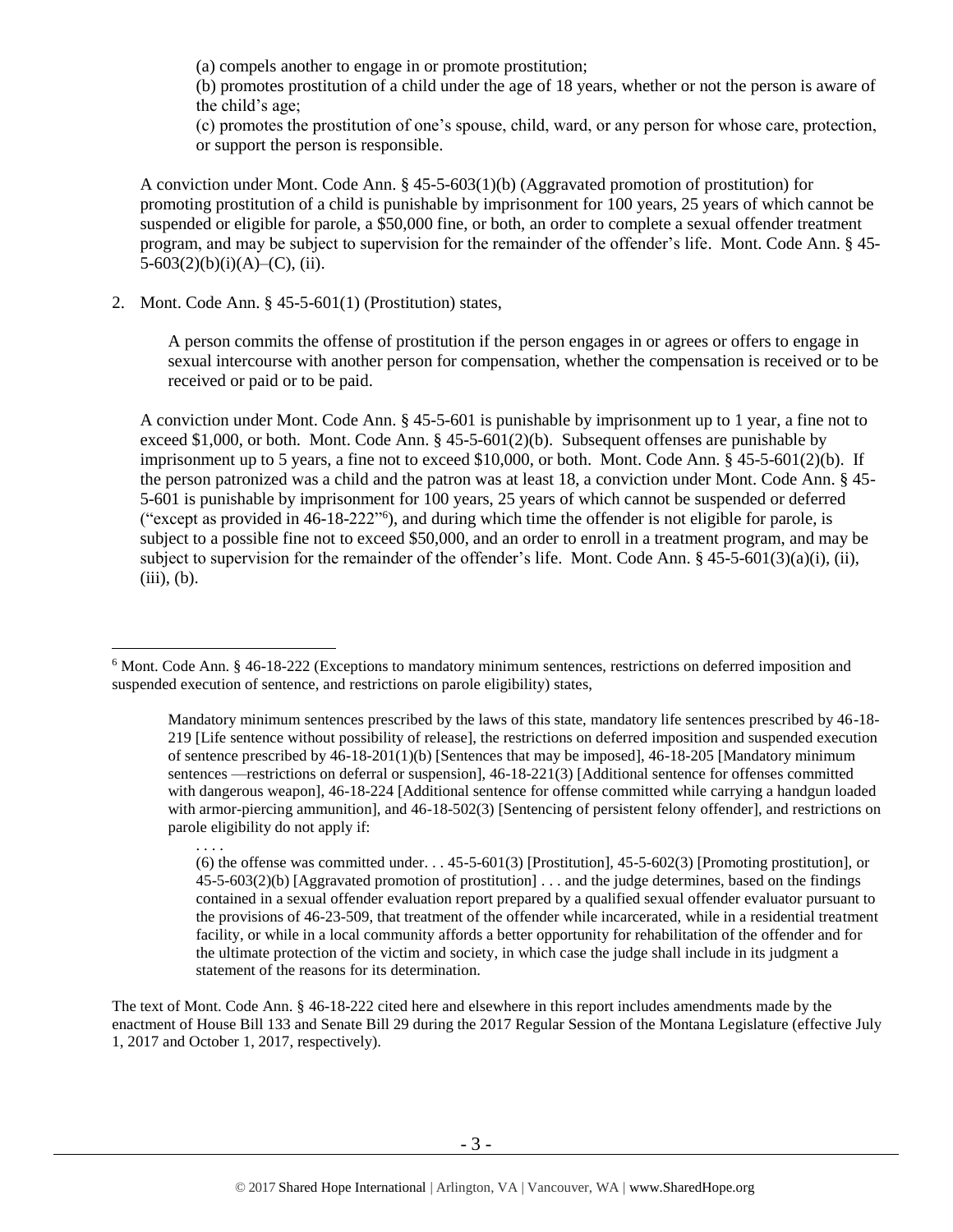#### 3. Mont. Code Ann. § 45-5-602(1) (Promoting prostitution) states,

A person commits the offense of promoting prostitution if the person purposely or knowingly commits any of the following acts:

(a) owns, controls, manages, supervises, resides in, or otherwise keeps, alone or in association with others, a house of prostitution or a prostitution business;

(b) procures an individual for a house of prostitution or a place in a house of prostitution for an individual;

(c) encourages, induces, or otherwise purposely causes another to become or remain a prostitute; (d) solicits clients for another person who is a prostitute;

(e) procures a prostitute for a patron;

(f) transports an individual into or within this state with the purpose to promote that individual's engaging in prostitution or procures or pays for transportation with that purpose;

(g) leases or otherwise permits a place controlled by the offender, alone or in association with others, to be regularly used for prostitution or for the procurement of prostitution or fails to make reasonable effort to abate that use by ejecting the tenant, notifying law enforcement authorities, or using other legally available means; or

(h) lives in whole or in part upon the earnings of an individual engaging in prostitution, unless the person is the prostitute's minor child or other legal dependent incapable of self-support.

A conviction under Mont. Code Ann. § 45-5-602 (Promoting prostitution) is punishable by imprisonment up to 10 years, a fine not to exceed \$50,000, or both. Mont. Code Ann. § 45-5-602(2). However, if the victim is a minor under 18 and the offender is at least 18 or older, then a conviction under Mont. Code § 45- 5-602 is punishable by imprisonment for 100 years, 25 years of which cannot be suspended, a possible fine not to exceed \$50,000, an order to complete a sexual offender treatment program, and may be subject to supervision for the remainder of the offender's life. Mont. Code Ann.  $\S$  45-5-602(3)(a)(i)–(iii), (b).

4. Mont. Code Ann.  $\S 45-5-625(1)^7$  (Sexual abuse of children) states in part,

A person commits the offense of sexual abuse of children if the person:

<span id="page-3-2"></span><span id="page-3-1"></span><span id="page-3-0"></span>(a) knowingly employs, uses, or permits the employment or use of a child in an exhibition of sexual conduct,<sup>8</sup> actual or simulated;<sup>9</sup>

(i) actual or simulated:

 $\overline{a}$ 

(A) sexual intercourse, whether between persons of the same or opposite sex;

(B) penetration of the vagina or rectum by any object, except when done as part of a recognized medical procedure;

- (C) bestiality;
- (D) masturbation;

(E) sadomasochistic abuse;

(F) lewd exhibition of the genitals, breasts, pubic or rectal area, or other intimate parts of any person; or (G) defecation or urination for the purpose of the sexual stimulation of the viewer; or

<sup>9</sup> Mont. Code Ann. § 45-5-625(5)(c) (Sexual abuse of children) defines "simulated" as "any depicting of the genitals or pubic or rectal area that gives the appearance of sexual conduct or incipient sexual conduct."

<sup>&</sup>lt;sup>7</sup> The text of Mont. Code Ann. § 45-5-625 cited here and elsewhere in this report includes amendments made by the enactment of House Bills 133 and 247 during the 2017 Regular Session of the Montana Legislature (effective July 1, 2017 and October 1, 2017).

<sup>8</sup> Mont. Code Ann. § 45-5-625(5)(b) (Sexual abuse of children) defines "sexual conduct" as

<sup>(</sup>ii) depiction of a child in the nude or in a state of partial undress with the purpose to abuse, humiliate, harass, or degrade the child or to arouse or gratify the person's own sexual response or desire or the sexual response or desire of any person.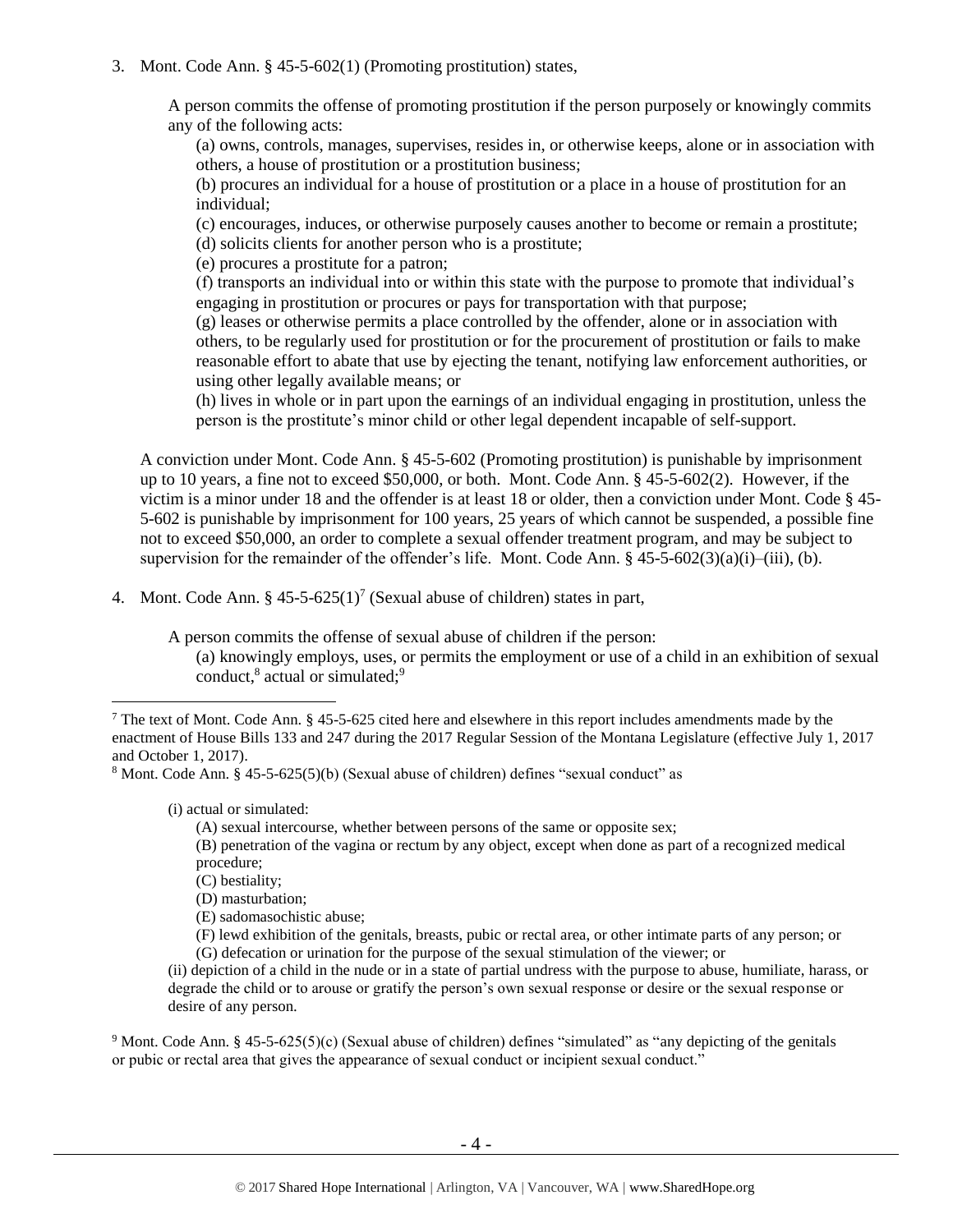<span id="page-4-1"></span>(b) knowingly photographs, films, videotapes, develops or duplicates the photographs, films, or videotapes, or records a child engaging in sexual conduct, actual or simulated; (c) knowingly, by any means of communication, including electronic communication,  $^{10}$  persuades, entices, counsels, coerces, encourages, directs, or procures a child under 16 years of age or a person the offender believes to be a child under 16 years of age to engage in sexual conduct, actual or simulated, or view sexually explicit material or acts for the purpose of inducing or persuading a child to participate in any sexual activity that is illegal;

<span id="page-4-0"></span>. . . .

A conviction under Mont. Code Ann.  $\S$  45-5-625(1)(a)–(c) (Sexual abuse of children) is punishable by life imprisonment or a term of imprisonment up to 100 years and a possible fine not to exceed \$10,000. Mont. Code Ann. § 45-5-625(2)(a). However, unless punished under Mont. Code Ann. § 46-18-219 (Life sentence without possibility of release),<sup>11</sup> a conviction for sexual abuse of children is punishable by life imprisonment or by imprisonment for 4–100 years and a possible fine not to exceed \$10,000 if the victim is under 16 years of age. Mont. Code Ann. § 45-5-625(2)(b). Penalties are enhanced when the child is under 13 and the offender is 18 or older to imprisonment for 100 years, 10 years of which cannot be suspended ("except as provided in  $46-18-222(1)$  through  $(5)$ "), a possible fine not to exceed \$50,000, an order to enroll in a treatment program, and possible supervision for the remainder of the offender's life. Mont. Code Ann.  $§$  45-5-625(4)(a), (b).

Certain non-commercial sexual offenses may be applicable in cases involving the commercial sexual exploitation of a child. These include the following:

(iii) 45-5-625, sexual abuse of children;

. . . .

. . . .

. . . .

 $\overline{a}$ 

(b) Except as provided in subsection (3), if an offender convicted of one of the following offenses was previously convicted of two of the following offenses, two of any combination of the offenses listed in subsection (1)(a) or the following offenses, or two of any offenses under the laws of another state or of the United States that, if committed in this state, would be one of the offenses listed in subsection (1)(a) or this subsection, the offender must be sentenced to life in prison, unless the death penalty is applicable and imposed:

. . . . (iv) 45-5-302, kidnapping;

(vi) 45-5-603, aggravated promotion of prostitution.

The text of Mont. Code Ann. § 46-18-219 cited here and elsewhere in this report includes amendments made by the enactment of Senate Bills 29 and 153 during the 2017 Regular Session of the Montana Legislature (effective October 1, 2017 and May 19, 2017, respectively).

<sup>&</sup>lt;sup>10</sup> Mont. Code Ann. § 45-5-625(5)(a) (Sexual abuse of children) defines "electronic communication" as "a sign, signal, writing, image, sound, data, or intelligence of any nature transmitted or created in whole or in part by a wire, radio, electromagnetic, photoelectronic, or photo-optical system."

 $11$  Mont. Code Ann. § 46-18-219(1) (Life sentence without possibility of release) states,

<sup>(</sup>a) Except as provided in subsection (3), if an offender convicted of one of the following offenses was previously convicted of one of the following offenses or of an offense under the laws of another state or of the United States that, if committed in this state, would be one of the following offenses, the offender must be sentenced to life in prison, unless the death penalty is applicable and imposed:

<sup>(</sup>ii) 45-5-303, aggravated kidnapping;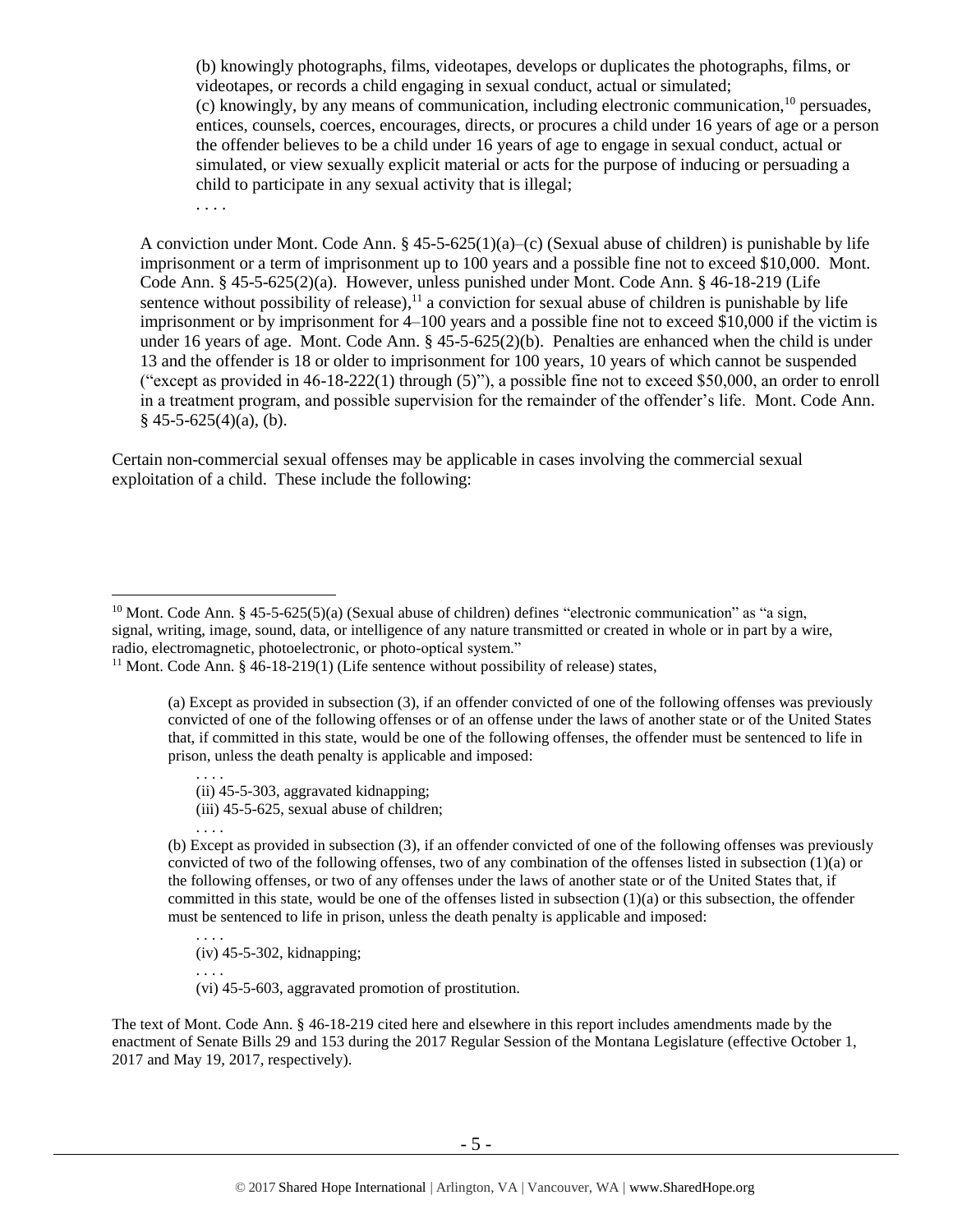- <span id="page-5-0"></span>1. Mont. Code Ann. §  $45-5-503(1)^{12}$  (Sexual intercourse without consent) states in part, "A person who knowingly has sexual intercourse with another person without consent or with another person who is incapable of consent commits the offense of sexual intercourse without consent . . . ." A victim under age 16 is incapable of consent. Mont. Code Ann. § 45-5-501(1)(b)(iv)<sup>13</sup> (Definitions). Pursuant to Mont. Code Ann. § 45-5-503(3), (4),
	- (3) (a) If the victim is less than 16 years old and the offender is 4 or more years older than the victim or if the offender inflicts bodily injury on anyone in the course of committing sexual intercourse without consent, the offender shall be punished by life imprisonment or by imprisonment in the state prison for a term of not less than 4 years or more than 100 years and may be fined not more than \$50,000, except as provided in 46-18-219 and 46-18-222.

(b) If two or more persons are convicted of sexual intercourse without consent with the same victim in an incident in which each offender was present at the location where another offender's offense occurred during a time period in which each offender could have reasonably known of the other's offense, each offender shall be punished by life imprisonment or by imprisonment in the state prison for a term of not less than 5 years or more than 100 years and may be fined not more than \$50,000, except as provided in [46-18-219](http://data.opi.mt.gov/bills/mca/46/18/46-18-219.htm) and [46-18-222.](http://data.opi.mt.gov/bills/mca/46/18/46-18-222.htm)

(c) If the offender was previously convicted of an offense under this section or of an offense under the laws of another state or of the United States that if committed in this state would be an offense under this section and if the offender inflicted serious bodily injury on a person in the course of committing each offense, the offender shall be:

(i) punished by death as provided in 46-18-301 through 46-18-310, unless the offender is less than 18 years of age at the time of the commission of the offense; or (ii) punished as provided in 46-18-219.

(4) (a) If the victim was 12 years of age or younger and the offender in the course of committing a violation of this section was 18 years of age or older at the time of the offense, the offender: (i) shall be punished by imprisonment in a state prison for a term of 100 years. The court may not suspend execution or defer imposition of the first 10 years of a sentence of imprisonment imposed under this subsection  $(4)(a)(i)$  except as provided in 46-18-222(1) through (5), and during the first 10 years of imprisonment, the offender is not eligible for parole. The exception provided in 46-18-222(6) does not apply.

(ii) may be fined an amount not to exceed \$50,000; and

(iii) shall be ordered to enroll in and successfully complete the educational phase and the cognitive and behavioral phase of a sexual offender treatment program provided or approved by the department of corrections.

(b) If the offender is released after the mandatory minimum period of imprisonment, the offender is subject to supervision by the department of corrections for the remainder of the offender's life and shall participate in the program for continuous, satellite-based monitoring provided for in [46-23-](http://data.opi.mt.gov/bills/mca/46/23/46-23-1010.htm) [1010.](http://data.opi.mt.gov/bills/mca/46/23/46-23-1010.htm)

If the victim is 14 years of age or older and the offender is under 19 years of age, penalties include up to 5 years imprisonment and a fine not to exceed \$10,000 provided certain other conditions are met. Mont. Code Ann. § 45-5-503(5).

2. Mont. Code Ann. § 45-5-625(1)(h), (i) (Sexual abuse of children) makes it a crime if a person

 $12$  The text of Mont. Code Ann. § 45-5-503 cited here and elsewhere in this report includes amendments made by the enactment of House Bill 133 and Senate Bills 26 and 29 during the 2017 Regular Session of the Montana Legislature (effective July 1, 2017, July 1, 2017, and October 1, 2017, respectively).

<sup>&</sup>lt;sup>13</sup> The text of Mont. Code Ann.  $\S$  45-5-501 cited here and elsewhere in this report includes amendments made by the enactment of Senate Bill 29 during the 2017 Regular Session of the Montana Legislature (effective October 1, 2017).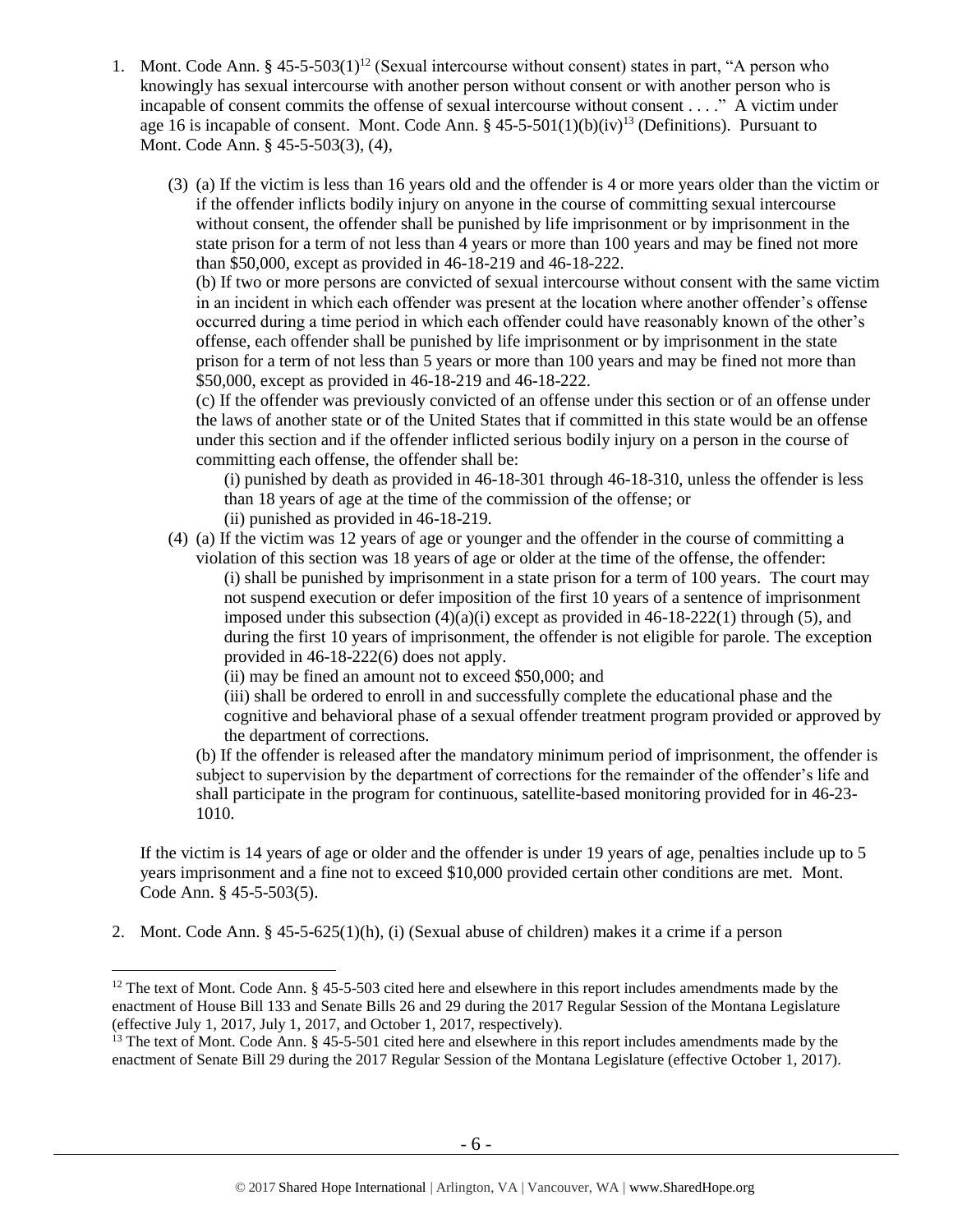(h) knowingly travels within, from, or to this state with the intention of meeting a child under 16 years of age or a person the offender believes to be a child under 16 years of age in order to engage in sexual conduct, actual or simulated; or

(i) knowingly coerces, entices, persuades, arranges for, or facilitates a child under 16 years of age or a person the offender believes to be a child under 16 years of age to travel within, from, or to this state with the intention of engaging in sexual conduct, actual or simulated.

A conviction under Mont. Code Ann. § 45-5-625(1)(h), (i) is punishable by life imprisonment and a possible fine not to exceed \$10,000 or a term of imprisonment up to 100 years and a possible fine not to exceed \$10,000. Mont. Code Ann. § 45-5-625(2)(a). However, unless punished under Mont. Code Ann. § 46-18-219 (Life sentence without possibility of release), <sup>14</sup> a conviction for sexual abuse of children is punishable by life imprisonment or by imprisonment for  $4 -100$  years and a possible fine not to exceed \$10,000 if the victim is under 16 years of age. Mont. Code Ann. § 45-5-625(2)(b). Penalties are enhanced when the child is under 13 and the offender is 18 or older to imprisonment for 100 years, 10 years of which cannot be suspended ("except as provided in 46-18-222(1) through (5)"), a possible fine not to exceed \$50,000, an order to enroll in a treatment program, and possible supervision for the remainder of the offender's life. Mont. Code Ann.  $§$  45-5-625(4)(a), (b).<sup>15</sup>

*1.3 Prostitution statutes refer to the sex trafficking statute to acknowledge the intersection of prostitution with trafficking victimization.* 

While Mont. Code Ann. § 45-5-601 (Prostitution) does not refer to Mont. Code Ann. § 45-5-702 (Trafficking of persons), § 45-5-704 (Sexual servitude), or § 45-5-705 (Patronizing victim of sexual servitude) to clarify that a commercially sexually exploited child is a victim of sex trafficking, related provisions acknowledge the intersection of prostitution with trafficking victimization. Specifically, Mont. Code Ann. § 45-5-710 (Affirmative defense) establishes an affirmative defense for human trafficking victims to prostitution and related charges and Mont. Code Ann. § 45-5-709 (Immunity of child) eliminates criminal liability for minors under the prostitution law.

*1.4 The state racketeering or gang crimes statute includes sex trafficking or commercial sexual exploitation of children (CSEC) offenses as predicate acts allowing the statute to be used to prosecute child sex trafficking crimes.* 

Montana has not enacted a racketeering statute. However, Montana's criminal street gang law provides for enhanced sentences. Mont. Code Ann. § 45-8-404 (Additional sentence for criminal street gangrelated activity) states,

(1) (a) (Additional sentence for criminal street gang-related felony) states, "A person who is convicted of a felony that the person committed for the benefit of, at the direction of, or in association with any criminal street gang for the purpose of promoting, furthering, or assisting any criminal conduct by criminal street gang members shall, in addition to the punishment provided for the commission of the underlying offense, be sentenced to a term of imprisonment in a state prison of not less than 1 year or more than 3 years, except as provided in 46-18-222.

(b) If the underlying felony described in subsection (1)(a) is committed on the grounds of, or within 1,000 feet of, a public school, as defined in 20-6-501, during hours when the facility is

<sup>&</sup>lt;sup>14</sup> See supra note [11](#page-4-0) for the substantive provision of Mont. Code Ann. § 46-18-219 (Life sentence without possibility of release).

<sup>15</sup> *See supra* note [7.](#page-3-0)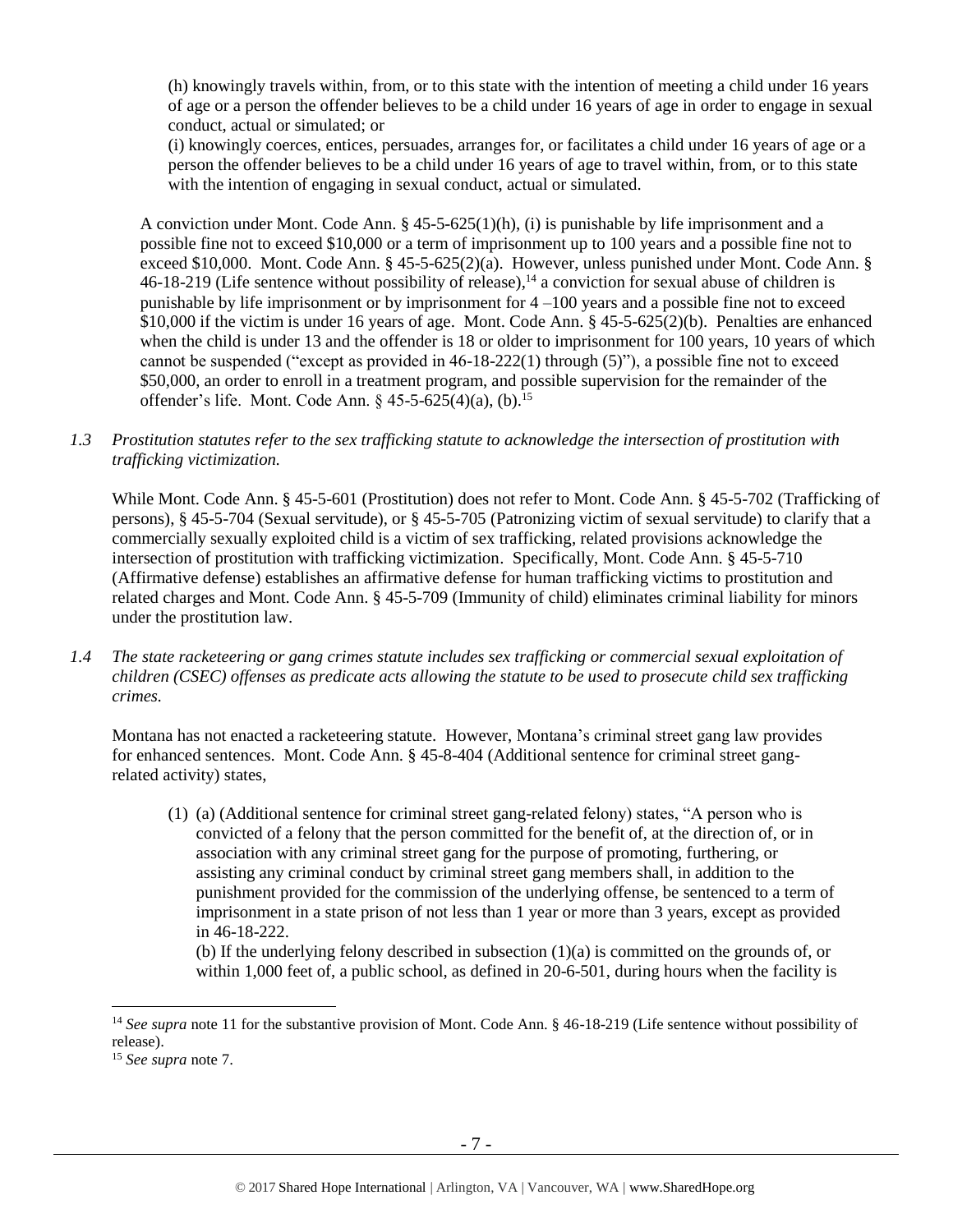open for classes or school-related programs or when minors are using the facility, the additional term provided for in subsection (1) is 2 to 4 years.

(2) The imposition or execution of the minimum sentences prescribed by this section may not be deferred or suspended, except as provided in 46-18-222.

(3) An additional sentence prescribed by this section shall run consecutively to the sentence provided for the underlying offense.

Pursuant to Mont. Code Ann. § 45-8-405(2)(h) (Pattern of criminal street gang activity), "The offenses that form a pattern of criminal street gang activity include . . . aggravated promotion of prostitution, as defined in 45-5-603 . . . ."

1.4.1 Recommendation: Enact a racketeering statute that includes the CSEC offenses of Mont. Code Ann. § 45-5-601 (Prostitution), § 45-5-602 (Promoting prostitution), § 45-5-603 (Aggravated promotion of prostitution), § 45-5-625(1) (Sexual abuse of children), as well as trafficking offenses under Mont. Code Ann. § 45-5-702 (Trafficking of persons), § 45-5-704 (Sexual servitude), and § 45-5-705 (Patronizing victim of sexual servitude) as predicate crimes so it may be used to prosecute trafficking enterprises.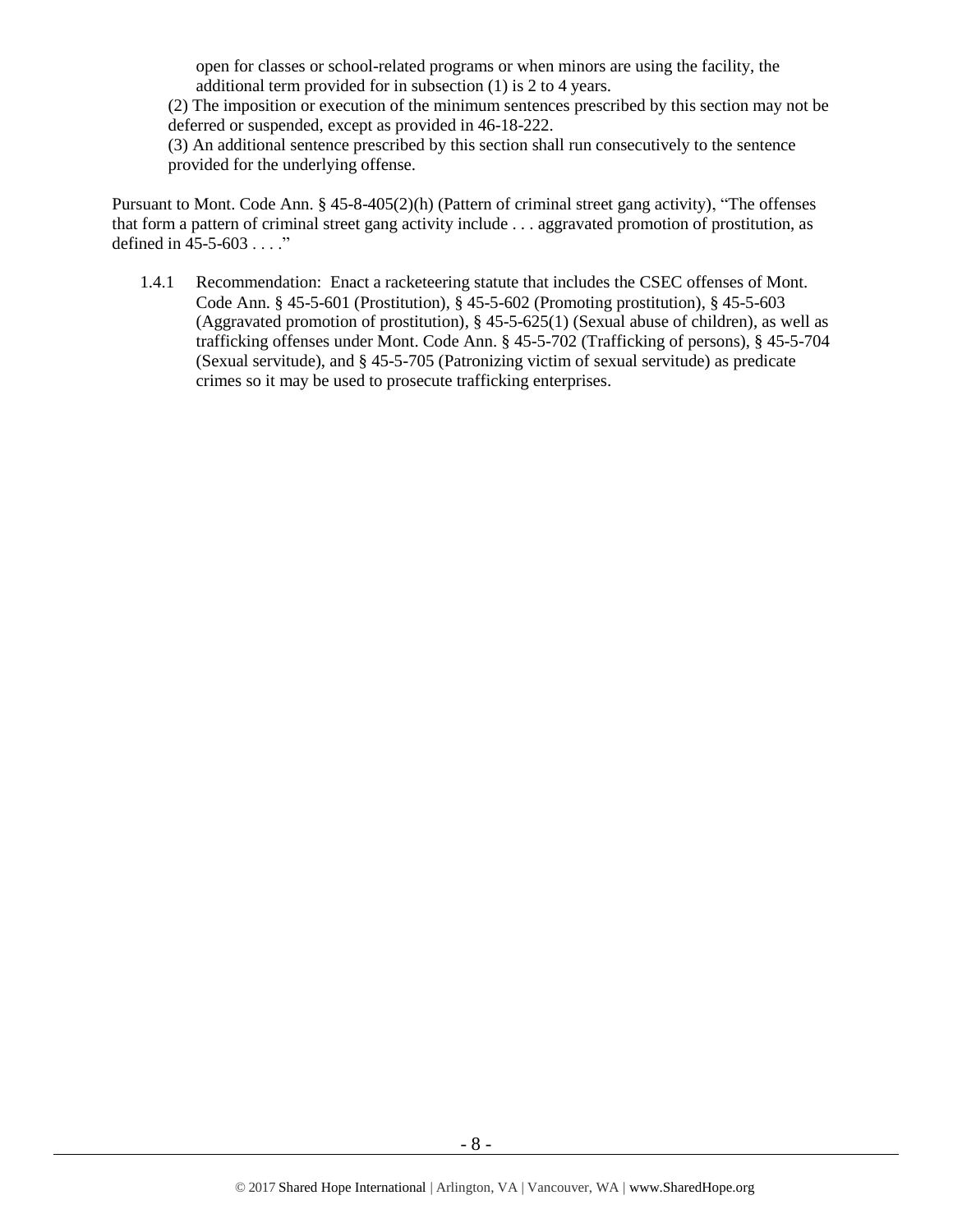#### **FRAMEWORK ISSUE 2: CRIMINAL PROVISIONS ADDRESSING DEMAND**

#### *Legal Components:*

- *2.1 The state sex trafficking law can be applied to buyers of commercial sex acts with a minor.*
- *2.2 Buyers of commercial sex acts with a minor can be prosecuted under commercial sexual exploitation of children (CSEC) laws.*
- *2.3 Solicitation laws differentiate buying sex acts with an adult and buying sex acts with a minor under 18.*
- *2.4 Penalties for buyers of commercial sex acts with minors are as high as federal penalties.*
- *2.5 Using the Internet or other electronic communication to lure, entice, or purchase, or attempt to lure, entice, or purchase commercial sex acts with a minor is a separate crime or results in an enhanced penalty for buyers.*
- *2.6 No age mistake defense is permitted for a buyer of commercial sex acts with any minor under 18.*
- *2.7 Base penalties for buying sex acts with a minor under 18 are sufficiently high and not reduced for older minors.*
- *2.8 Financial penalties for buyers of commercial sex acts with minors are sufficiently high to make it difficult for buyers to hide the crime.*
- *2.9 Buying and possessing images of child sexual exploitation carries penalties as high as similar federal offenses.*

\_\_\_\_\_\_\_\_\_\_\_\_\_\_\_\_\_\_\_\_\_\_\_\_\_\_\_\_\_\_\_\_\_\_\_\_\_\_\_\_\_\_\_\_\_\_\_\_\_\_\_\_\_\_\_\_\_\_\_\_\_\_\_\_\_\_\_\_\_\_\_\_\_\_\_\_\_\_\_\_\_\_\_\_\_\_\_\_\_\_\_\_\_\_

*2.10 Convicted buyers of commercial sex acts with minors are required to register as sex offenders.* 

## *Legal Analysis:*

 $\overline{a}$ 

*2.1 The state sex trafficking law can be applied to buyers of commercial sex acts with a minor.*

Buyers of commercial sex acts with a child in Montana face prosecution and penalties under three provisions of the state human trafficking law. Mont. Code Ann. § 45-5-702 (Trafficking of persons) and § 45-5-704 (Sexual servitude)<sup>16</sup> apply to buyers of sex with minors following federal precedent<sup>17</sup> based on use of the term "obtains," while Mont. Code Ann. § 45-5-705 (Patronizing victim of sexual servitude) applies directly to the conduct of buyers. Mont. Code Ann. § 45-5-705 provides that "[a] person commits the offense of patronizing a victim of sexual servitude if the person purposely or knowingly gives, agrees to give, or offers to give anything of value so that a person may engage in commercial sexual activity with: (a) another person who the person knows is a victim of sexual servitude; or (b) a child."

<sup>16</sup> *See* section 1.1 for text of Mont. Code Ann. § 45-5-704 (Sexual servitude).

<sup>17</sup> See *United States v. Jungers*, 702 F.3d 1066 (8th Cir. 2013). In this case, the Eighth Circuit held that the federal sex trafficking law, 18 U.S.C. § 1591 (Sex trafficking of children or by force, fraud, or coercion) applies to buyers of sex with minors. Reversing a District of South Dakota ruling that Congress did not intend the string of verbs constituting criminal conduct under 18 U.S.C. § 1591(a)(1) ("recruits, entices, harbors, transports, provides, obtains, or maintains") to reach the conduct of buyers (United States v. Jungers, 834 F. Supp. 2d 930, 931 (D.S.D. 2011)), the Eighth Circuit concluded that 18 U.S.C. § 1591 does not contain "a latent exemption for purchasers" because buyers can "engage in at least some of the prohibited conduct." Jungers, 702 F. 3d 1066, 1072. Congress codified Jungers clarifying that the federal sex trafficking law is intended to apply to buyers in the Justice for Victims of Trafficking Act (JVTA) of 2015 Pub. L. No. 114-22, 129 Stat 227), enacted on May 29, 2015. The JVTA adds the terms "patronize" and "solicit" to the list of prohibited conduct and expressly states, "section 108 of this title amends section 1591 of title 18, United States Code, to add the words 'solicits or patronizes' to the sex trafficking statute making absolutely clear for judges, juries, prosecutors, and law enforcement officials that criminals who purchase sexual acts from human trafficking victims may be arrested, prosecuted, and convicted as sex trafficking offenders when this is merited by the facts of a particular case." Id. at Sec. 109. The Eighth Circuit decision in United States v. Jungers and the federal sex trafficking law as amended by the Justice for Victims of Trafficking Act establish persuasive authority when state courts interpret the string of verbs constituting prohibited conduct in state sex trafficking laws (in particular the term "obtains") to the extent such interpretation does not conflict with state case law.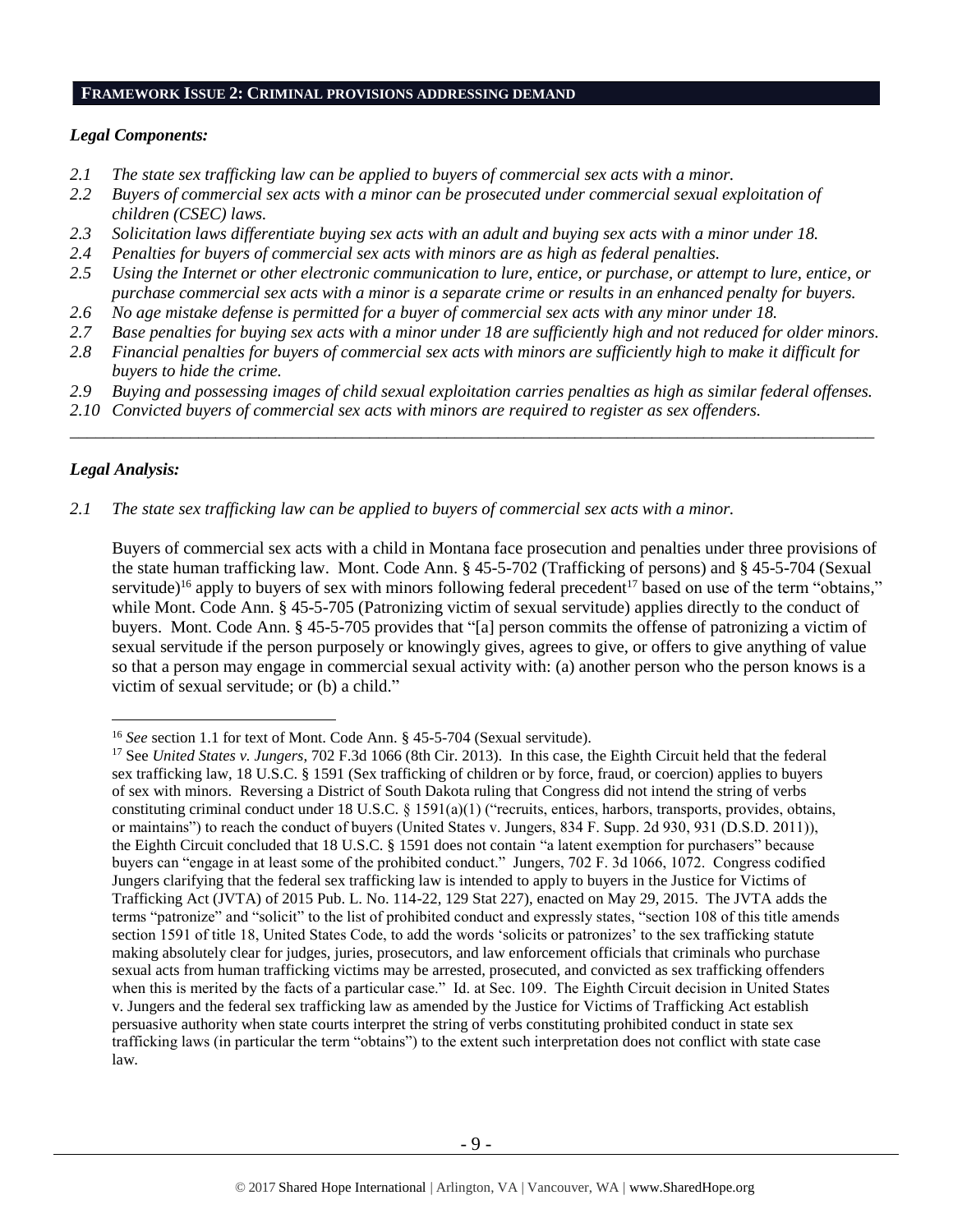2.1.1 Recommendation: Amend Mont. Code Ann. § 45-5-702 (Trafficking of persons) and § 45-5- 704 (Sexual servitude) to clarify that buyer conduct is included as a violation of sexual servitude.

## *2.2 Buyers of commercial sex acts with a minor can be prosecuted under commercial sexual exploitation of children (CSEC) laws.*

A buyer of sex with a minor may be charged under Mont. Code Ann. § 45-5-601(1) (Prostitution). A conviction under Mont. Code Ann. § 45-5-601 is punishable by imprisonment up to 1 year, a fine not to exceed \$1,000, or both. Mont. Code Ann. § 45-5-601(2)(b). Subsequent offenses are punishable by imprisonment up to 5 years, a fine not to exceed \$10,000, or both. Mont. Code Ann.  $\S$  45-5-601(2)(b). If the victim is a minor and the offender is at least 18, a conviction under Mont. Code Ann. § 45-5-601 is punishable by imprisonment for 100 years, 25 years of which cannot be suspended or deferred ("except as provided in 46-18-222"<sup>18</sup>), and during which time the offender is not eligible for parole, is subject to a possible fine not to exceed \$50,000 and to an order to enroll in a treatment program, and may be subject to supervision for the remainder of the offender's life. Mont. Code Ann. §  $45-5-601(3)(a)(i)$ , (ii), (iii), (b).

## *2.3 Solicitation laws differentiate buying sex acts with an adult and buying sex acts with a minor under 18.*

Montana's prostitution statute, Mont. Code Ann.  $\S$  45-5-601(3)(a) (Prostitution), which includes the crime of soliciting prostitution, heightens the penalties for soliciting a minor under 18.<sup>19</sup> Buyers convicted of soliciting prostitution from an adult face a \$1,000 fine and one year imprisonment under Mont. Code Ann. § 45-5-  $601(2)(b)$ , while buyers convicted under § 45-5-601(3) of soliciting prostitution of a child face 100 years imprisonment and a possible fine up to  $$50,000.<sup>20</sup>$ 

## *2.4 Penalties for buyers of commercial sex acts with minors are as high as federal penalties.*

A conviction under Mont. Code Ann. § 45-5-702 (Trafficking of persons) is punishable by imprisonment for 50 years and a fine of not more than \$100,000. Mont. Code Ann. § 45-5-702(2)(b). A conviction under Mont. Code Ann. § 45-5-704 (Sexual servitude) or § 45-5-705 (Patronizing victim of sexual servitude) carries a 25 year jail term and a fine of not more than \$75,000.<sup>21</sup> Mont. Code Ann. §§ 45-5-704(3)(b), 45-5-705(2)(b). A conviction under Mont. Code Ann. § 45-5-601(3)(a) (Prostitution) is punishable by imprisonment for 100 years, 25 years of which cannot be suspended or deferred (with certain exceptions provided in 46-18-222), and during which time the offender is not eligible for parole, is subject to a requirement to enroll in and complete a sex offender treatment program "provided or approved by the department of corrections," and if released after serving the minimum sentence, is subject to supervision for the remainder of the offender's life. Mont. Code Ann.  $§$  45-5-601(3)(a)(i), (ii), (iii), (b).

In comparison, a conviction under the TVPA for child sex trafficking is punishable by 15 years to life imprisonment and a fine not to exceed \$250,000, if the victim is under the age of 14. 18 U.S.C. §§ 1591(b)(1), 3559(a)(1), 3571(b)(3). If the victim is between the ages of 14–17, a conviction is punishable by 10 years to life imprisonment and a fine not to exceed \$250,000. 18 U.S.C. §§ 1591(b)(2),  $3559(a)(1)$ ,  $3571(b)(3)$ . A conviction is punishable by mandatory life imprisonment, however, if the

<sup>&</sup>lt;sup>18</sup> *See supra* note [6](#page-2-0) for the substantive provision of Mont. Code Ann. § 46-18-222 (Exceptions to mandatory minimum sentences, restrictions on deferred imposition and suspended execution of sentence, and restrictions on parole eligibility). <sup>19</sup> *See supra* Component 1.2 for substantive provisions of Mont. Code Ann. § 45-5-601.

<sup>20</sup> *See* Component 2.1 for further explanation of penalties for buyers under Mont. Code Ann. § 45-5-601(1) (Prostitution).

<sup>&</sup>lt;sup>21</sup> See supra note [2](#page-1-0) for penalty enhancement applicable when an aggravating circumstance is established.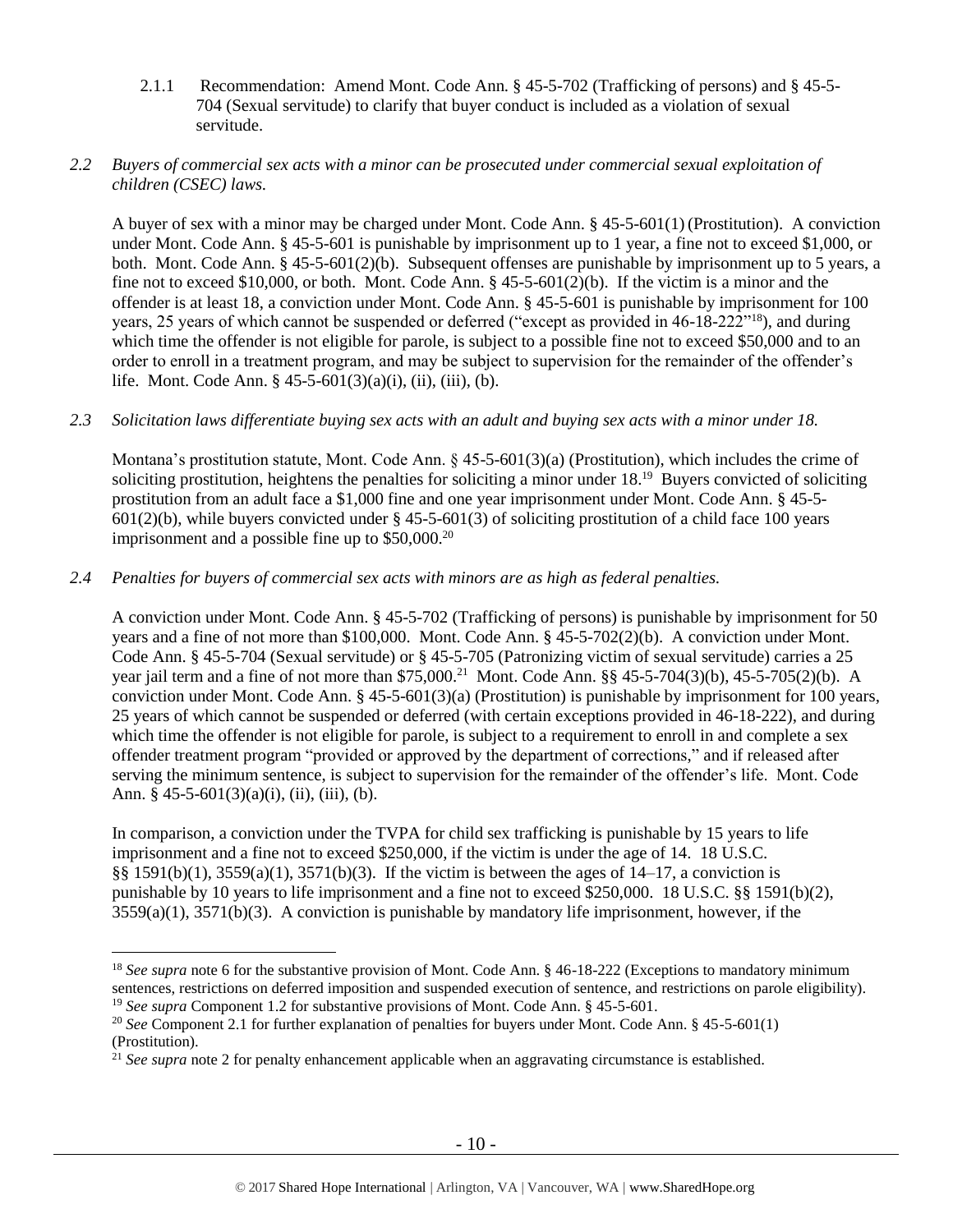buyer has a prior conviction for a federal sex offense<sup>22</sup> against a minor. 18 U.S.C. § 3559(e)(1). To the extent buyers can be prosecuted under other federal CSEC laws,<sup>23</sup> a conviction is punishable by penalties ranging from a fine of up to \$250,000 to life imprisonment plus a fine not to exceed \$250,000.<sup>24</sup>

*2.5 Using the Internet or other electronic communication to lure, entice, or purchase, or attempt to lure, entice, or purchase commercial sex acts with a minor is a separate crime or results in an enhanced penalty for buyers.*

Mont. Code Ann. § 45-5-625(1)<sup>25</sup> (Sexual abuse of children) states in part,

A person commits the offense of sexual abuse of children if the person:

<span id="page-10-0"></span>. . . . (c) knowingly, by any means of communication, including electronic communication,  $^{26}$  persuades, entices, counsels, coerces, encourages, directs, or procures a child under 16 years of age or a person the offender believes to be a child under 16 years of age to engage in sexual conduct, $^{27}$  actual or simulated, or view sexually explicit material or acts for the purpose of inducing or persuading a child to participate in any sexual activity that is illegal;<sup>28</sup>

. . . .

A conviction under Mont. Code Ann. § 45-5-625(1)(c) is punishable by life imprisonment or a term of imprisonment up to 100 years and a possible fine not to exceed \$10,000. Mont. Code Ann. § 45-5-625(2)(a). However, unless punished under Mont. Code Ann. § 46-18-219 (Life sentence without possibility of release),<sup>29</sup> a conviction for sexual abuse of children is punishable by life imprisonment or by imprisonment for 4 –100 years and a possible fine not to exceed \$ 10,000 if the victim is under 16 years of age. Mont. Code Ann. § 45-5- 625(2)(b). Penalties are enhanced when the child is under 13 and the offender is 18 or older to imprisonment for 100 years, 10 years of which cannot be suspended ("except as provided in 46-18-222(1) through (5)"), a

 $\overline{a}$ 

<sup>28</sup> *See supra* note [9](#page-3-2) for the definition of "simulated."

<sup>&</sup>lt;sup>22</sup> Pursuant to 18 U.S.C. § 3559(e)(2), "federal sex offense" is defined as

an offense under section 1591 [18 USCS § 1591] (relating to sex trafficking of children), 2241 [18 USCS § 2241] (relating to aggravated sexual abuse),  $2242$  [18 USCS § 2242] (relating to sexual abuse),  $2244(a)(1)$ [18 USCS  $\S 2244(a)(1)$ ] (relating to abusive sexual contact), 2245 [18 USCS  $\S 2245$ ] (relating to sexual abuse resulting in death), 2251 [18 USCS § 2251] (relating to sexual exploitation of children), 2251A [18 USCS § 2251A] (relating to selling or buying of children),  $2422(b)$  [18 USCS § 2422(b)] (relating to coercion and enticement of a minor into prostitution), or  $2423(a)$  [18 USCS §  $2423(a)$ ] (relating to transportation of minors).

<sup>&</sup>lt;sup>23</sup> 18 U.S.C. §§ 2251A(b) (Selling or buying of children), 2251(a) (Sexual exploitation of children), 2423(a) (Transportation of a minor with intent for minor to engage in criminal sexual activity), 2422(a) (Coercion and enticement), 2252(a)(2), (a)(4) (Certain activities relating to material involving the sexual exploitation of minors). <sup>24</sup> 18 U.S.C. §§ 2251A(b) (conviction punishable by imprisonment for 30 years to life and a fine), 2251(e) (conviction punishable by imprisonment for 15–30 years and a fine), 2423(a) (conviction punishable by imprisonment for 10 years to life and a fine), 2422(a) (conviction punishable by a fine, imprisonment up to 20 years, or both), 2252(b) (stating that a conviction under subsection (a)(2) is punishable by imprisonment for  $5-20$  years and a fine, while a conviction under subsection (a)(4) is punishable by imprisonment up to 10 years, a fine, or both); *see also* 18 U.S.C. §§ 3559(a)(1) (classifying all of the above listed offenses as felonies), 3571(b)(3) (providing a fine up to \$250,000 for any felony conviction).

<sup>25</sup> *See supra* note [7.](#page-3-0)

<sup>&</sup>lt;sup>26</sup> See supra note [10](#page-4-1) for the definition of "electronic communication."

<sup>27</sup> *See supra* note [8](#page-3-1) for the definition of "sexual conduct."

<sup>&</sup>lt;sup>29</sup> See supra note [11](#page-4-0) for the substantive provision of Mont. Code Ann. § 46-18-219 (Life sentence without possibility of release).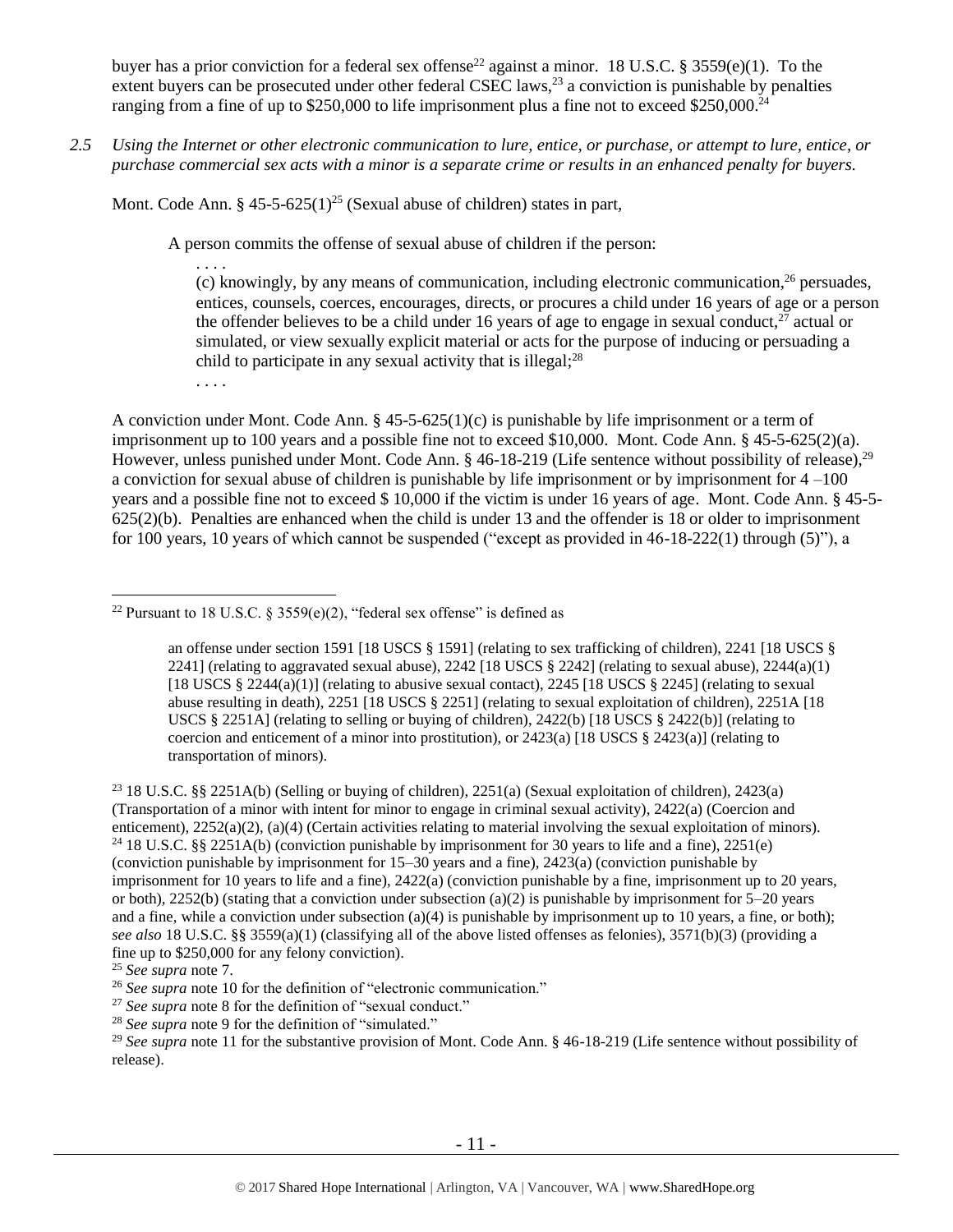possible fine not to exceed \$50,000, an order to enroll in a treatment program, and possible supervision for the remainder of the offender's life. Mont. Code Ann. § 45-5-625(4)(a), (b).

Although more limited in scope, buyers may also face penalties under Mont. Code Ann. § 45-5-504 (Indecent exposure) for using the Internet to lure, entice, or purchase commercial sex acts with a minor. Pursuant to Mont. Code Ann. § 45-5-504,

(1) A person commits the offense of indecent exposure if the person knowingly or purposely exposes the person's genitals or intimate parts by any means, including electronic communication as defined in 45-5-625(5)(a), under circumstances in which the person knows the conduct is likely to cause affront or alarm in order to:

(a) abuse, humiliate, harass, or degrade another; or

(b) arouse or gratify the person's own sexual response or desire or the sexual response or desire of any person.

- . . . .
- (3) (a) A person commits the offense of indecent exposure to a minor if the person commits an offense under subsection (1) and the person knows the conduct will be observed by a person who is under 16 years of age and the offender is more than 4 years older than the victim.

. . . .

Indecent exposure is punishable by a minimum of 4 years imprisonment and a possible fine not to exceed \$50,000, "unless the judge makes a written finding that there is good cause to impose a term of less than 4 years and imposes a term of less than 4 years, or more than 100 years, or both."

## *2.6 No age mistake defense is permitted for a buyer of commercial sex acts with any minor under 18.*

Mont. Code Ann. § 45-5-704 (Sexual servitude) and § 45-5-705 (Patronizing victim of sexual servitude) expressly prohibit the use of a mistake of age as a defense to prosecution. Specifically, Mont. Code Ann. § 45- 5-704(2) states in part, "It is not a defense in a prosecution under subsection (1)(b) [Sexual servitude involving a minor victim] . . . that the defendant believed the child was an adult . . . ." Similarly, Mont. Code Ann. § 45-5-705(2)(b) imposes a heightened penalty "if the individual patronized was a child . . . whether or not the person believed the child was an adult . . . ."

Additionally, under Mont. Code Ann. § 45-5-601(3)(a) (Prostitution), buyers are not allowed a mistake of age defense. This section is violated "[i]f the person patronized was a child and the patron was 18 years of age or older at the time of the offense, whether or not the patron was aware of the child's age." Mont. Code Ann. § 45-  $5-601(3)(a)$ .

Mont. Code Ann. § 45-5-511(1) (Provisions generally applicable to sexual crimes) provides, "When criminality depends on the victim being less than 16 years old, it is a defense for the offender to prove that the offender reasonably believed the child to be above that age. The belief may not be considered reasonable if the child is less than 14 years old." As the heading of this statute indicates, this defense likely only applies to offenses under Part 5 (Sexual crimes).

## *2.7 Base penalties for buying sex acts with a minor under 18 are sufficiently high and not reduced for older minors.*

Montana's buyer-applicable trafficking and CSEC laws do not stagger penalties based on a minor's age and provide sufficiently high penalties. A conviction under Mont. Code Ann. § 45-5-702 (Trafficking of persons) is punishable by imprisonment for up to 50 years, while a conviction under either Mont. Code Ann. § 45-5-704 (Sexual servitude) or § 45-5-705 (Patronizing victim of sexual servitude) is punishable by imprisonment up to 25 years. Mont. Code Ann. §§ 45-5-702(2)(b), 45-5-704(3)(b), 45-5-705(2)(b).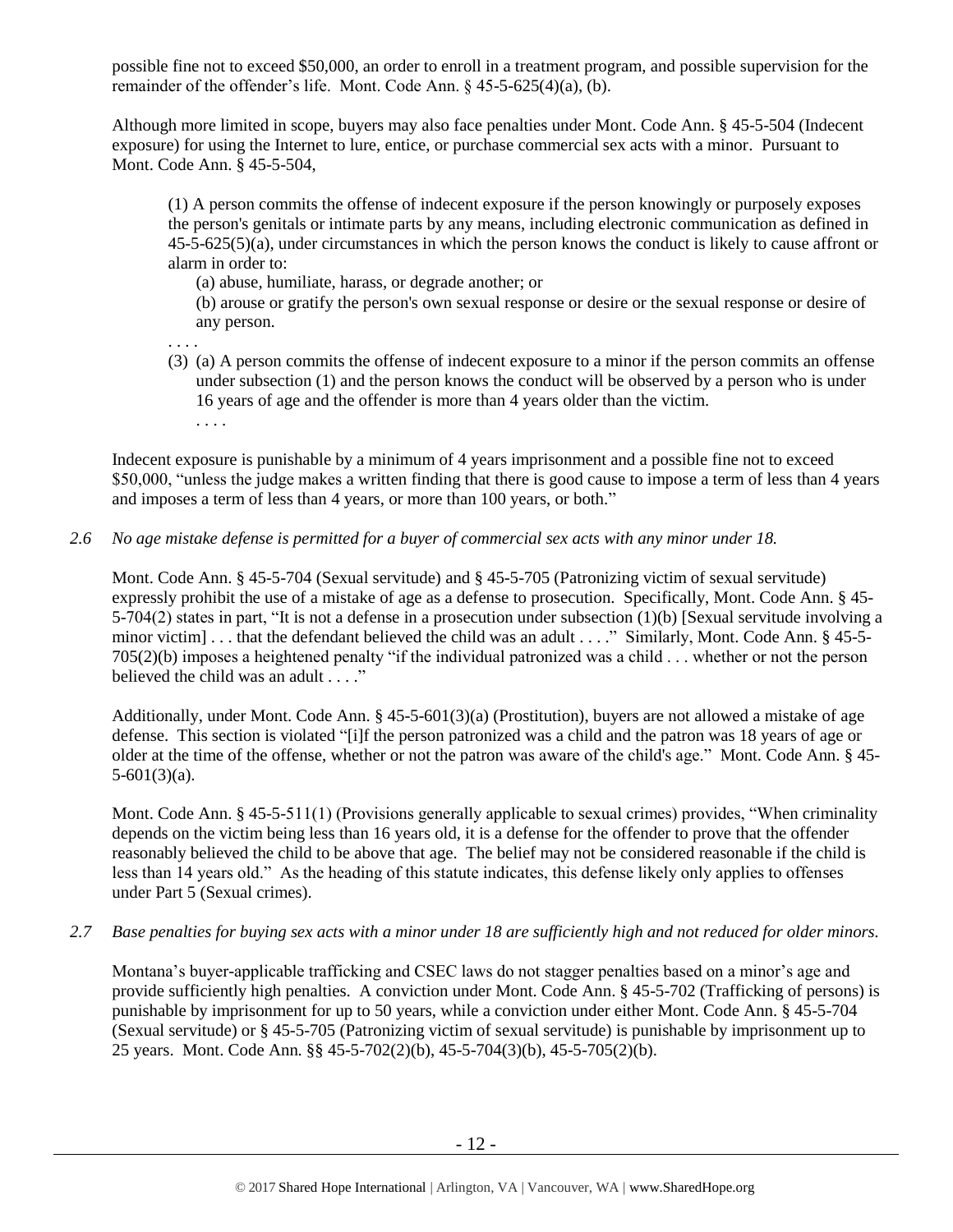A conviction under Mont. Code Ann. § 45-5-601 (Prostitution) is punishable by imprisonment for up to 100 years, 25 years of which cannot be suspended or deferred ("except as provided in 46-18-222"), if the victim was a child and the buyer was at least 18. Mont. Code Ann.  $\S$  45-5-601(3)(a)(i), (ii), (iii), (b).

*2.8 Financial penalties for buyers of commercial sex acts with minors are sufficiently high to make it difficult for buyers to hide the crime.* 

A conviction under Mont. Code § 45-5-601(3)(a) (Prostitution), is punishable by a possible fine not to exceed \$50,000. Mont. Code Ann. §§ 45-5-601(3)(a)(ii). Mont. Code Ann. §§ 45-5-704(3)(b), 45-5-705(2)(b), 45-5-  $702(2)(b)$ .

Buyers are subject to a mandatory order of restitution in any case that the victim suffers "an economic loss" pursuant to Mont. Code Ann. § 46-18-241(1) (Condition of restitution), which states,

<span id="page-12-0"></span>As provided in  $46-18-201$ ,<sup>30</sup> a sentencing court shall, as part of the sentence, require an offender to make full restitution to any victim who has sustained pecuniary loss, including a person suffering an economic loss. The duty to pay full restitution under the sentence remains with the offender or the offender's estate until full restitution is paid, whether or not the offender is under state supervision. If the offender is under state supervision, payment of restitution is a condition of any probation or parole.

If a buyer's property was used or intended for use in violation of Mont. Code Ann. § 45-5-702 (Trafficking of persons), § 45-5-704 (Sexual servitude), or § 45-5-705 (Patronizing victim of sexual servitude), that property is subject to asset forfeiture under Mont. Code Ann. § 45-5-707(1) (Property subject to forfeiture – human trafficking) which provides,

. . . .

 $\overline{a}$ 

(b) Property is subject to criminal forfeiture under this section if it is used or intended for use in violation of 45-5-702, 45-5-703, 45-5-704, or 45-5-705.

(c) The following property is subject to criminal forfeiture under this section: (i) money, raw materials, products, equipment, and other property of any kind; (ii) property used or intended for use as a container for property enumerated in subsection  $(1)(c)(i);$ 

 $30$  Mont. Code Ann. § 46-18-201(5) (Sentences that may be imposed) provides,

Mont. Code Ann. § 46-18-243(2)(a)(i) states,

. . . .

(2) (a) "Victim" means:

(i) a person who suffers loss of property, bodily injury, or death as a result of: (A) the commission of an offense;

Mont. Code Ann. § 46-18-243(2)(b) further provides, "Victim does not include a person who is accountable for the crime or accountable for a crime arising from the same transaction."

In addition to any other penalties imposed, if a person has been found guilty of an offense upon a verdict of guilty or a plea of guilty or nolo contendere and the sentencing judge finds that a victim, as defined in 46- 18-243, has sustained a pecuniary loss, the sentencing judge shall, as part of the sentence, require payment of full restitution to the victim, as provided in 46-18-241 through 46-18-249, whether or not any part of the sentence is deferred or suspended.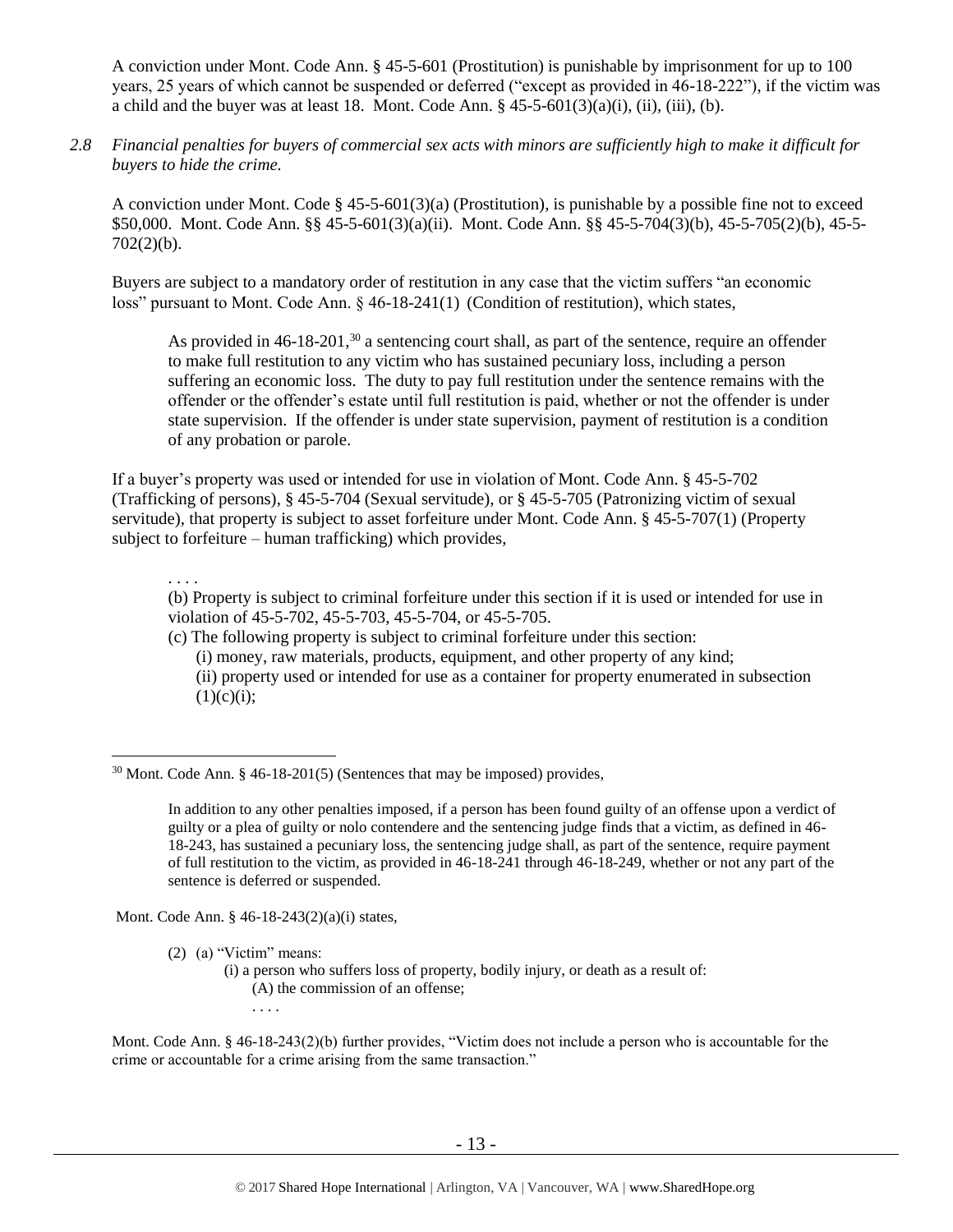<span id="page-13-0"></span>(iii) except as provided in subsection (2), a conveyance, including an aircraft, vehicle, or  $vessel:$ <sup>31</sup>

(iv) books, records, research products and materials, formulas, microfilm, tapes, and data; (v) anything of value furnished or intended to be furnished in exchange for the provision of labor or services or commercial sexual activity and all proceeds traceable to the exchange; (vi) negotiable instruments, securities, and weapons; and

(vii) personal property constituting or derived from proceeds obtained directly or indirectly from the provision of labor or services or commercial sexual activity.

*2.9 Buying and possessing images of child sexual exploitation carries penalties as high as similar federal offenses.*

Mont. Code Ann. § 45-5-625(1) (Sexual abuse of children) states,

A person commits the offense of sexual abuse of children if the person:

. . . . (e) knowingly possesses any visual or print medium, $32$  including a medium by use of electronic communication in which a child is engaged in sexual conduct, actual or simulated; . . . .

A conviction under Mont. Code Ann. § 45-5-625(1)(e) is punishable by imprisonment up to 10 years, a fine not to exceed \$10,000, or both. Mont. Code Ann. § 45-5-625(2)(c). However, if the victim is under 13 and the offender is 18 or older, a conviction under Mont. Code Ann. § 45-5-625(1)(e) is punishable by imprisonment for 100 years, 10 years of which cannot be suspended ("except as provided in 46-18-222(1) through (5)"), a possible fine not to exceed \$50,000, an order to enroll in a treatment program, and possible supervision for the remainder of the offender's life. Mont. Code Ann.  $\S$  45-5-625(4)(a), (b).<sup>33</sup>

In comparison, a federal conviction for possession of images of child sexual exploitation  $(ICSE)^{34}$  is generally punishable by imprisonment for 5–20 years and a fine not to exceed \$250,000.<sup>35</sup> Subsequent convictions, however, are punishable by imprisonment up to 40 years and a fine not to exceed \$250,000.<sup>36</sup>

 $31$  Pursuant to Mont. Code Ann. § 45-5-707(2), "A conveyance is not subject to criminal forfeiture under this section unless the owner or other person in charge of the conveyance knowingly used the conveyance or knowingly consented to its use for the purposes described in subsection (1)(b)."

(ii) any disk, diskette, or other physical media that allows an image to be displayed on a computer or other video screen and any image transmitted to a computer or other video screen by telephone line, cable, satellite transmission, or other method.

 $32$  Mont. Code Ann. § 45-5-625(5)(d) defines "visual medium" as

<sup>(</sup>i) any film, photograph, videotape, negative, slide, or photographic reproduction that contains or incorporates in any manner any film, photograph, videotape, negative, or slide; or

<sup>33</sup> *See supra* note [7.](#page-3-0)

 $34\,18$  U.S.C. §§ 2252(a)(2), (a)(4) (Certain activities relating to material involving the sexual exploitation of minors),  $2252A(a)(2)$ –(3) (Certain activities relating to material constituting or containing child pornography), 1466A(a), (b) (Obscene visual representations of the sexual abuse of children).

<sup>35</sup> 18 U.S.C. §§ 2252(b) (stating that a conviction under subsection (a)(2) is punishable by imprisonment for 5–20 years and a fine, while a conviction under subsection (a)(4) is punishable by imprisonment up to 10 years, a fine, or both),  $2252A(b)(1)$  (a conviction is punishable by imprisonment for  $5-20$  years and a fine),  $1466A(a)$ , (b) (stating that a conviction under subsection (a) is "subject to the penalties provided in section  $2252A(b)(1)$ ," imprisonment for 5–20 years and a fine, while a conviction under subsection (b) is "subject to the penalties provided in section 2252A(b)(2)," imprisonment up to 10 years, a fine, or both); *see also* 18 U.S.C. §§ 3559(a)(1) (classifying all of the above listed offenses as felonies), 3571(b)(3) (providing a fine up to \$250,000 for any felony conviction).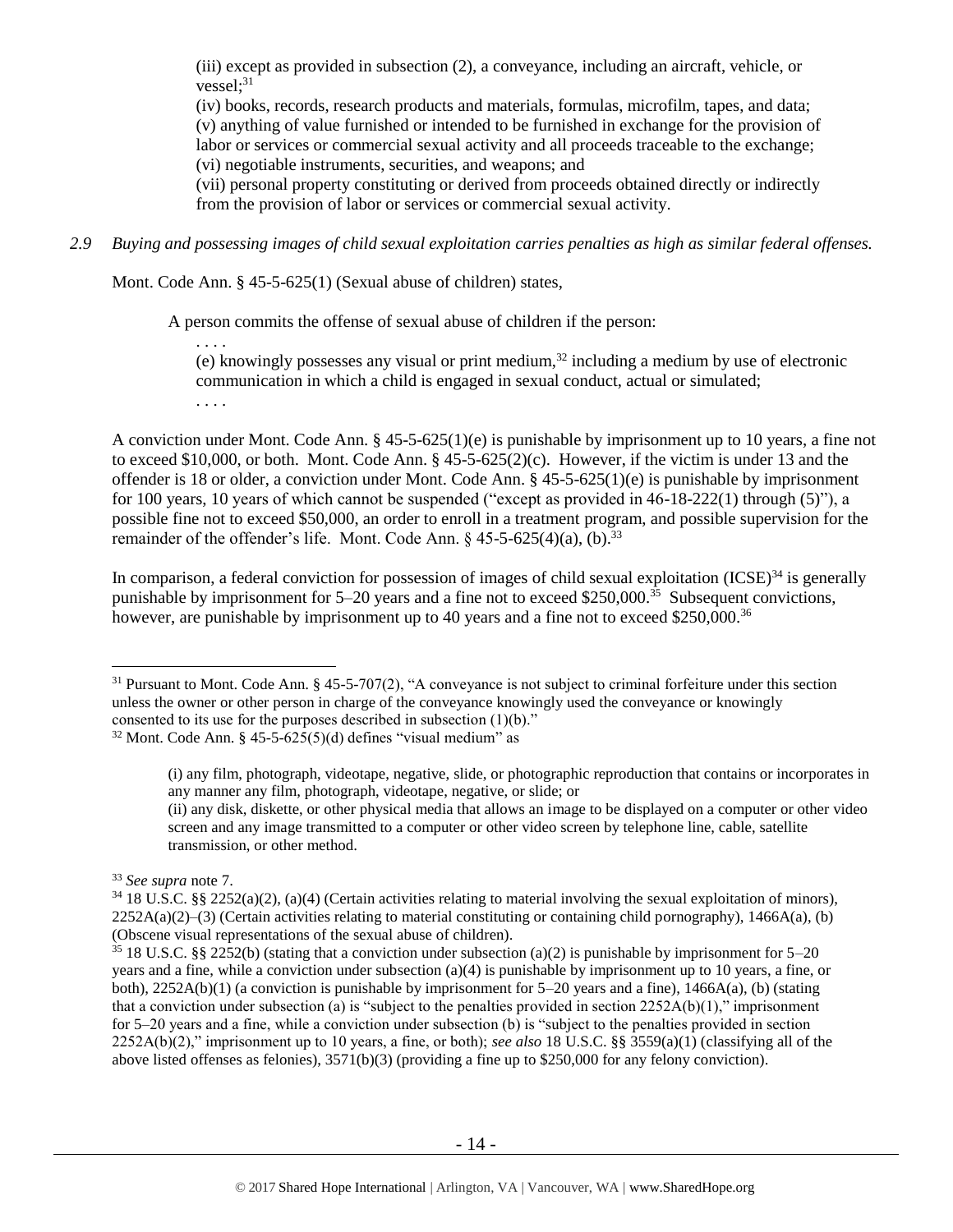#### *2.10 Convicted buyers of commercial sex acts with minors are required to register as sex offenders.*

Under the Sexual or Violent Offender Registration Act, Mont. Code Ann. § 46-23-504(1) (Persons required to register—procedure) states,

Except as provided in 41-5-1513 [Disposition—delinquent youth—restrictions], a sexual or violent offender:

(a) shall register immediately upon conclusion of the sentencing hearing if the offender is not sentenced to confinement or is not sentenced to the department and placed in confinement by the department;

(b) must be registered as provided in 46-23-503 [Release of sexual or violent offender from place of confinement--duties of official in charge] at least 10 days prior to release from confinement if sentenced to confinement or sentenced to the department and placed in confinement by the department;

(c) shall register within 3 business days of entering a county of this state for the purpose of residing or setting up a temporary residence for 10 days or more or for an aggregate period exceeding 30 days in a calendar year; and

<span id="page-14-0"></span>(d) who is a transient shall register within 3 business days of entering a county of this state.

Mont. Code Ann. § 46-23-502(10) (Definitions) defines "sexual or violent offender" as "a person who has been convicted of or, in youth court, found to have committed or been adjudicated for a sexual or violent offense." Pursuant to Mont. Code Ann. § 46-23-502(9),<sup>37</sup> "sexual offense" is defined as the following:

(a) any violation of or attempt, solicitation, or conspiracy to commit a violation of  $\dots$  45-5-502(3) [Sexual assault] (if the victim is less than 16 years of age and the offender is 3 or more years older than the victim),  $45-5-503(1)$ ,  $(3)$ , or  $(4)$  [Sexual intercourse without consent], ...  $45-5-504(3)$  [Indecent] exposure] (if the victim is less than 16 years of age and the offender is 4 or more years older than the victim),  $\dots$  45-5-601(3) [Prostitution],  $\dots$  45-5-625 [(Sexual abuse of children), which includes possession of child pornography], 45-5-704 [Sexual servitude], or 45-5-705 [Patronizing victim of sexual servitude]; or

(b) any violation of a law of another state, a tribal government, or the federal government that is reasonably equivalent to a violation listed in subsection (9)(a) or for which the offender was required to register as a sexual offender after an adjudication or conviction.

 $36\,18$  U.S.C. §§ 2252(b) (stating if a person has a prior conviction under subsection (a)(2), or a list of other statutes, a conviction is punishable by a fine and imprisonment for 15–40 years, but if a person has a prior conviction under subsection (a)(4), or a list of other statutes, a conviction is punishable by a fine and imprisonment for  $10-20$  years),  $2252A(b)(1)$  (stating if a person has a prior conviction under subsection (a)(2), (a)(3), or a list of other statutes, a conviction is punishable by a fine and imprisonment for  $15-40$  years),  $1466A(a)$ , (b) (stating that the penalty scheme for section 2252A(b) applies); *see also* 18 U.S.C. §§ 3559(a)(1) (classifying all of the above listed offenses as felonies), 3571(b)(3) (providing a fine up to \$250,000 for any felony conviction).

<sup>&</sup>lt;sup>37</sup> The text of Mont. Code Ann. § 46-23-502 cited here and elsewhere in this report includes amendments made by the enactment of Senate Bills 26 and 29 during the 2017 Regular Session of the Montana Legislature (effective July 1, 2017 and October 1, 2017, respectively).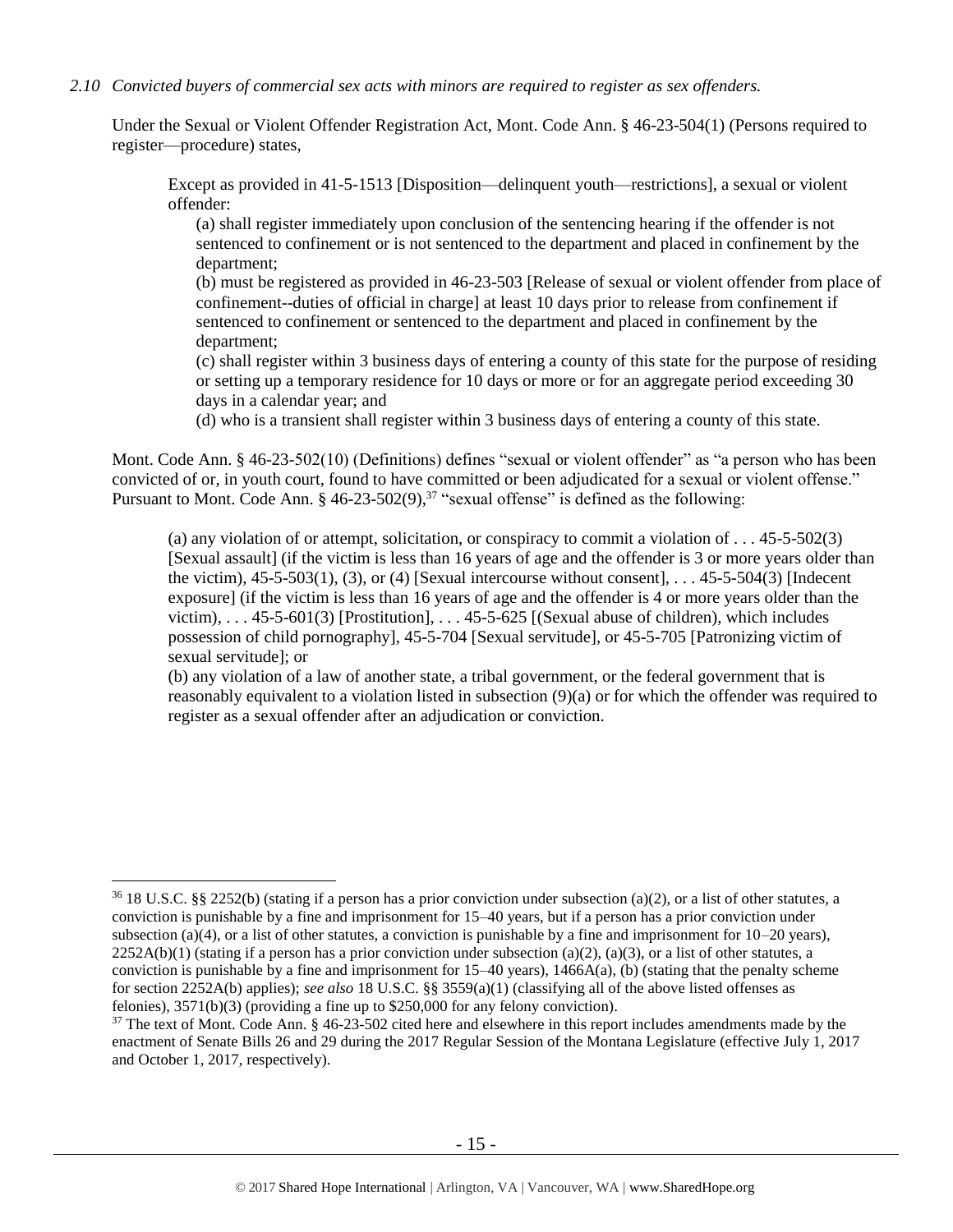#### **FRAMEWORK ISSUE 3: CRIMINAL PROVISIONS FOR TRAFFICKERS**

#### *Legal Components:*

- *3.1 Penalties for trafficking a child for sexual exploitation are as high as federal penalties.*
- *3.2 Creating and distributing images of child sexual exploitation carries penalties as high as similar federal offenses.*
- *3.3 Using the Internet or other electronic communication to lure, entice, recruit or sell commercial sex acts with a minor is a separate crime or results in an enhanced penalty for traffickers.*
- *3.4 Financial penalties for traffickers, including asset forfeiture, are sufficiently high.*
- *3.5 Convicted traffickers are required to register as sex offenders.*
- *3.6 Laws relating to termination of parental rights include sex trafficking or commercial sexual exploitation of children (CSEC) offenses as grounds for termination in order to prevent traffickers from exploiting their parental rights as a form of control.*

*\_\_\_\_\_\_\_\_\_\_\_\_\_\_\_\_\_\_\_\_\_\_\_\_\_\_\_\_\_\_\_\_\_\_\_\_\_\_\_\_\_\_\_\_\_\_\_\_\_\_\_\_\_\_\_\_\_\_\_\_\_\_\_\_\_\_\_\_\_\_\_\_\_\_\_\_\_\_\_\_\_\_\_\_\_\_\_\_\_\_\_\_\_\_*

## *Legal Analysis:*

 $\overline{a}$ 

*3.1 Penalties for trafficking a child for sexual exploitation are as high as federal penalties.* 

Traffickers convicted under Mont. Code Ann. § 45-5-702 (Trafficking of persons) face imprisonment up to 50 years, a fine not to exceed \$100,000, or both if the victim is a minor. Mont. Code Ann. § 45-5-702(2)(b). A conviction of sexual servitude<sup>38</sup> under Mont. Code Ann. § 45-5-704 (Sexual servitude) carries a prison term of up to 25 years and a fine of \$75,000 when the victim is a minor. Mont. Code Ann. § 45-5-704(3)(b).

A conviction under Mont. Code Ann. § 45-5-602 (Promoting prostitution) is punishable by imprisonment up to 10 years, a fine not to exceed \$50,000, or both. Mont. Code Ann. § 45-5-602(2). If the victim is a minor under 18 and the buyer is at least 18 or older, then a conviction under Mont. Code § 45-5-602 is punishable by imprisonment for 100 years, the first 25 of which cannot be suspended or eligible for parole, a possible fine not to exceed \$50,000, an order to complete a sexual offender treatment program, and may be subject to supervision for the remainder of the offender's life. Mont. Code Ann.  $\S$  45-5-602(3)(a)(i)–(iii), (b).

A conviction under Mont. Code Ann. § 45-5-603(1)(b) (Aggravated promotion of prostitution) is punishable by imprisonment for 100 years, the first 25 of which cannot be suspended or eligible for parole, a possible fine not to exceed \$50,000, an order to complete a sexual offender treatment program, and may be subject to supervision for the remainder of the offender's life. Mont. Code Ann. § 45-5-603(2)(b)(i)(A)–(C), (ii).

A conviction under Mont. Code Ann. § 45-5-625(1) (Sexual abuse of children) is generally punishable by life imprisonment or a term of imprisonment up to 100 years and a possible fine not to exceed \$10,000. Mont. Code Ann. § 45-5-625(2)(a). However, unless punished under Mont. Code Ann. § 46-18-219 (Life sentence without possibility of release),<sup>39</sup> a conviction for sexual abuse of children is punishable by life imprisonment or by imprisonment for 4–100 years and a possible fine not to exceed \$10,000 if the victim is under 16 years of age. Mont. Code Ann. § 45-5-625(2)(b). Penalties are enhanced when the child is under 13 and the offender is 18 or older to imprisonment for 100 years, 10 years of which cannot be suspended ("except as provided in 46-18-

<sup>38</sup> *See supra* Component 1.1 for a discussion of "Sexual servitude."

<sup>39</sup> *See supra* note [11](#page-4-0) for the substantive provision of Mont. Code Ann. § 46-18-219 (Life sentence without possibility of release).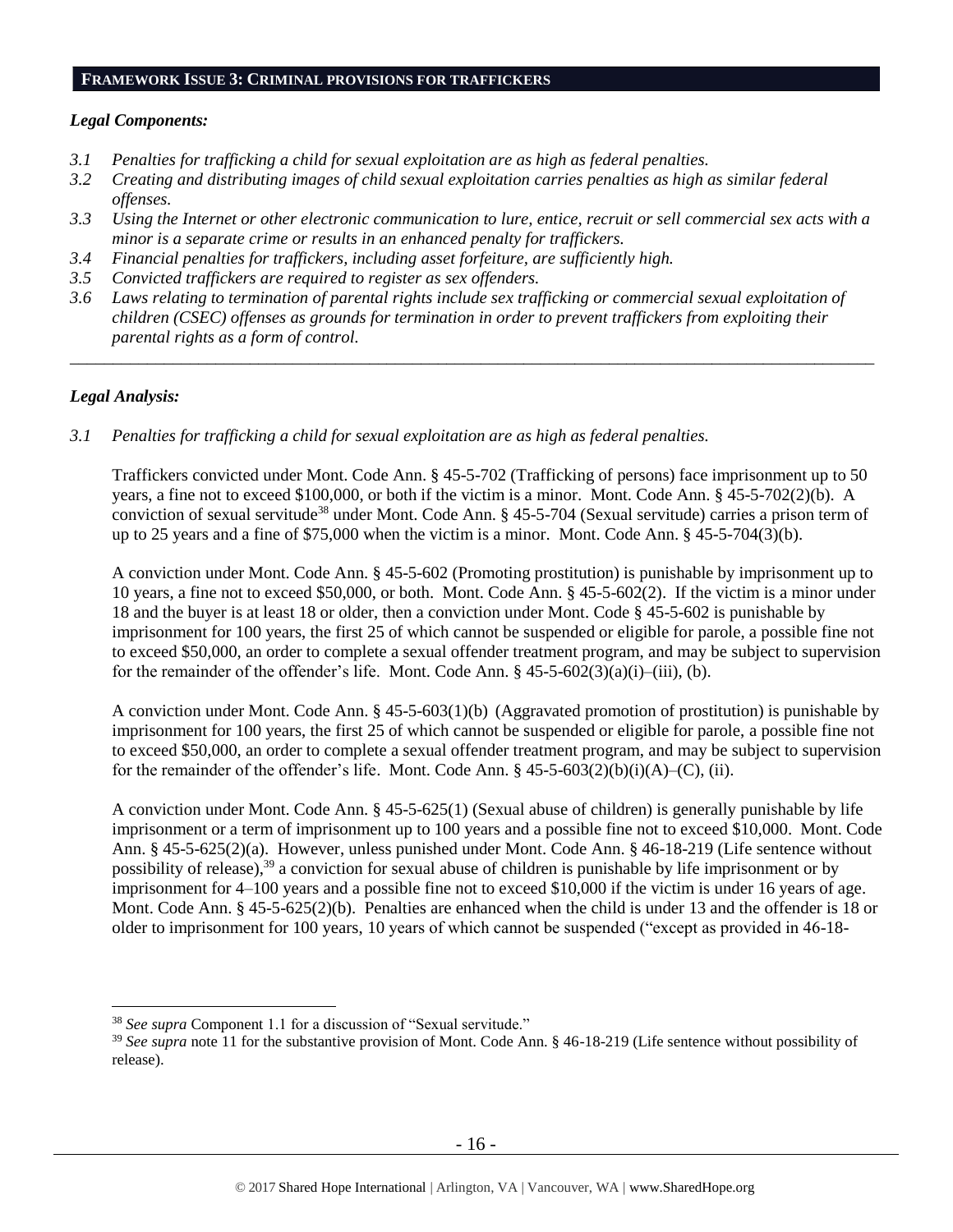222(1) through (5)"), a possible fine not to exceed \$50,000, an order to enroll in a treatment program, and possible supervision for the remainder of the offender's life. Mont. Code Ann. § 45-5-625(4)(a), (b).<sup>40</sup>

Traffickers may also face prosecution for money laundering pursuant to Mont. Code Ann. § 45-6-341(1), (2) (Money laundering), for receiving, acquiring or engaging in transactions involving the proceeds of any unlawful activity. A conviction under Mont. Code Ann. § 45-6-341(1) is punishable by a fine not to exceed \$1,500, up to 6 months imprisonment, or both. However, "if the money laundering is part of a common scheme or if the value of the proceeds or item of value exceeds \$1,500, the person shall be fined not to exceed \$50,000 or be imprisoned in the state prison for a term not to exceed 20 years, or both." Mont. Code Ann. § 45-6-341(2).

In comparison, if the victim is under the age of 14, a conviction under the Trafficking Victims Protection Act (TVPA) for child sex trafficking is punishable by 15 years to life imprisonment and a fine not to exceed \$250,000. 18 U.S.C. §§ 1591(b)(1), 3559(a)(1), 3571(b)(3). If the victim is between the ages of 14–17, a conviction is punishable by 10 years to life imprisonment and a fine not to exceed \$250,000. 18 U.S.C. §§ 1591(b)(2), 3559(a)(1), 3571(b)(3). A conviction is punishable by mandatory life imprisonment, however, if the trafficker has a prior conviction for a federal sex offense<sup>41</sup> against a minor. 18 U.S.C. § 3559(e)(1).

*3.2 Creating and distributing images of child sexual exploitation carries penalties as high as similar federal offenses.*

Creating and distributing images of child sexual exploitation (ICSE) is prohibited within the same statute as other forms of commercial sex abuse of a minor. Mont. Code Ann.  $\S$  45-5-625(1)<sup>42</sup> (Sexual abuse of children) states,

A person commits the offense of sexual abuse of children if the person:

(a) knowingly employs, uses, or permits the employment or use of a child in an exhibition of sexual conduct. $43$  actual or simulated: $44$ 

(b) knowingly photographs, films, videotapes, develops or duplicates the photographs, films, or videotapes, or records a child engaging in sexual conduct, actual or simulated;

. . . .

(d) knowingly processes, develops, prints, publishes, transports, distributes, sells, exhibits, or advertises any visual or print medium, including a medium by use of electronic communication<sup>45</sup> in which a child is engaged in sexual conduct, actual or simulated;

. . . .

(g) possesses with intent to sell any visual or print medium, including a medium by use of electronic communication in which a child is engaged in sexual conduct, actual or simulated; . . . .

A conviction under Mont. Code Ann. § 45-5-625(1) (Sexual abuse of children) is generally punishable by life imprisonment or a term of imprisonment up to 100 years and a possible fine not to exceed \$10,000. Mont. Code Ann. § 45-5-625(2)(a). However, unless punished under Mont. Code Ann. § 46-18-219 (Life sentence without possibility of release), <sup>46</sup> a conviction for sexual abuse of children is punishable by life imprisonment or by imprisonment for 4–100 years and a possible fine not to exceed \$10,000 if the victim is under 16 years of age.

<sup>40</sup> *See supra* note [7.](#page-3-0)

<sup>41</sup> *See supra* note [22](#page-10-0) for the definition of "federal sex offense."

<sup>42</sup> *See supra* note [7.](#page-3-0)

<sup>43</sup> *See supra* note [8](#page-3-1) for the definition of "sexual conduct."

<sup>44</sup> *See supra* note [9](#page-3-2) for the definition of "simulated."

<sup>45</sup> *See supra* note [10](#page-4-1) for the definition of "electronic communication."

<sup>46</sup> *See supra* note [11](#page-4-0) for the substantive provision of Mont. Code Ann. § 46-18-219 (Life sentence without possibility of release).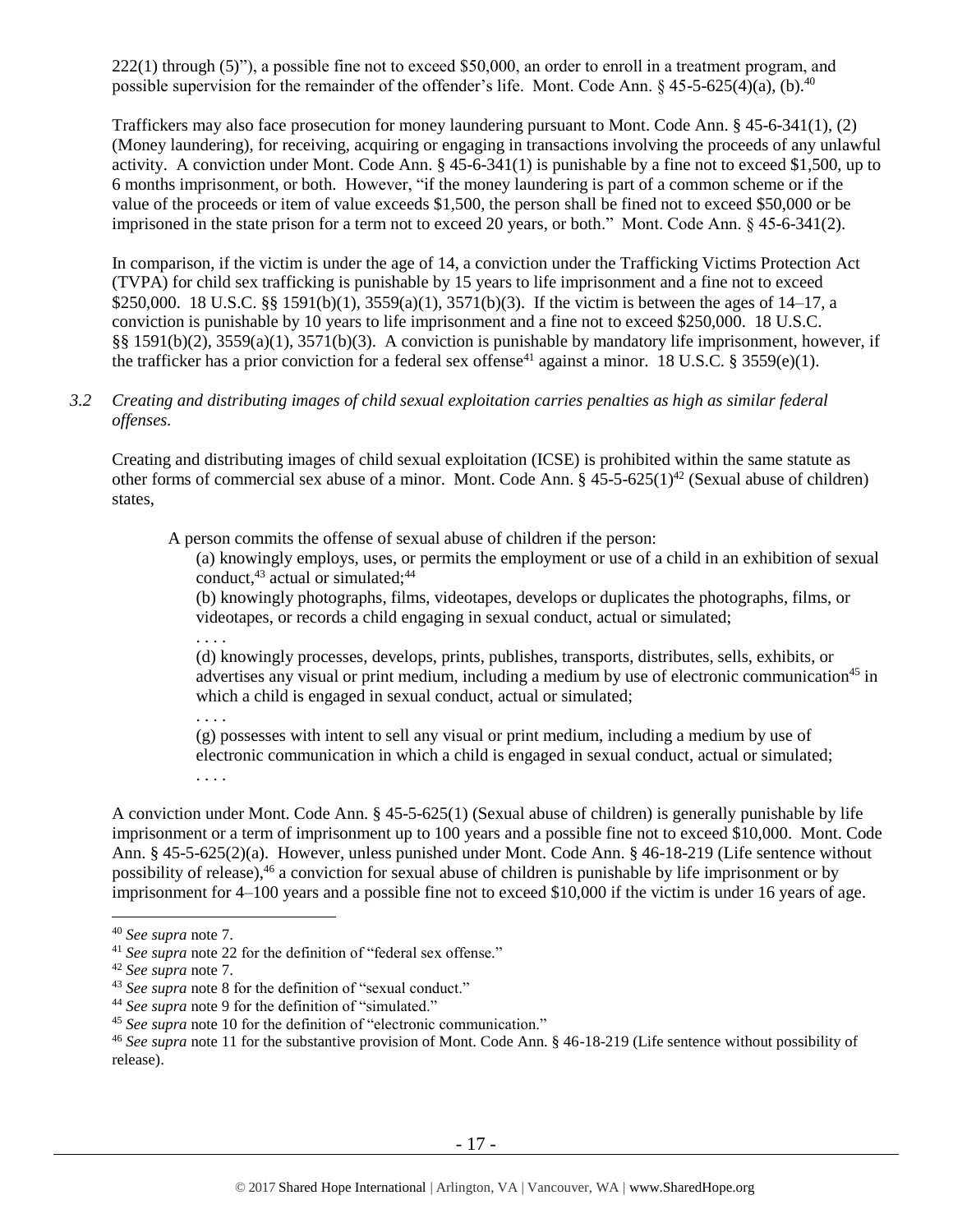Mont. Code Ann. § 45-5-625(2)(b). Penalties are enhanced when the child is under 13 and the offender is 18 or older to imprisonment for 100 years, 10 years of which cannot be suspended ("except as provided in 46-18- 222(1) through (5)"), a possible fine not to exceed \$50,000, an order to enroll in a treatment program, and possible supervision for the remainder of the offender's life. Mont. Code Ann. § 45-5-625(4)(a), (b).

In comparison, a conviction under the TVPA for child sex trafficking is punishable by 15 years to life imprisonment and a fine not to exceed \$250,000, if the victim is under the age of 14. 18 U.S.C. §§ 1591(b)(1),  $3559(a)(1)$ ,  $3571(b)(3)$ . If the victim is between the ages of  $14-17$ , a conviction is punishable by 10 years to life imprisonment and a fine not to exceed \$250,000. 18 U.S.C. §§ 1591(b)(2), 3559(a)(1), 3571(b)(3). A conviction is punishable by mandatory life imprisonment, however, if the trafficker has a prior conviction for a federal sex offense<sup>47</sup> against a minor. 18 U.S.C. § 3559(e)(1). Additionally, a federal conviction for distribution of ICSE<sup>48</sup> is generally punishable by imprisonment for  $5-20$  years and a fine not to exceed \$250,000.<sup>49</sup> Subsequent convictions, however, are punishable by imprisonment up to 40 years and a fine not to exceed \$250,000.<sup>50</sup>

*3.3 Using the Internet or other electronic communication to lure, entice, recruit or sell commercial sex acts with a minor is a separate crime or results in an enhanced penalty for traffickers.*

Use of the Internet to lure, entice, recruit, or purchase commercial sex acts with a minor is not a separate crime, but Mont. Code Ann.  $§$  45-5-625(1)<sup>51</sup> (Sexual abuse of children) provides,

A person commits the offense of sexual abuse of children if the person:

(c) knowingly, by any means of communication, including electronic communication, persuades, entices, counsels, coerces, encourages, directs, or procures a child under 16 years of age or a person the offender believes to be a child under 16 years of age to engage in sexual conduct, actual or simulated, or view sexually explicit material or acts for the purpose of inducing or persuading a child to participate in any sexual activity that is illegal;

. . . .

. . . .

A conviction under Mont. Code Ann.  $\S 45-5-625(1)(c)$  (Sexual abuse of children) is punishable by life imprisonment or a term of imprisonment up to 100 years and a possible fine not to exceed \$10,000. Mont. Code Ann. § 45-5-625(2)(a). However, unless punished under Mont. Code Ann. § 46-18-219 (Life sentence without

 $\overline{a}$ <sup>47</sup> *See supra* note [22](#page-10-0) for the definition of "federal sex offense."

 $^{48}$  18 U.S.C. §§ 2252(a)(1), (a)(2), (a)(3) (Certain activities relating to material involving the sexual exploitation of minors),  $2252A(a)(2)$ , (a)(3) (Certain activities relating to material constituting or containing child pornography), 1466A(a) (Obscene visual representations of the sexual abuse of children).

<sup>&</sup>lt;sup>49</sup> 18 U.S.C. §§ 2252(b) (stating that a conviction under subsection (a)(1), (a)(2), or (a)(3) is punishable by imprisonment for  $5-20$  years and a fine),  $2252A(b)(1)$  (a conviction is punishable by imprisonment for  $5-20$  years and a fine), 1466A(a), (b) (stating that a conviction under subsection (a) is "subject to the penalties provided in section 2252A(b)(1)," imprisonment for 5–20 years and a fine, while a conviction under subsection (b) is "subject to the penalties provided in section 2252A(b)(2)," imprisonment up to 10 years, a fine, or both); *see also* 18 U.S.C. §§  $3559(a)(1)$  (classifying all of the above listed offenses as felonies),  $3571(b)(3)$  (providing a fine up to \$250,000 for any felony conviction).

 $50\,18$  U.S.C. §§ 2252(b) (stating if a person has a prior conviction under subsection (a)(1), (a)(2), or (a)(3) or a list of other statutes, a conviction is punishable by a fine and imprisonment for 15–40 years), 2252A(b)(1) (stating if a person has a prior conviction under subsection (a)(2), (a)(3), or a list of other statutes, a conviction is punishable by a fine and imprisonment for  $15-40$  years),  $1466A(a)$ , (b) (stating that the penalty scheme for section  $2252A(b)$ applies); *see also* 18 U.S.C. §§ 3559(a)(1) (classifying all of the above listed offenses as felonies), 3571(b)(3) (providing a fine up to \$250,000 for any felony conviction).

<sup>51</sup> *See supra* note [7.](#page-3-0)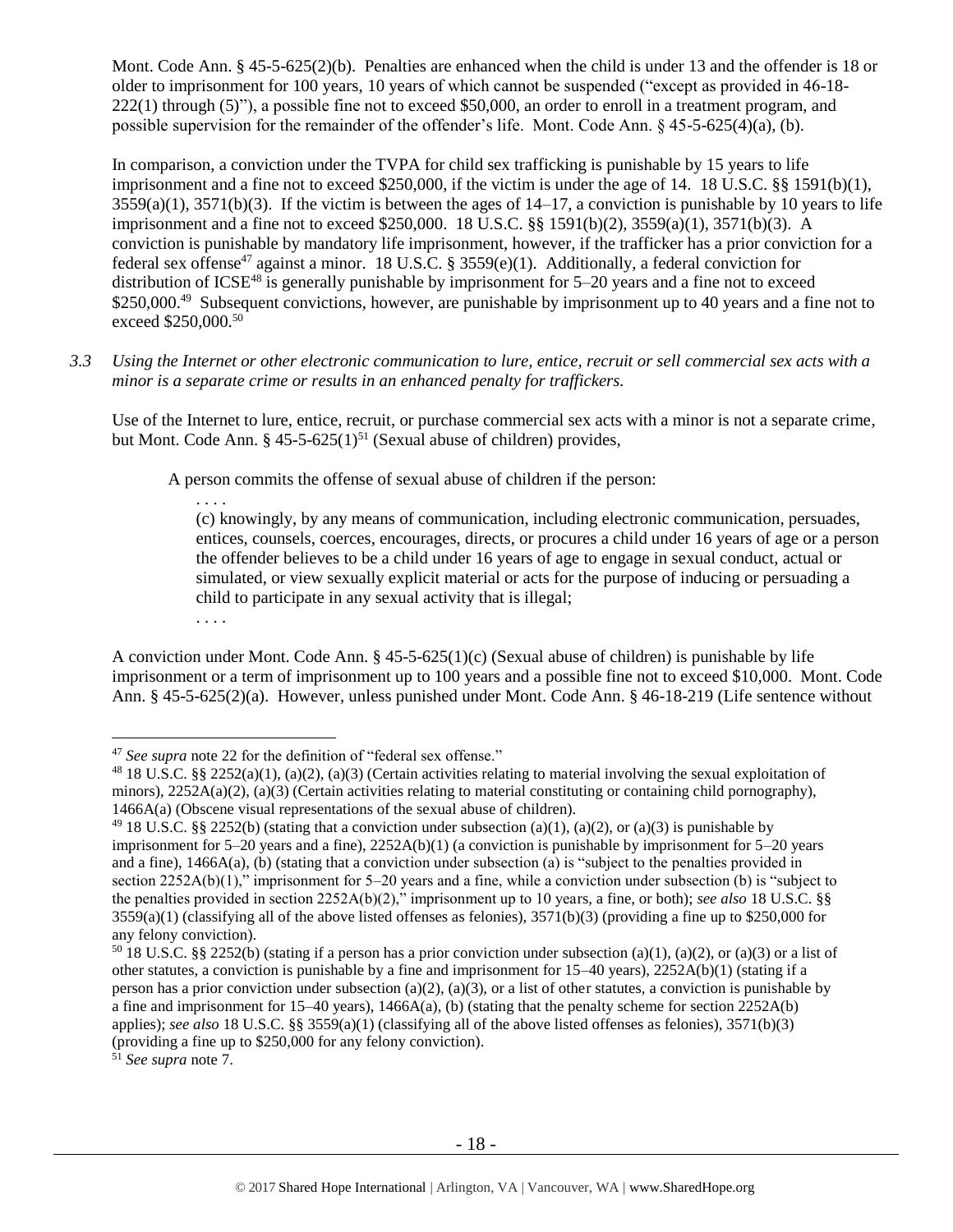possibility of release),<sup>52</sup> a conviction for sexual abuse of children is punishable by life imprisonment or by imprisonment for 4–100 years and a possible fine not to exceed \$10,000 if the victim is under 16 years of age. Mont. Code Ann. § 45-5-625(2)(b). Penalties are enhanced when the child is under 13 and the offender is 18 or older to imprisonment for 100 years, 10 years of which cannot be suspended ("except as provided in 46-18- 222(1) through (5)"), a possible fine not to exceed \$50,000, an order to enroll in a treatment program, and possible supervision for the remainder of the offender's life. Mont. Code Ann. § 45-5-625(4)(a), (b).

## *3.4 Financial penalties for traffickers, including asset forfeiture, are sufficiently high.*

Traffickers convicted under Mont. Code Ann. § 45-5-702 (Trafficking of persons) face financial penalties up to \$100,000. Mont. Code Ann. § 45-5-702(2)(b). Under Mont. Code Ann. § 45-5-704 (Sexual servitude) convicted traffickers face a fine of up to \$75,000 when the victim is a minor. Mont. Code Ann. § 45-5- 704(3)(b). Mont. Code Ann. § 45-5-602 (Promoting prostitution) or § 45-5-603(1)(b) (Aggravated promotion of prostitution) face a possible fine not to exceed \$50,000. Mont. Code Ann. §§ 45-5-602(2), (3)(a)(ii), 45-5-  $603(2)(b)(i)(B)$ .

A conviction under Mont. Code Ann. § 45-5-625(1) (Sexual abuse of children) is generally punishable by a possible fine not to exceed \$10,000, but if the child is under 16, then the offense is punishable by a possible fine not to exceed \$10,000. Mont. Code Ann. § 45-5-625(2)(a), (b). A conviction under Mont. Code Ann. § 45-5- 625 when the victim was 12 or younger is punishable by a possible fine not to exceed \$50,000. Mont. Code Ann. § 45-5-625(4)(a)(ii).

Mandatory restitution must be ordered where the victim suffers "an economic loss," pursuant to Mont. Code Ann. § 46-18-241(1) (Condition of restitution), which states,

As provided in 46-18-201,<sup>53</sup> a sentencing court shall, as part of the sentence, require an offender to make full restitution to any victim who has sustained pecuniary loss, including a person suffering an economic loss. The duty to pay full restitution under the sentence remains with the offender or the offender's estate until full restitution is paid, whether or not the offender is under state supervision. If the offender is under state supervision, payment of restitution is a condition of any probation or parole.

If convicted of Mont. Code Ann. § 45-6-341(1) (Money laundering), a trafficker faces a fine not to exceed \$1,500, unless "the money laundering is part of a common scheme or if the value of the proceeds or item of value exceeds \$1,500," in which case the fine is not to exceed \$50,000. Mont. Code Ann. § 45-6-341(2). In addition, pursuant to Mont. Code Ann. § 45-6-341(3)(a), the court shall order a convicted trafficker to forfeit

(i) money, including digital currency, and raw materials, products, equipment of any kind, and any other personal property involved in the money laundering;

(ii) personal property constituting or derived from proceeds obtained directly or indirectly from the money laundering; and

(iii) real property, including any right, title, and interest in any lot or tract of land and any appurtenances or improvements, that is directly used or intended to be used in any manner to commit or facilitate the commission of, or that is derived from or maintained by the proceeds resulting from, the money laundering.

Pursuant to Mont. Code Ann. § 45-6-341(3)(b), "The sheriff of the county where forfeited property is located shall sell the property at auction. The proceeds of the sale must be deposited in the state general fund."

<sup>52</sup> *See supra* note [11](#page-4-0) for the substantive provision of Mont. Code Ann. § 46-18-219 (Life sentence without possibility of release).

<sup>53</sup> *See supra* note [30](#page-12-0) for the substantive provision of Mont. Code Ann. § 46-18-201 (Sentences that may be imposed).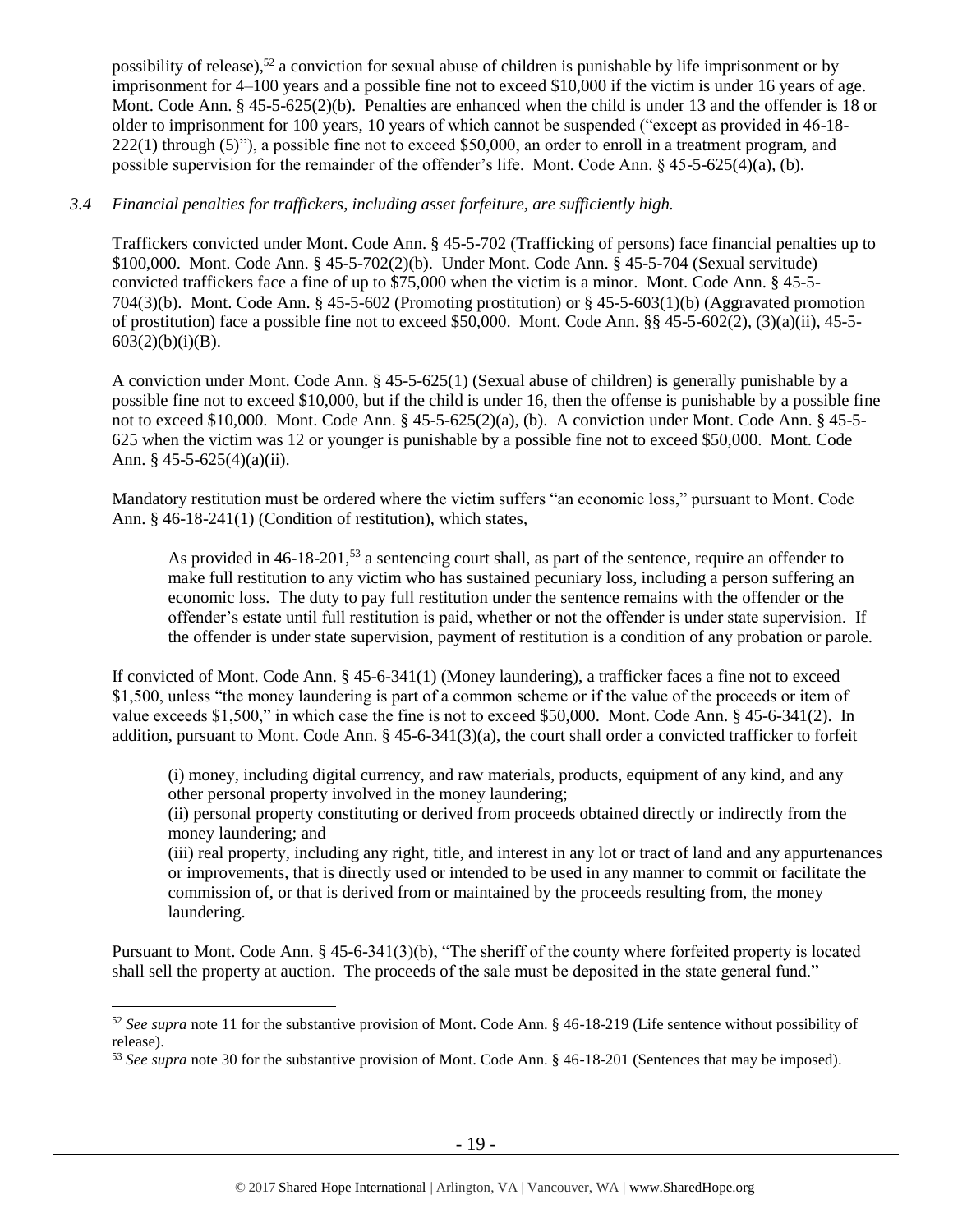Traffickers also face asset forfeiture when convicted of human trafficking offenses, including Mont. Code Ann. § 45-5-702 (Trafficking of persons), § 45-5-704 (Sexual servitude), and § 45-5-705 (Patronizing victim of sexual servitude). Pursuant to Mont. Code Ann. § 45-5-707(1) (Property subject to forfeiture – human trafficking),

. . . .

(b) Property is subject to criminal forfeiture under this section if it is used or intended for use in violation of 45-5-702, 45-5-703, 45-5-704, or 45-5-705.

(c) The following property is subject to criminal forfeiture under this section:

(i) money, raw materials, products, equipment, and other property of any kind;

(ii) property used or intended for use as a container for property enumerated in subsection  $(1)(c)(i);$ 

(iii) except as provided in subsection (2), a conveyance, including an aircraft, vehicle, or  $vessel:$ <sup>54</sup>

(iv) books, records, research products and materials, formulas, microfilm, tapes, and data; (v) anything of value furnished or intended to be furnished in exchange for the provision of labor or services or commercial sexual activity and all proceeds traceable to the exchange; (vi) negotiable instruments, securities, and weapons; and

(vii) personal property constituting or derived from proceeds obtained directly or indirectly from the provision of labor or services or commercial sexual activity.

*3.5 Convicted traffickers are required to register as sex offenders.*

Under the Sexual or Violent Offender Registration Act, Mont. Code Ann. § 46-23-504(1) (Persons required to register—procedure) requires that a sex offender,

Except as provided in 41-5-1513 [Disposition—delinquent youth—restrictions], a sexual or violent offender:

(a) shall register immediately upon conclusion of the sentencing hearing if the offender is not sentenced to confinement or is not sentenced to the department and placed in confinement by the department;

(b) must be registered as provided in 46-23-503 [Release of sexual or violent offender from place of confinement--duties of official in charge] at least 10 days prior to release from confinement if sentenced to confinement or sentenced to the department and placed in confinement by the department;

(c) shall register within 3 business days of entering a county of this state for the purpose of residing or setting up a temporary residence for 10 days or more or for an aggregate period exceeding 30 days in a calendar year; and

(d) who is a transient shall register within 3 business days of entering a county of this state.

Mont. Code Ann. § 46-23-502(10) (Definitions) defines "sexual or violent offender" as "a person who has been convicted of or, in youth court, found to have committed or been adjudicated for a sexual or violent offense." Pursuant to Mont. Code Ann. § 46-23-502(9),<sup>55</sup> "sexual offense" is defined as the following:

(a) any violation of or attempt, solicitation, or conspiracy to commit a violation of 45-5-301 [Unlawful

<sup>54</sup> Pursuant to Mont. Code Ann. § 45-5-707(2), "A conveyance is not subject to criminal forfeiture under this section unless the owner or other person in charge of the conveyance knowingly used the conveyance or knowingly consented to its use for the purposes described in subsection  $(1)(b)$ ."

<sup>55</sup> *See supra* note [37.](#page-14-0)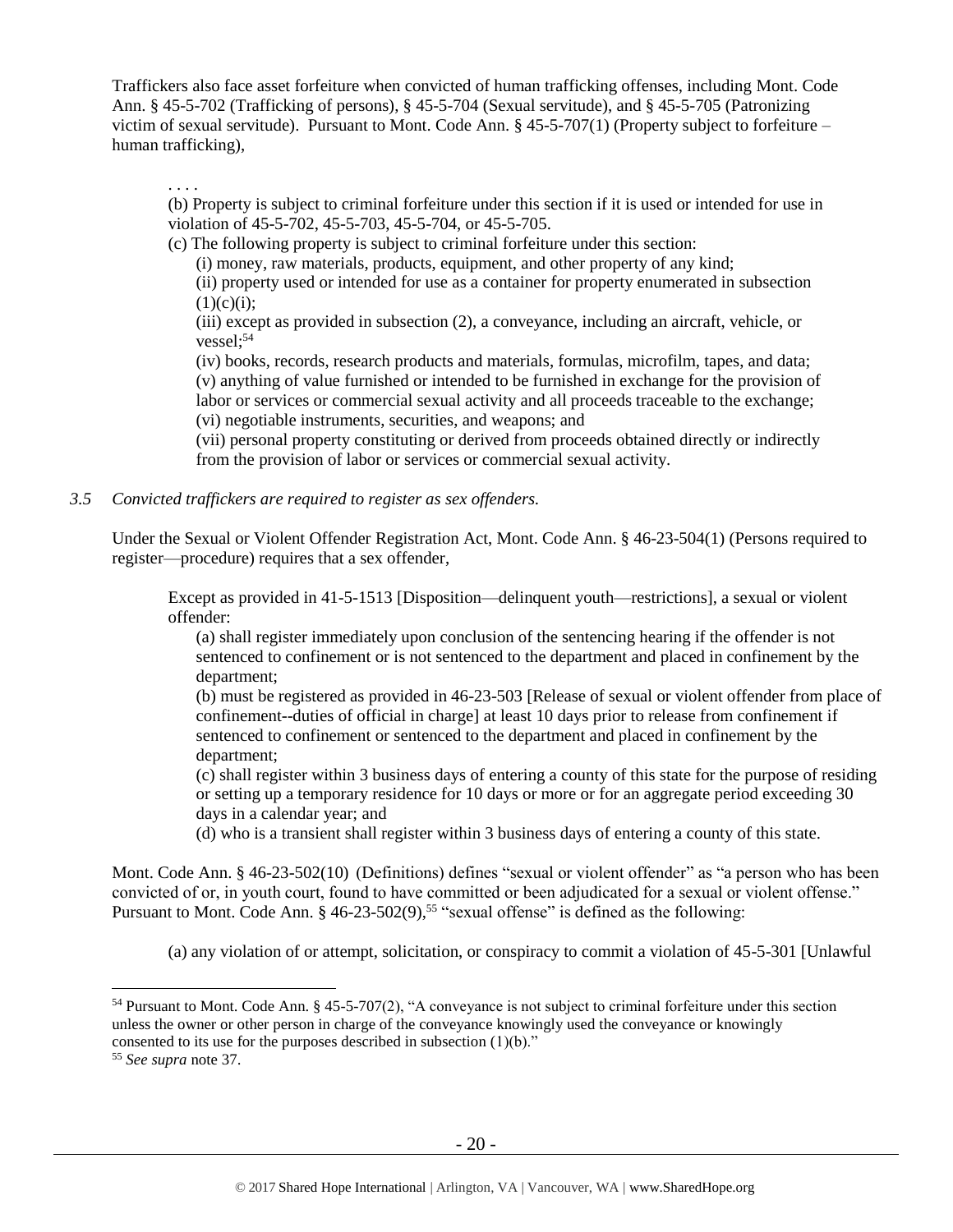restraint] (if the victim is less than 18 years of age and the offender is not a parent of the victim), 45-5- 302 [Kidnapping] (if the victim is less than 18 years of age and the offender is not a parent of the victim), 45-5-303 [Aggravated kidnapping] (if the victim is less than 18 years of age and the offender is not a parent of the victim), 45-5-502(3) [Sexual assault] (if the victim is less than 16 years of age and the offender is 3 or more years older than the victim), 45-5-503(1), (3), or (4) [Sexual intercourse without consent],  $\ldots$ , 45-5-601(3) [Prostitution if the prostitute was a child and the patron was 18 years of age or older],  $45-5-602(3)$  [Promoting prostitution],  $45-5-603(1)(b)$  or  $(2)(b)$  [Aggravated promotion] of prostitution], 45-5-625 [Sexual abuse of children (including child pornography)], 45-5-704 [Sexual servitude], . . . or

(b) any violation of a law of another state, a tribal government, or the federal government that is reasonably equivalent to a violation listed in subsection (9)(a) or for which the offender was required to register as a sexual offender after an adjudication or conviction.

*3.6 Laws relating to termination of parental rights include sex trafficking or commercial sexual exploitation of children (CSEC) offenses as grounds for termination in order to prevent traffickers from exploiting their parental rights as a form of control.*

Pursuant to Mont. Code Ann. § 41-3-609(1) (Criteria for termination),

The court may order a termination of the parent-child legal relationship upon a finding established by clear and convincing evidence, except as provided in the federal Indian Child Welfare Act, if applicable, that any of the following circumstances exist:

(c) the parent is convicted of a felony in which sexual intercourse occurred or is a minor adjudicated a delinquent youth because of an act that, if committed by an adult, would be a felony in which sexual intercourse occurred and, as a result of the sexual intercourse, the child is born; (d) the parent has subjected a child to any of the circumstances listed in  $41-3-423(2)(a)$  [Reasonable efforts required to prevent removal of child or to return -- exemption -- findings -- permanency plan] through  $(2)(e)$ ;

. . . .

. . . .

The grounds provided pursuant to Mont. Code Ann. § 41-3-423(2)(a) include when a parent has "subjected a child to aggravated circumstances, including but not limited to abandonment, torture, chronic abuse, or sexual abuse or chronic, severe neglect of a child."

Mont. Code Ann. § 41-3-102(27)(a) (Definitions) states, "(a) 'Sexual abuse' means the commission of sexual assault, sexual intercourse without consent, indecent exposure, deviate sexual conduct, sexual abuse, ritual abuse, or incest, as described in Title 45, chapter 5." Pursuant to Mont. Code Ann. § 41-3-102(7)(a), (b)(i)(A) (Definitions),

(a) "Child abuse or neglect" means:

(i) actual physical or psychological harm to a child;

(ii) substantial risk of physical or psychological harm to a child; or

- (iii) abandonment.
- (b) (i) The term includes:

(A) actual physical or psychological harm to a child or substantial risk of physical or psychological harm to a child by the acts or omissions of a person responsible for the child's welfare . . . .

Mont. Code Ann. § 41-3-102(21)(a) states,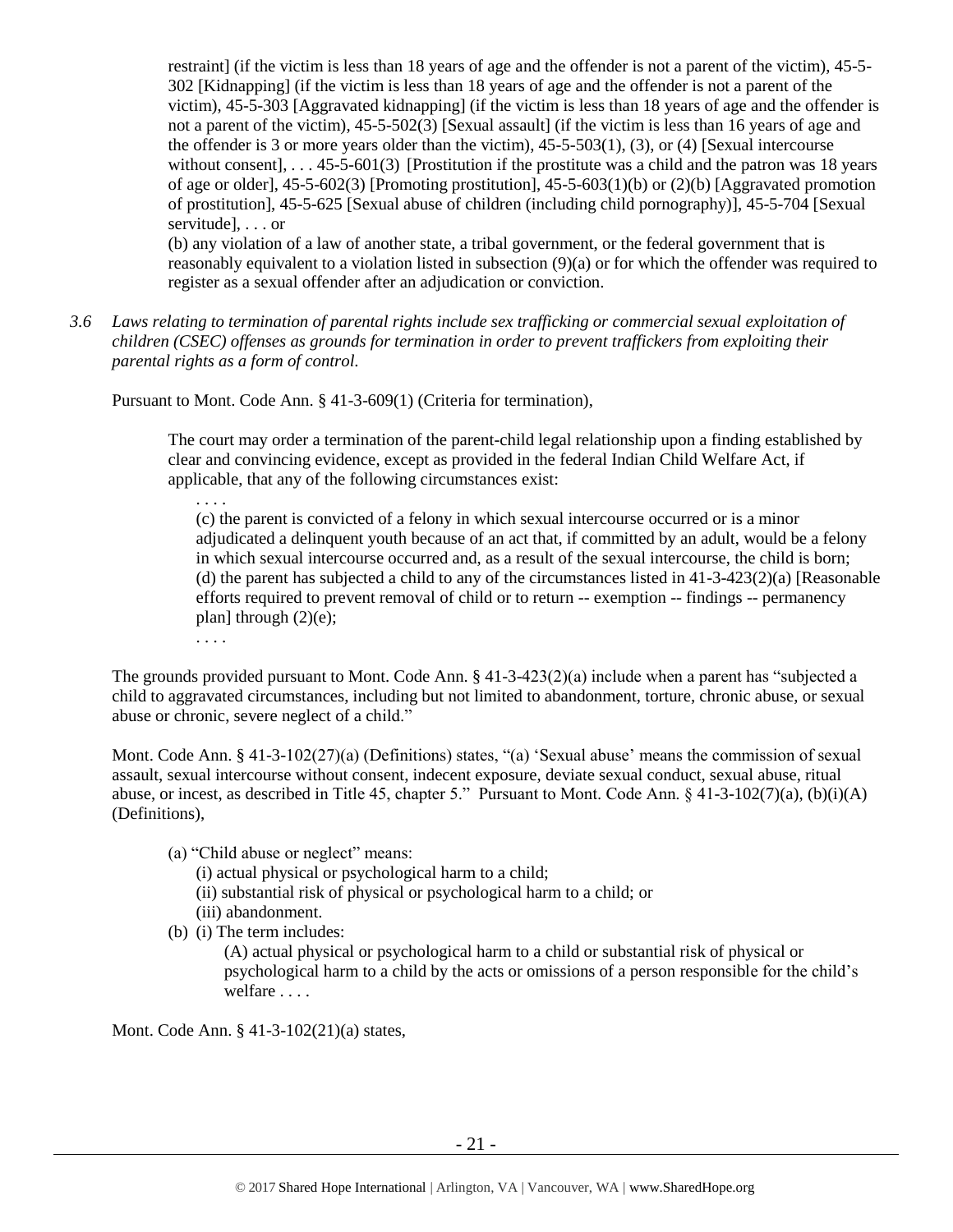"Physical or psychological harm to a child" means the harm that occurs whenever the parent or other person responsible for the child's welfare:

(i) inflicts or allows to be inflicted upon the child physical abuse, physical neglect, or psychological abuse or neglect;

- (ii) commits or allows sexual abuse or exploitation of the child;
- . . . .

Mont. Code Ann. § 41-3-102(28) defines "sexual exploitation" as "allowing, permitting, or encouraging a child to engage in a prostitution offense, as described in 45-5-601 through 45-5-603 [Prostitution, Promoting prostitution, Aggravated promotion of prostitution], or allowing, permitting, or encouraging sexual abuse of children as described in 45-5-625."

Additionally, if a child sex trafficking victim has a child as a result of sexual intercourse without consent, the offender forfeits and terminates all parental rights. Mont. Code § 45-5-503(8) <sup>56</sup> (Sexual intercourse without consent) states,

If as a result of sexual intercourse without consent a child is born, the offender who has been convicted of an offense under this section, and who is the biological parent of the child resulting from the sexual intercourse without consent, forfeits all parental and custodial rights to the child if the provisions of 46– 1–401 have been followed.

Parenting plans may be altered and subject to court ordered mediation when trafficking occurs. However, termination of parental rights is still not specifically listed in these provisions. Pursuant to Mont. Code Ann. § 40-4-219(1), (8)(a) (Amendment of parenting plan—mediation),

The court may in its discretion amend a prior parenting plan if it finds, upon the basis of facts that have arisen since the prior plan or that were unknown to the court at the time of entry of the prior plan, that a change has occurred in the circumstances of the child and that the amendment is necessary to service the best interest of the child. In determining the child's best interest under this section, the court may, in addition to the criteria in 40-4-212 [Best interest of the child], also consider whether . . . a parent or other person residing in that parent's household has been convicted of any of the crimes listed in subsection 8(b) . . . .

Mont. Code Ann. § 40-4-219(8)(b)<sup>57</sup> includes the following crimes:

. . . .

(iv) sexual intercourse without consent, as described in 45-5-503,

. . . .

(vii) aggravated promotion of prostitution of a child, as described in 45-5-603(1)(b); (viii) endangering the welfare of children, as described in 45-5-622,

. . . .

(x) sexual abuse of children, as described in  $45-5-625...$ 

. . . .

<sup>(</sup>iii) sexual assault, as described in 45-5-502,

<sup>56</sup> *See supra* note [12.](#page-5-0)

<sup>&</sup>lt;sup>57</sup> The text of Mont. Code Ann. § 40-4-219 cited here and elsewhere in this report includes amendments made by the enactment of Senate Bill 153 during the 2017 Regular Session of the Montana Legislature (effective May 19, 2017).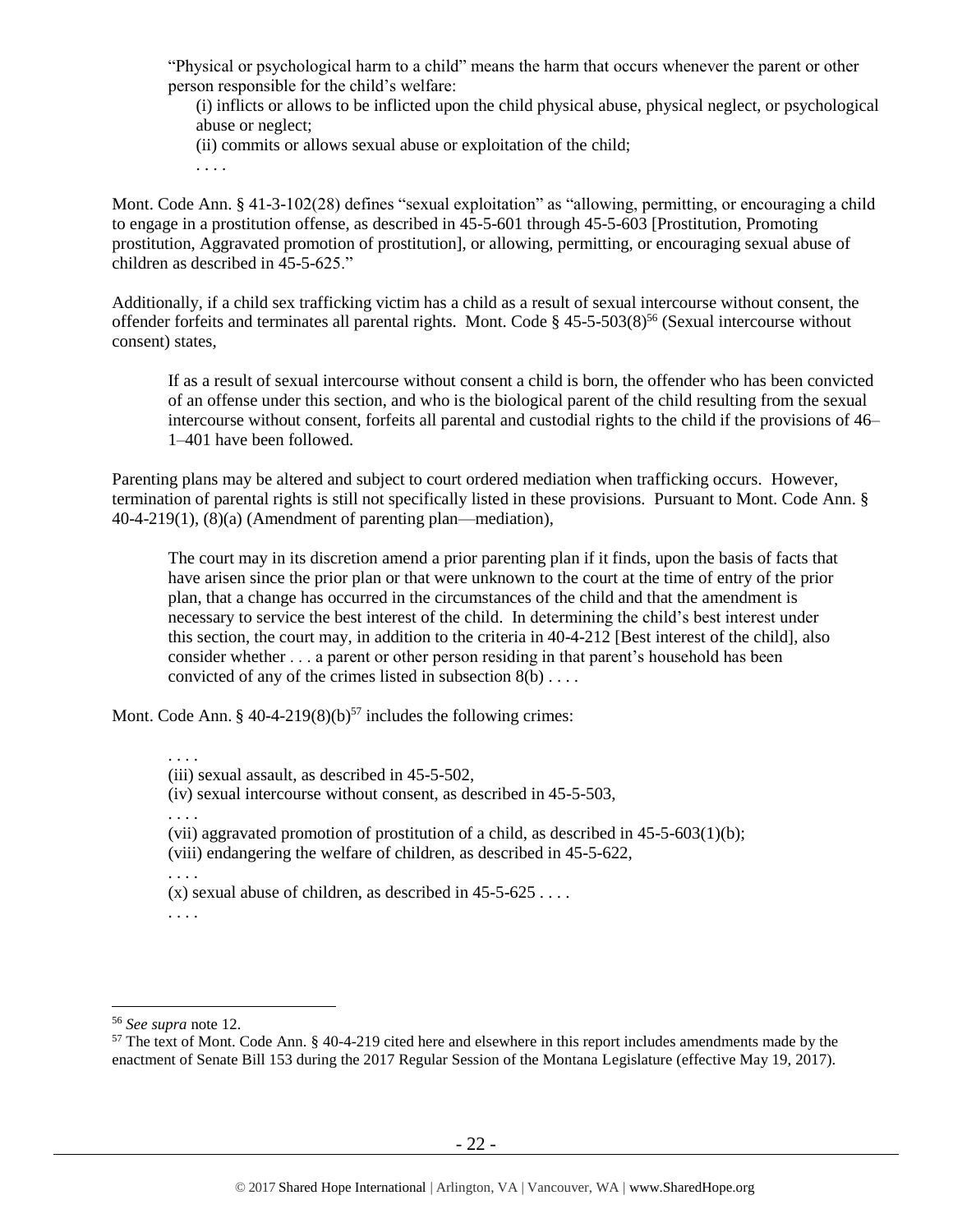#### **FRAMEWORK ISSUE 4: CRIMINAL PROVISIONS FOR FACILITATORS**

#### *Legal Components:*

- *4.1 The acts of assisting, enabling, or financially benefitting from child sex trafficking are included as criminal offenses in the state sex trafficking statute.*
- *4.2 Financial penalties, including asset forfeiture laws, are in place for those who benefit financially from or aid and assist in committing domestic minor sex trafficking.*
- *4.3 Promoting and selling child sex tourism is illegal.*

. . . .

*4.4 Promoting and selling images of child sexual exploitation carries penalties as high as similar federal offenses. \_\_\_\_\_\_\_\_\_\_\_\_\_\_\_\_\_\_\_\_\_\_\_\_\_\_\_\_\_\_\_\_\_\_\_\_\_\_\_\_\_\_\_\_\_\_\_\_\_\_\_\_\_\_\_\_\_\_\_\_\_\_\_\_\_\_\_\_\_\_\_\_\_\_\_\_\_\_\_\_\_\_\_\_\_\_\_\_\_\_\_\_\_\_*

## *Legal Analysis:*

*4.1 The acts of assisting, enabling, or financially benefitting from child sex trafficking are included as criminal offenses in the state sex trafficking statute.*

The state sex trafficking law includes financially benefitting from domestic minor sex trafficking under Mont. Code Ann. § 45-5-702(1) (Trafficking of persons) which provides,

A person commits the offense of trafficking of persons if the person purposely or knowingly:

(b) benefits, financially or by receiving anything of value, from participation in a venture that has subjected another person to involuntary servitude or sexual servitude.

Trafficking of persons is punishable by up to 50 years imprisonment and a possible fine up to \$100,000 when the victim is a child. Mont. Code Ann.  $§$  45-5-702(2)(b).<sup>58</sup>

Mont. Code Ann. § 45-5-602 (Promoting prostitution) is also applicable to facilitators who participate in transporting minors or provide premises for domestic minor sex trafficking. A conviction under Mont. Code Ann. § 45-5-602 (Promoting prostitution) is punishable by imprisonment up to 10 years, a fine not to exceed \$50,000, or both. Mont. Code Ann. § 45-5-602(2). If the person being prostituted was a child and the patron is at least 18 or older, then a conviction under Mont. Code Ann. § 45-5-602 is punishable by imprisonment for 100 years, 25 years of which cannot be suspended, a possible fine not to exceed \$50,000, an order to complete a sexual offender treatment program, and may be subject to supervision for the remainder of the offender's life Mont. Code Ann. § 45-5-602(3)(a)(i)–(iii), (b).

Mont. Code Ann. §45-5-603(1)(b)–(c) (Aggravated promotion of prostitution) may also be applicable to facilitation. Subsections (b)–(c) state,

A person commits the offense of aggravated promotion of prostitution if the person purposely or knowingly commits any of the following acts:

. . . . (b) promotes prostitution of a child, whether or not the person is aware of the child's age; (c) promotes the prostitution of one's spouse, child, ward, or any person for whose care, protection, or support the person is responsible.

<sup>58</sup> *See supra* note [2.](#page-1-0)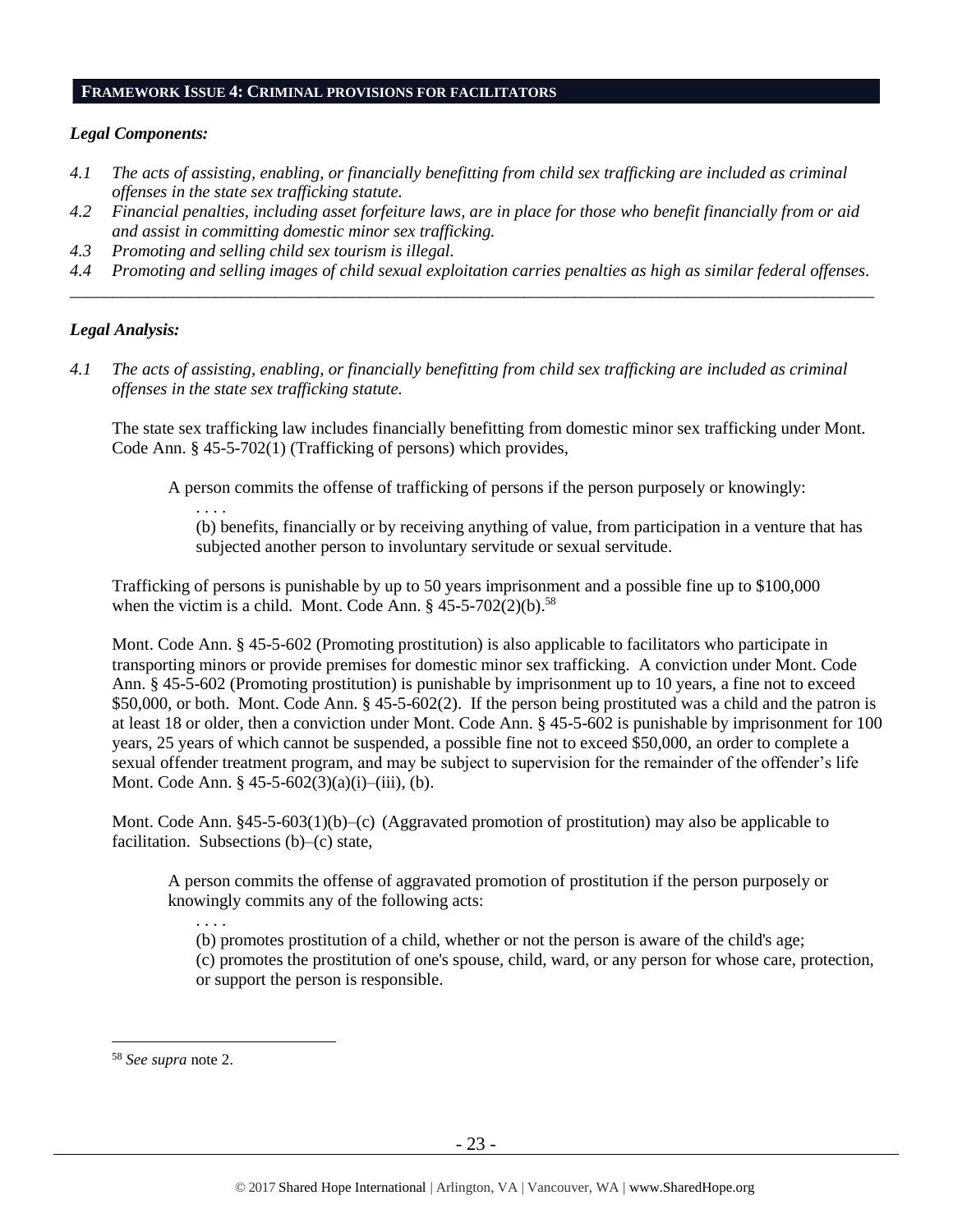As discussed above, promotion of prostitution includes the keeping a house of prostitution, procuring an individual for prostitution, transporting an individual with the purpose to promote that individual's engaging prostitution, leases or permits a place to be used for prostitution. Mont. Code Ann.  $§45-5-602(1)(a)$  (g).

A facilitator may also face charges under Mont. Code Ann. § 45-5-625(1)(i) (Sexual abuse of children), assuming it encompasses transporting a child to engage in sexual conduct with a third party.<sup>59</sup> A conviction under Mont. Code Ann. § 45-5-625(i) (Sexual abuse of children) is punishable by life imprisonment or a term of imprisonment up to 100 years and a possible fine not to exceed \$10,000. Mont. Code Ann. § 45-5-625(2)(a). However, unless punished under Mont. Code Ann. § 46-18-219 (Life sentence without possibility of release),<sup>60</sup> a conviction for sexual abuse of children is punishable by life imprisonment or by imprisonment for 4–100 years and a possible fine not to exceed \$ 10,000 if the victim is under 16 years of age. Mont. Code Ann. § 45-5- 625(2)(b). Penalties are enhanced when the child is under 13 and the offender is 18 or older to imprisonment for 100 years, 10 years of which cannot be suspended ("except as provided in 46-18-222(1) through (5)"), a possible fine not to exceed \$50,000, an order to enroll in a treatment program, and possible supervision for the remainder of the offender's life. Mont. Code Ann.  $\S$  45-5-625(4)(a), (b).<sup>61</sup>

Pursuant to Mont. Code Ann. § 45-6-341(1), (2) (Money laundering),

(1) A person commits the offense of money laundering if the person knowingly:

(a) receives or acquires the proceeds of, or engages in transactions involving proceeds of, any activity that is unlawful under the laws of the United States or the state in which the activity occurred;

(b) gives, sells, transfers, trades, invests, conceals, transports, or otherwise makes available anything of value that the person knows is intended to be used for the purpose of committing or furthering the commission of any activity that is unlawful under the laws of the United States or the state in which the committing or furthering of the commission of the activity occurs; (c) directs, plans, organizes, initiates, finances, manages, supervises, or facilitates the transportation or transfer of proceeds that the person knows are derived from any activity that is unlawful under the laws of the United States or the state in which the activity occurred; or (d) conducts a financial transaction involving proceeds that the person knows are derived from any activity that is unlawful under the laws of the United States or the state in which the activity occurred when the transaction is designed in whole or in part to conceal or disguise the nature, location, source, ownership, or control of the proceeds or to avoid a transaction reporting requirement under federal law.

(2) A person convicted of money laundering shall be fined an amount not to exceed \$1,500 or be imprisoned in the county jail for a term not to exceed 6 months, or both. If the money laundering is part of a common scheme or if the value of the proceeds or item of value exceeds \$1,500, the person shall be fined not to exceed \$50,000 or be imprisoned in the state prison for a term not to exceed 20 years, or both.

*4.2 Financial penalties, including asset forfeiture laws, are in place for those who benefit financially from or aid and assist in committing domestic minor sex trafficking.*

Facilitators convicted under Mont. Code Ann. § 45-5-702 (Trafficking of persons) face fines up to \$100,000. Mont. Code Ann. § 45-5-702(2)(b). A facilitator convicted under Mont. Code Ann. § 45-5-602(1)(g) (Promoting prostitution) faces a fine of up to \$50,000. Mont. Code Ann. § 45-5-602(2).

<sup>59</sup> *See supra* Component 1.2 for the relevant text of Mont. Code Ann. § 45-5-625(1)(i) (Sexual abuse of children).

<sup>60</sup> *See supra* note [11](#page-4-0) for the substantive provision of Mont. Code Ann. § 46-18-219 (Life sentence without possibility of release).

<sup>61</sup> *See supra* note [7.](#page-3-0)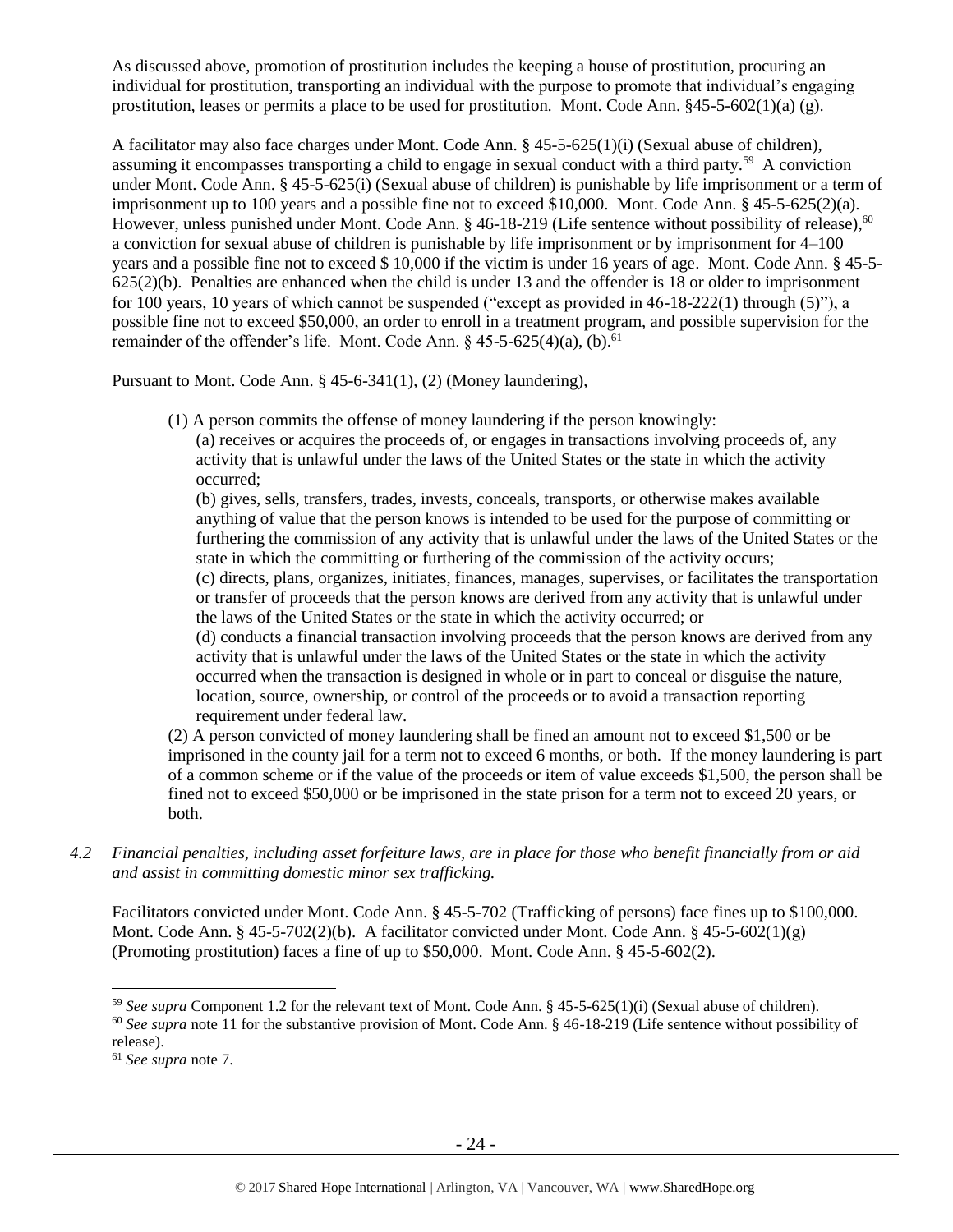Restitution must be ordered by the court in any case that the victim suffers "an economic loss," pursuant to Mont. Code Ann. § 46-18-241(1) (Condition of restitution), which states,

As provided in  $46-18-201$ ,  $62$  a sentencing court shall, as part of the sentence, require an offender to make full restitution to any victim who has sustained pecuniary loss, including a person suffering an economic loss. The duty to pay full restitution under the sentence remains with the offender or the offender's estate until full restitution is paid, whether or not the offender is under state supervision. If the offender is under state supervision, payment of restitution is a condition of any probation or parole.

Convicted facilitators face asset forfeiture for human trafficking offenses. If a facilitator's property was used or intended for use in violation of Mont. Code Ann. § 45-5-702(Trafficking of persons), § 45-5-704 (Sexual servitude), or § 45-5-705 (Patronizing victim of sexual servitude), that property is subject to asset forfeiture under Mont. Code Ann. § 45-5-707(1) (Property subject to forfeiture – human trafficking) which provides,

. . . .

 $\overline{a}$ 

(b) Property is subject to criminal forfeiture under this section if it is used or intended for use in violation of 45-5-702, 45-5-703, 45-5-704, or 45-5-705.

(c) The following property is subject to criminal forfeiture under this section:

(i) money, raw materials, products, equipment, and other property of any kind;

(ii) property used or intended for use as a container for property enumerated in subsection  $(1)(c)(i);$ 

(iii) except as provided in subsection (2), a conveyance, including an aircraft, vehicle, or vessel $:$ <sup>63</sup>

(iv) books, records, research products and materials, formulas, microfilm, tapes, and data; (v) anything of value furnished or intended to be furnished in exchange for the provision of labor or services or commercial sexual activity and all proceeds traceable to the exchange; (vi) negotiable instruments, securities, and weapons; and

(vii) personal property constituting or derived from proceeds obtained directly or indirectly from the provision of labor or services or commercial sexual activity.

Forfeiture may also be available to the extent that trafficker is found guilty of money laundering under Mont. Code Ann. § 45-6-341(1) (Money laundering).<sup>64</sup> If convicted, a facilitator faces a fine not to exceed \$1,500, unless "the money laundering is part of a common scheme or if the value of the proceeds or item of value exceeds \$1,500," in which case the fine is not to exceed \$50,000. Mont. Code Ann. § 45-6-341(2). In addition, pursuant to Mont. Code Ann. § 45-6-341(3)(a), the court shall order a convicted trafficker to forfeit

(i) money, including digital currency, and raw materials, products, equipment of any kind, and any other personal property involved in the money laundering;

(ii) personal property constituting or derived from proceeds obtained directly or indirectly from the money laundering; and

(iii) real property, including any right, title, and interest in any lot or tract of land and any appurtenances or improvements, that is directly used or intended to be used in any manner to commit or facilitate the commission of, or that is derived from or maintained by the proceeds resulting from, the money laundering.

<sup>&</sup>lt;sup>62</sup> See supra note [30](#page-12-0) for the substantive provision of Mont. Code Ann. § 46-18-201 (Sentences that may be imposed). <sup>63</sup> *See supra* note [31.](#page-13-0)

<sup>64</sup> *See supra* Component 3.4 for the relevant provisions of Mont. Code Ann. § 45-6-341(1) (Money laundering).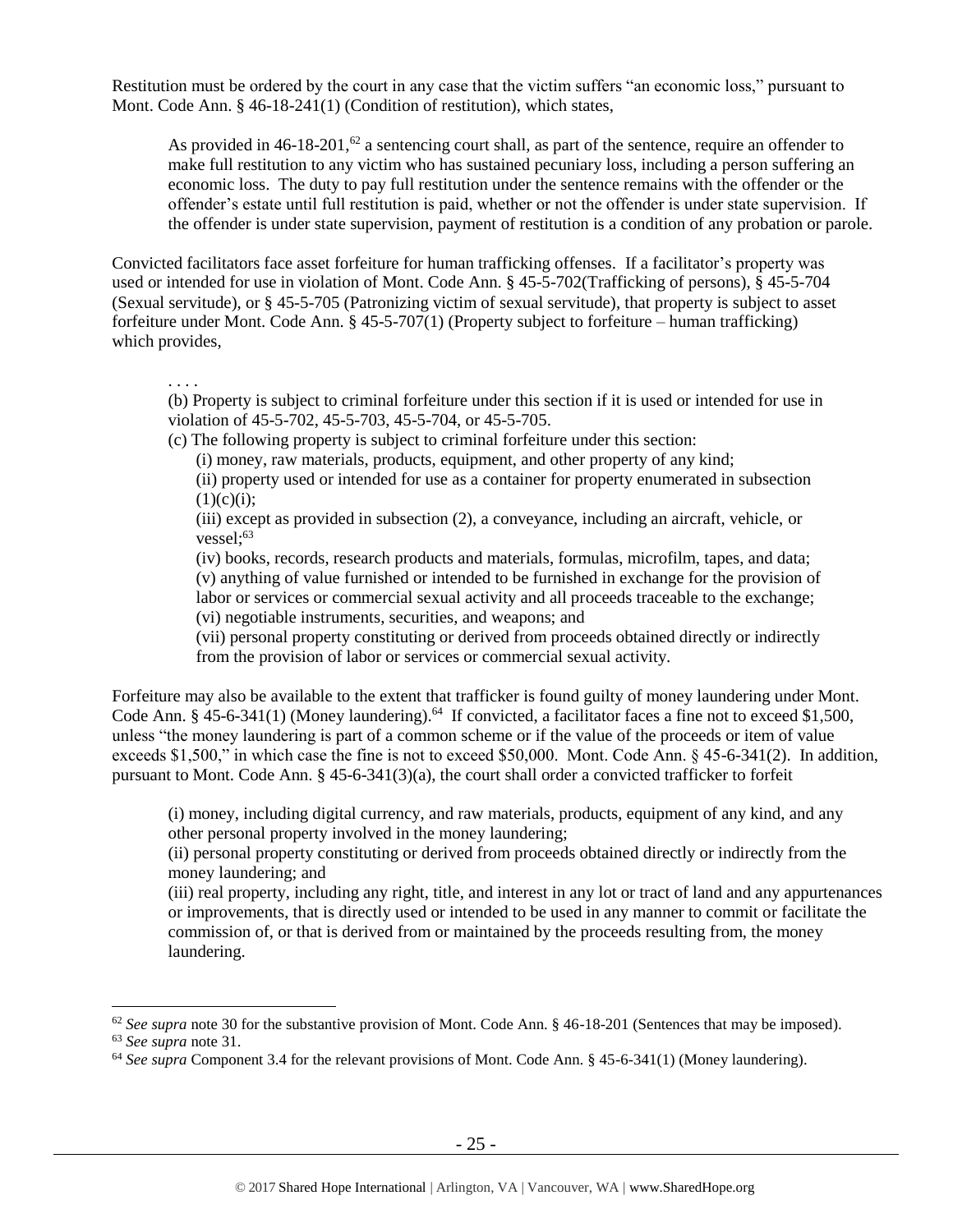Pursuant to Mont. Code Ann. § 45-6-341(3)(b), "The sheriff of the county where forfeited property is located shall sell the property at auction. The proceeds of the sale must be deposited in the state general fund."

*4.3 Promoting and selling child sex tourism is illegal.*

Montana has no specific provision expressly prohibiting the promoting or selling of child sex tourism in Montana.

- 4.3.1 Recommendation: Enact a law that prohibits selling or offering to sell travel services that include or facilitate travel in or outside of Montana for the purpose of engaging in commercial sexual exploitation of a minor under the age of 18.
- *4.4 Promoting and selling images of child sexual exploitation carries penalties as high as similar federal offenses.*

Mont. Code Ann.  $\S 45-5-625(1)^{65}$  (Sexual abuse of children) states,

A person commits the offense of sexual abuse of children if the person:

. . . .

(d) knowingly processes, develops, prints, publishes, transports, distributes, sells, exhibits, or advertises any visual or print medium, including a medium by use of electronic communication in which a child is engaged in sexual conduct, actual or simulated;

. . . .

(f) finances any of the activities described in subsections  $(1)(a)$  through  $(1)(d)$  and  $(1)(g)$ , knowing that the activity is of the nature described in those subsections;

(g) possesses with intent to sell any visual or print medium, including a medium by use of electronic communication in which a child is engaged in sexual conduct, actual or simulated; . . . .

A conviction under Mont. Code Ann. § 45-5-625(1) (Sexual abuse of children) is generally punishable by life imprisonment or a term of imprisonment up to 100 years and a possible fine not to exceed \$10,000. Mont. Code Ann. § 45-5-625(2)(a). However, unless punished under Mont. Code Ann. § 46-18-219 (Life sentence without possibility of release), <sup>66</sup> a conviction for sexual abuse of children is punishable by life imprisonment or by imprisonment for 4–100 years and a possible fine not to exceed \$10,000 if the victim is under 16 years of age. Mont. Code Ann. § 45-5-625(2)(b). Penalties are enhanced when the child is under 13 and the offender is 18 or older to imprisonment for 100 years, 10 years of which cannot be suspended ("except as provided in 46-18- 222(1) through (5)"), a possible fine not to exceed \$50,000, an order to enroll in a treatment program, and possible supervision for the remainder of the offender's life. Mont. Code Ann. § 45-5-625(4)(a), (b).

<sup>65</sup> *See supra* note [7.](#page-3-0)

<sup>66</sup> *See supra* note [11](#page-4-0) for the substantive provision of Mont. Code Ann. § 46-18-219 (Life sentence without possibility of release).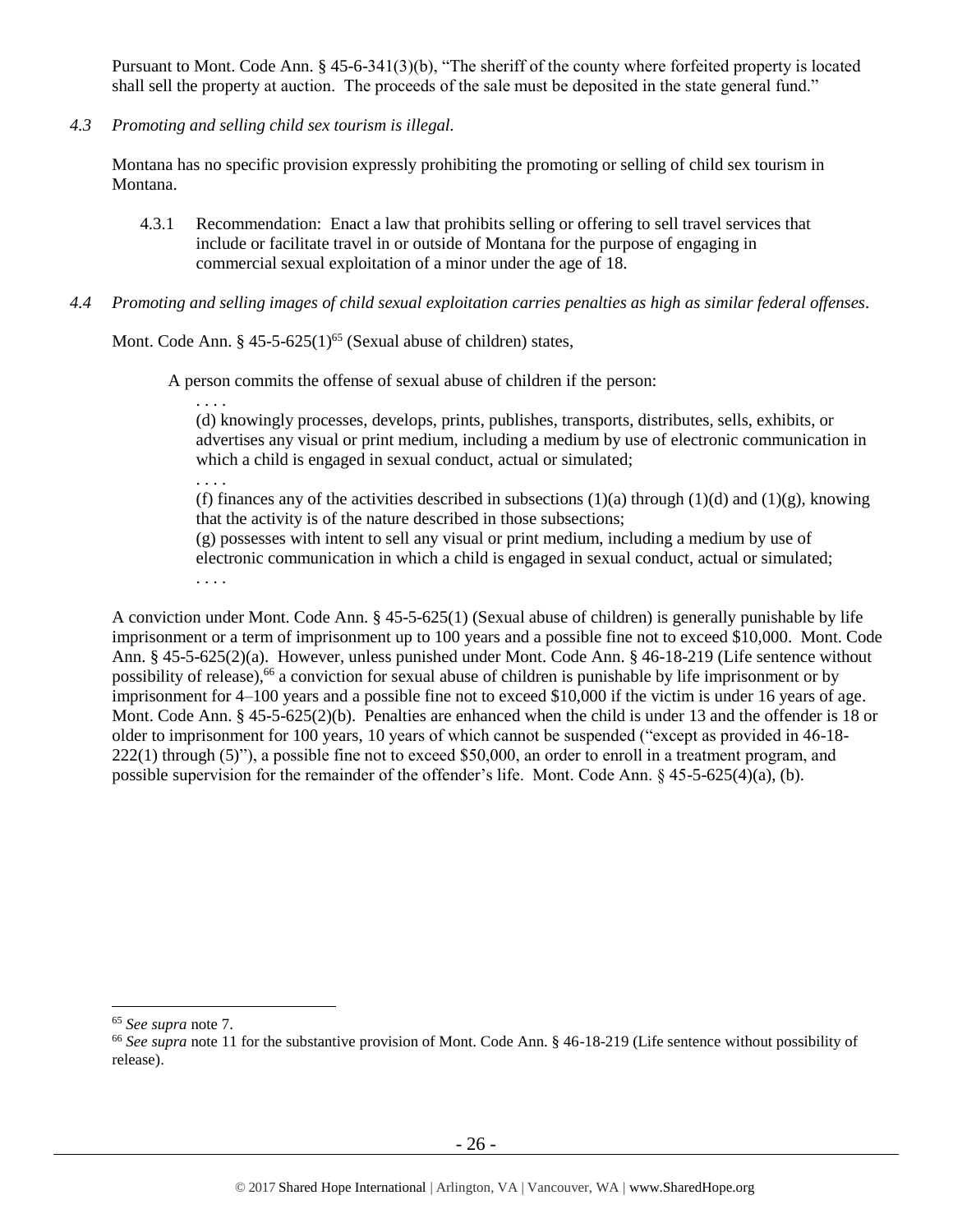#### **FRAMEWORK ISSUE 5: PROTECTIVE PROVISIONS FOR THE CHILD VICTIMS**

#### *Legal Components:*

- *5.1 Victims under the core child sex trafficking offense include all commercially sexually exploited children.*
- *5.2 The state sex trafficking statute expressly prohibits a defendant from asserting a defense based on the willingness of a minor under 18 to engage in the commercial sex act.*
- *5.3 State law prohibits the criminalization of minors under 18 for prostitution offenses.*
- *5.4 State law provides a non-punitive avenue to specialized services through one or more points of entry.*
- *5.5 Child sex trafficking is identified as a type of abuse and neglect within child protection statutes.*
- *5.6 The definition of "caregiver" or another related term in the child welfare statutes is not a barrier to a sex trafficked child accessing the protection of child welfare.*
- *5.7 Crime victims' compensation is specifically available to a child victim of sex trafficking or commercial sexual exploitation of children (CSEC).*
- *5.8 Victim-friendly procedures and protections are provided in the trial process for minors under 18.*
- *5.9 Child sex trafficking victims may vacate delinquency adjudications and expunge related records for prostitution and other offenses arising from trafficking victimization, without a waiting period.*
- *5.10 Victim restitution and civil remedies for victims of domestic minor sex trafficking or commercial sexual exploitation of children (CSEC) are authorized by law.*
- *5.11 Statutes of limitations for civil and criminal actions for child sex trafficking or commercial sexual exploitation of children (CSEC) offenses are eliminated or lengthened to allow prosecutors and victims a realistic opportunity to pursue criminal action and legal remedies.*

*\_\_\_\_\_\_\_\_\_\_\_\_\_\_\_\_\_\_\_\_\_\_\_\_\_\_\_\_\_\_\_\_\_\_\_\_\_\_\_\_\_\_\_\_\_\_\_\_\_\_\_\_\_\_\_\_\_\_\_\_\_\_\_\_\_\_\_\_\_\_\_\_\_\_\_\_\_\_\_\_\_\_\_\_\_\_\_\_\_\_\_\_\_\_*

## *Legal Analysis:*

*5.1 Victims under the core child sex trafficking offense include all commercially sexually exploited children. 67*

Montana's human trafficking offense includes all commercial sexual exploitation of minors. Under Mont. Code Ann. § 45-5-702 (Trafficking of persons), when the victim is a minor, means of force, fraud, or coercion are not required.<sup>68</sup> In addition, the human trafficking law applies to buyers; thus, buying commercial sex with a person who is under the age of eighteen constitutes human trafficking.<sup>69</sup> Finally, in establishing the crime of sex trafficking, third party control is not required. Consequently, Montana's human trafficking offenses include any child who is bought for sex, regardless of whether force, fraud, or coercion is used, regardless of whether a buyer exploited the youth without a trafficker's involvement, and regardless of whether the victim identifies a trafficker.

*5.2 The state sex trafficking statute expressly prohibits a defendant from asserting a defense based on the willingness of a minor under 18 to engage in the commercial sex act.* 

Mont. Code Ann. § 45-5-704(2) (Sexual servitude) expressly prohibits a defense to prosecution based on the minor's willingness to engage in the commercial sex act. Mont. Code Ann. § 45-5-704(2) states, "It is

 $\overline{a}$ <sup>67</sup> *See generally* Shared Hope International, "Eliminating the Third Party Control Barrier to Identifying Juvenile Sex Trafficking Victims," JuST Response Policy Paper (2015), [http://sharedhope.org/wp](http://sharedhope.org/wp-content/uploads/2015/08/Policy-Paper_Eliminating-Third-Party-Control_Final1.pdf)[content/uploads/2015/08/Policy-Paper\\_Eliminating-Third-Party-Control\\_Final1.pdf](http://sharedhope.org/wp-content/uploads/2015/08/Policy-Paper_Eliminating-Third-Party-Control_Final1.pdf) (discussing need to include all

commercially sexually exploited children within sex trafficking definitions and corresponding need to include buyer conduct in core sex trafficking offenses regardless of whether victim is under control of a third party).

<sup>68</sup> *See supra* Component 1.1.

<sup>69</sup> *See supra* Component 2.1.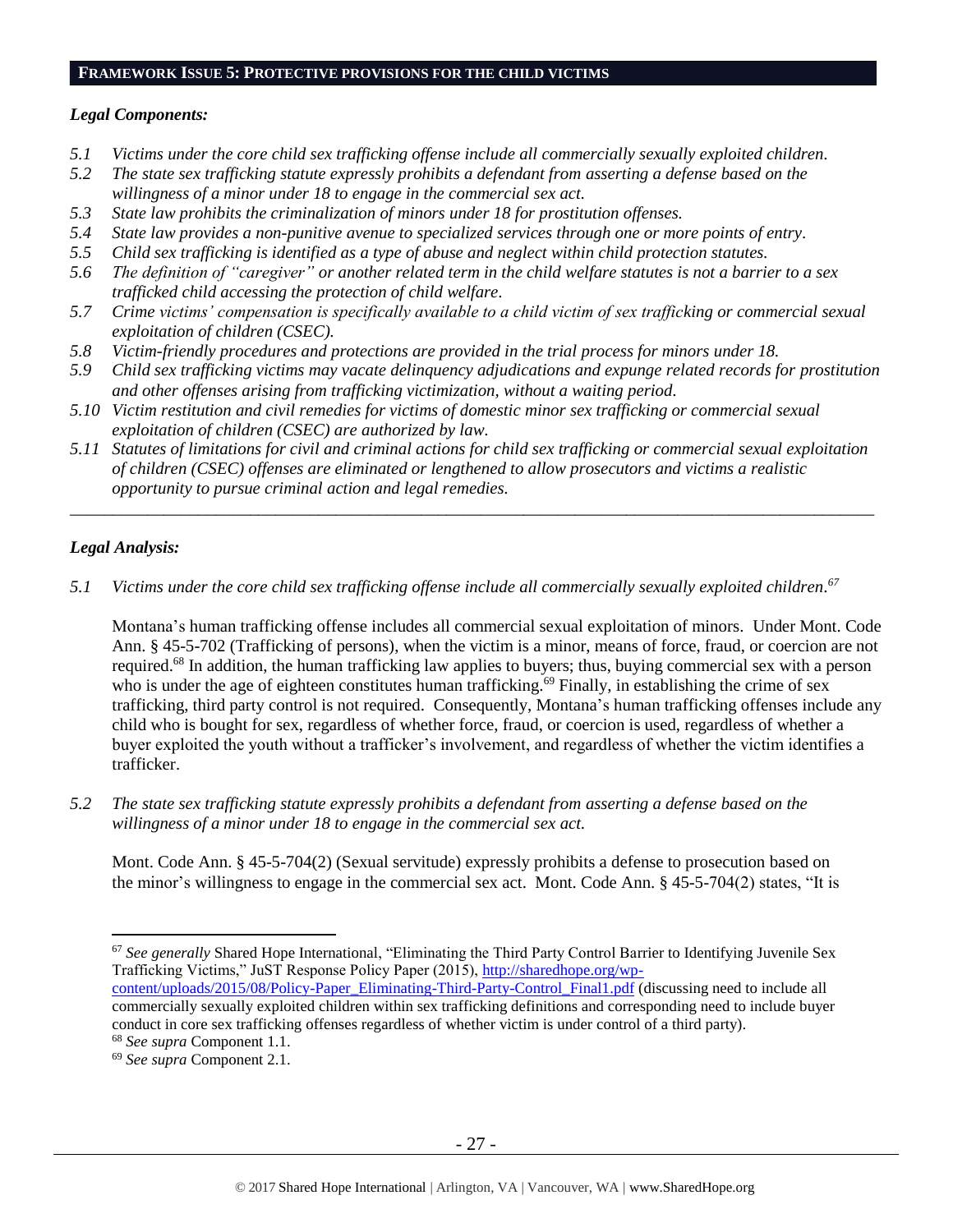not a defense in a prosecution under subsection (1)(b) that the child consented to engage in commercial sexual activity or that the defendant believed the child was an adult."

However, Montana's CSEC offenses under Mont. Code Ann. § 45-5-601 (Prostitution), § 45-5-602 (Promoting prostitution), § 45-5-603 (Aggravated promotion of prostitution), and § 45-5-625 (Sexual abuse of children) neither authorize nor specifically prohibit a defense based on the minor's willingness to engage in the commercial sex act.

# *5.3 State law prohibits the criminalization of minors under 18 for prostitution offenses.<sup>70</sup>*

Mont. Code Ann. § 45-5-709 (Immunity of child) prohibits criminalization of juvenile sex trafficking victims for prostitution and non-violent offenses directly related to their victimization. It states,

(1) A person is not criminally liable or subject to proceedings under Title 41, chapter 5 [Youth Court Act], for prostitution, promoting prostitution, or other nonviolent offenses if the person was a child at the time of the offense and committed the offense as a direct result of being a victim of human trafficking.

(2) A person who has engaged in commercial sexual activity is not criminally liable or subject to proceedings under Title 41, chapter 5 [Youth Court Act], for prostitution or promoting prostitution if the person was a child at the time of the offense.

(3) A child who under subsection (1) or (2) is not subject to criminal liability or proceedings under Title 41, chapter 5 [Youth Court Act], is presumed to be a youth in need of care under Title 41, chapter 3 [Child Abuse and Neglect].<sup>71</sup>

. . . .

## *5.4 State law provides a non-punitive avenue to specialized services through one or more points of entry.*

## **System response to child engaged in commercial sex act**

Under Montana law, a juvenile sex trafficking victim will likely be identified as a youth in need of care, rather than as delinquent or as a youth in need of intervention; however, services are not required to be specialized to the needs of these children.

Pursuant to Mont. Code Ann. § 45-5-709(3) (Immunity of child), "[a] child who under subsection (1) or (2) is not subject to criminal liability or proceedings under Title 41, chapter 5, is presumed to be a youth in need of care under Title 41, chapter 3." Under subsections (1) and (2), juvenile sex trafficking victims cannot be adjudicated for prostitution or non-violent acts related to their victimization. Specifically, Mont. Code Ann. § 45-5-709(1), (2) states,

(1) A person is not criminally liable or subject to proceedings under Title 41, chapter 5, for prostitution, promoting prostitution, or other nonviolent offenses if the person was a child at the time of the offense and committed the offense as a direct result of being a victim of human trafficking. (2) A person who has engaged in commercial sexual activity is not criminally liable or subject to

proceedings under Title 41, chapter 5, for prostitution or promoting prostitution if the person was a child at the time of the offense.

 $70$  For more information regarding recent federal legislation impacting this component see:

http://go.sharedhope.org/stateimpactmemo.

<sup>&</sup>lt;sup>71</sup> Mont. Code Ann. § 45-5-709(4) further provides that "[t]his section does not apply in a prosecution under  $45$ -5-601 [Prostitution] or a proceeding under Title 41, chapter 5 [Youth Court Act], for patronizing a prostitute."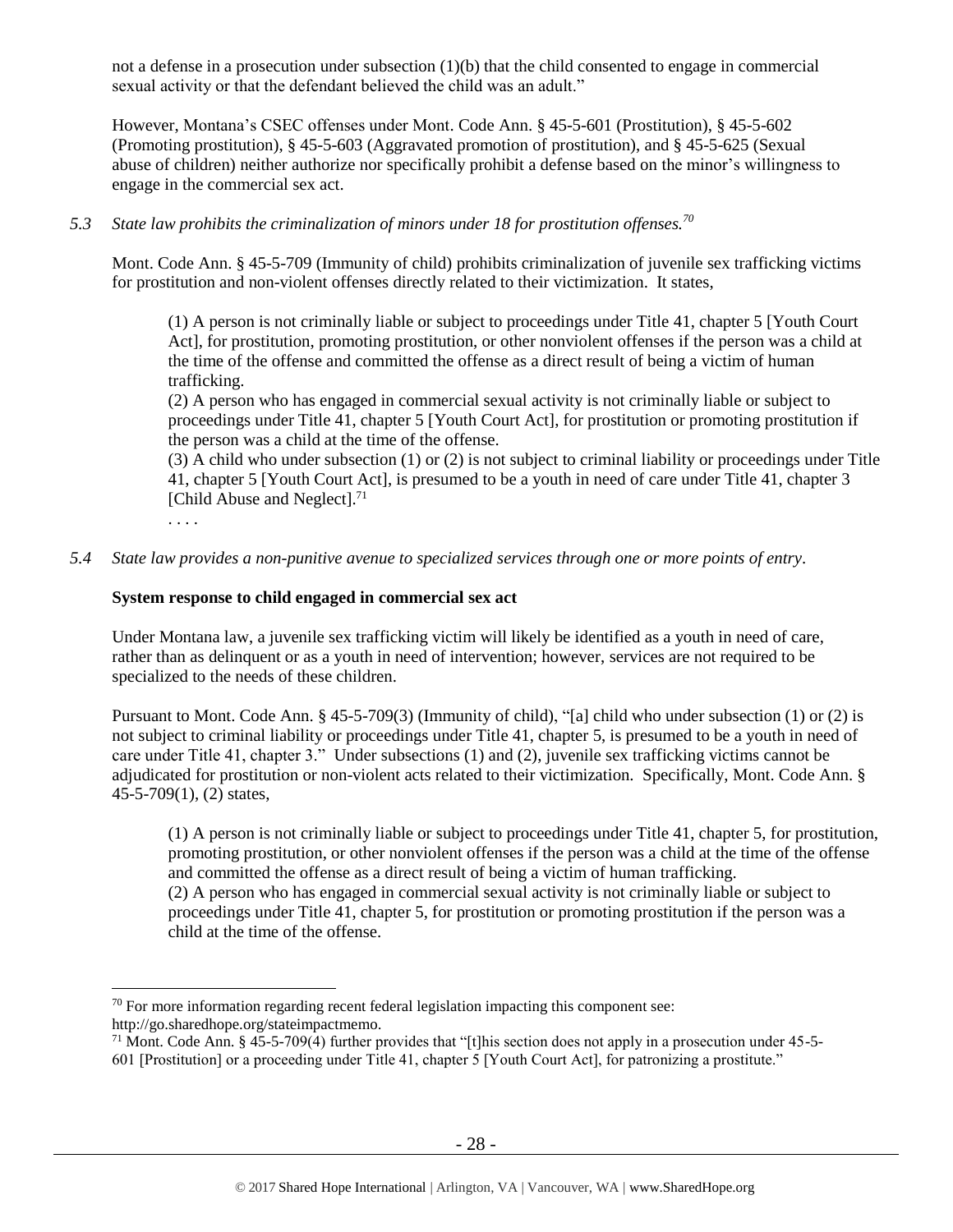To the extent that a juvenile sex trafficking victim is charged with an offense that does not fall under Mont. Code Ann. § 45-5-709(1) or (2), the child faces possible adjudication under Montana's Youth Court Act<sup>72</sup> as a "youth in need of intervention" or as a "delinquent youth."<sup>73</sup>

## **Summary**

Although juvenile sex trafficking victims are presumed to be youth in need of care and may avoid delinquency adjudications for prostitution and non-violent offenses related to their victimization, Montana law does not mandate the provision of specialized services.

- 5.4.1 Recommendation: Amend Montana's protective response for juvenile sex trafficking victims to require access to specialized services.
- *5.5 Child sex trafficking is identified as a type of abuse and neglect within child protection statutes.<sup>74</sup>*

Although child sex trafficking is not identified as a of type abuse within Montana's child protection statutes, the definition of "child abuse and neglect" does include victims of certain CSEC offenses based on the definition of "sexual exploitation." Mont. Code Ann. § 41-3-102(7)(a) (Definitions) defines "child abuse or neglect" as

- (i) actual physical or psychological harm to a child;
- (ii) substantial risk of physical or psychological harm to a child; or
- (iii) abandonment.

Pursuant to Mont. Code Ann. § 41-3-102(7)(b)(i)(A), "child abuse and neglect" includes: "actual physical or psychological harm to a child or substantial risk of physical or psychological harm to a child by the acts or omissions of a person responsible for the child's welfare."

In turn, Mont. Code Ann. § 41-3-102(21)(a) defines "physical or psychological harm to a child" as

[H]arm that occurs whenever the parent or other person responsible for the child's welfare:

 $\overline{a}$ 

(a) who has committed an offense that, if committed by an adult, would constitute a criminal offense; or

(b) who has been placed on probation as a delinquent youth and who has violated any condition of probation.

. . . . (51) "Youth in need of intervention" means a youth who is adjudicated as a youth and who" (a) commits an offense prohibited by law that if committed by an adult would not constitute a criminal . . . .

(b) has committed any of the acts of a delinquent youth but whom the youth court, in its discretion, chooses to regard as a youth in need of intervention.

 $74$  For more information regarding recent federal legislation impacting this component see: http://go.sharedhope.org/stateimpactmemo.

<sup>72</sup> Mont. Code Ann. §§ 41-5-101– 2510.

<sup>73</sup> Pursuant to Mont. Code Ann. § 41-5-103 (Definitions),

<sup>. . . .</sup> (11) "Delinquent youth" means a youth who is adjudicated under formal proceedings under the Montana Youth Court Act as a youth: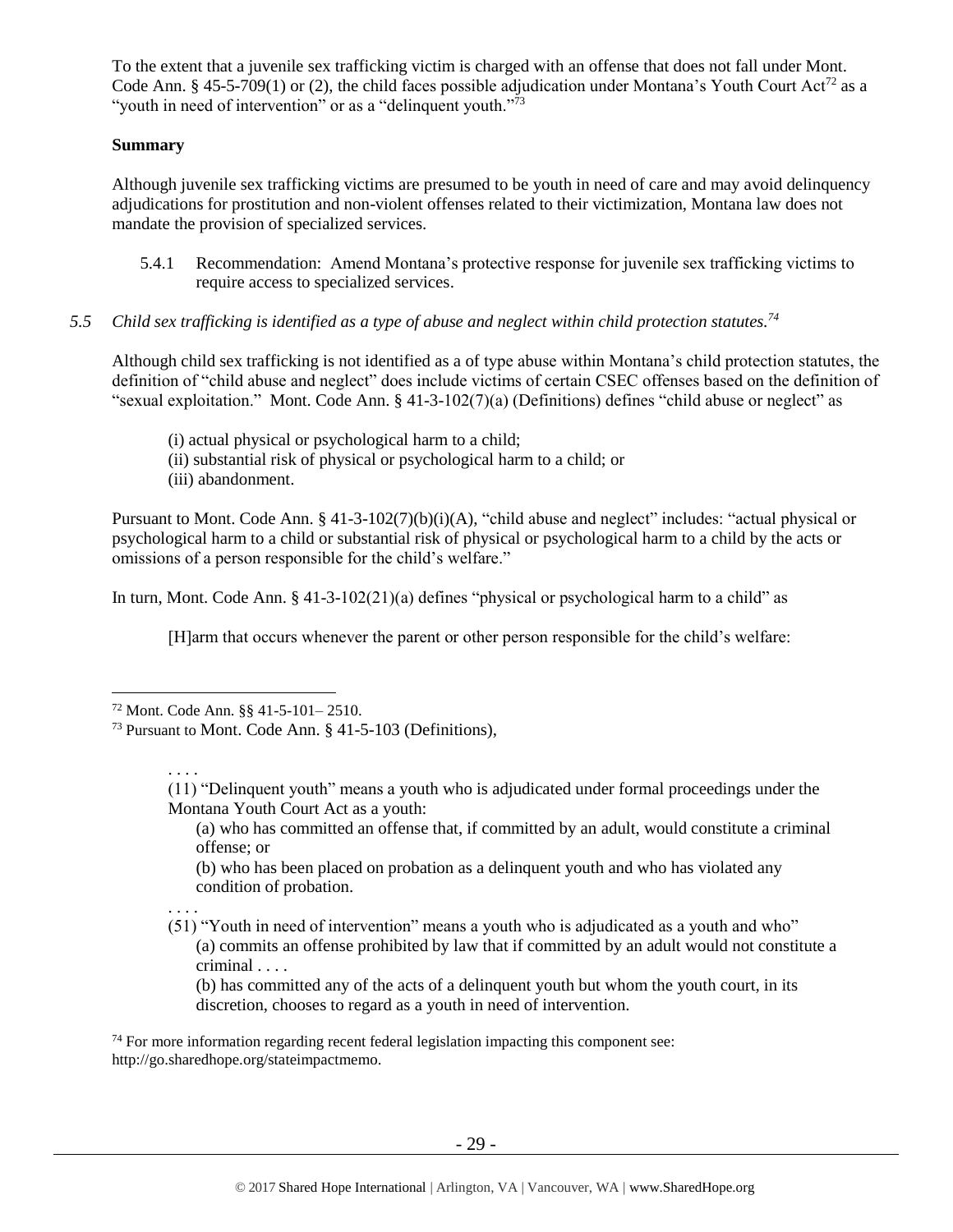(i) inflicts or allows to be inflicted upon the child physical abuse, physical neglect, or psychological abuse or neglect;

(ii) commits or allows sexual abuse or exploitation of the child;

. . . .

 $\overline{a}$ 

(iii) induces or attempts to induce a child to give untrue testimony that the child or another child was abused or neglected by a parent or other person responsible for the child's welfare; . . . .

(v) exposes or allows the child to be exposed to an unreasonable risk to the child's health or welfare by failing to intervene or eliminate the risk; or;

Mont. Code Ann. § 41-3-102(28) defines "sexual exploitation" as "allowing, permitting, or encouraging a child to engage in a prostitution offense, as described in 45-5-601 [Prostitution] through 45-5-603 [Aggravated promotion of prostitution], or allowing, permitting, or encouraging sexual abuse of children as described in 45- 5-625 [Sexual abuse of children]."

Child sex trafficking victims are presumed to be "youth in need of care" under Mont. Code Ann. § 45-5-709(3) (Immunity of child) however. Mont. Code Ann. § 45-5-709(3) states, "[a] child who under subsection  $(1)^{75}$  or  $(2)^{76}$  is not subject to criminal liability or proceedings under Title 41, chapter 5 [Youth Court Act], is presumed to be a youth in need of care under Title 41, chapter 3."

- 5.5.1 Recommendation: Amend Mont. Code Ann. § 41-3-102(7)(a) (Definitions) to include child sex trafficking as a form of abuse regardless of the child's relationship to the perpetrator of the abuse.
- *5.6 The definition of "caregiver" or another related term in the child welfare statutes is not a barrier to a sex trafficked child accessing the protection of child welfare.*

The term "caregiver" is not utilized in the Montana child welfare statutes. Instead, the applicable term used is, "a person responsible for a child's welfare." Mont. Code Ann. § 41-3-102(2)(a) (Definitions) defines "a person responsible for a child's welfare" to include "an adult who resides in the same home in which the child resides," which is likely too narrow to apply to an exploiter who is not a family member or household member. However, the definition of "person responsible for a child's welfare" does not appear to limit child welfare's authority to intervene on behalf of a juvenile sex trafficking victim because Mont. Code Ann. § 45-5-709(3) (Immunity of child) provides that "[a] child who under subsection  $(1)^{77}$  or  $(2)^{78}$  is not subject to criminal liability or proceedings under Title 41, chapter 5 [Youth Court Act], is presumed to be a youth in need of care under Title 41, chapter 3."

<sup>75</sup> Mont. Code Ann. § 45-5-709(1) (Immunity of child) states, "A person is not criminally liable or subject to proceedings under Title 41, chapter 5 [Youth Court Act], for prostitution, promoting prostitution, or other nonviolent offenses if the person was a child at the time of the offense and committed the offense as a direct result of being a victim of human trafficking."

<sup>&</sup>lt;sup>76</sup> Mont. Code Ann. § 45-5-709(2) states, "A person who has engaged in commercial sexual activity is not criminally liable or subject to proceedings under Title 41, chapter 5 [Youth Court Act], for prostitution or promoting prostitution if the person was a child at the time of the offense."

<sup>&</sup>lt;sup>77</sup> Mont. Code Ann. § 45-5-709(1) states, "A person is not criminally liable or subject to proceedings under Title 41, chapter 5 [Youth Court Act], for prostitution, promoting prostitution, or other nonviolent offenses if the person was a child at the time of the offense and committed the offense as a direct result of being a victim of human trafficking."

 $78$  Mont. Code Ann. § 45-5-709(2) states, "A person who has engaged in commercial sexual activity is not criminally liable or subject to proceedings under Title 41, chapter 5 [Youth Court Act], for prostitution or promoting prostitution if the person was a child at the time of the offense."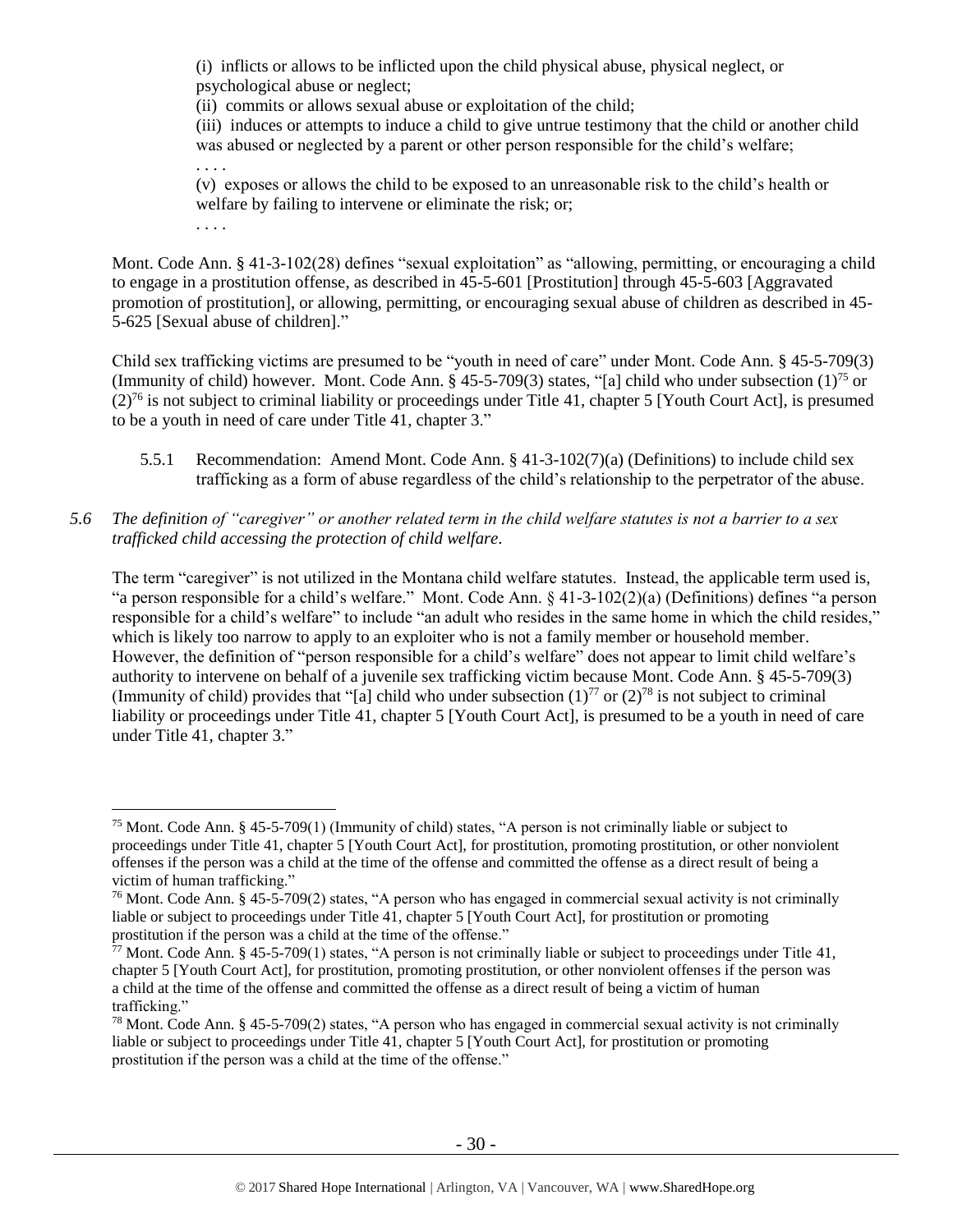*5.7 Crime victims' compensation is specifically available to a child victim of sex trafficking or commercial sexual exploitation of children (CSEC).*

Mont. Code Ann. § 44-4-1502 (Eligibility for benefit or service) identifies victims of human trafficking as victims for purposes of accessing crime victims compensation and provides a specific exemption to ineligibility factors for juvenile sex trafficking victims, stating, "A child who has engaged in commercial sexual activity is eligible for a benefit or service available through the state, including compensation under Title 53, chapter 9, part 1, regardless of immigration status or factors described in 53-9-125 [Mont. Code Ann. § 53-9-125 (Limitations on awards)]."

#### *5.8 Victim-friendly procedures and protections are provided in the trial process for minors under 18.*

There are victim-friendly criminal justice procedures provided in the court system process in Montana. In addition to Montana's rape shield law under Mont. Code Ann. § 45-5-511 (Provisions generally applicable to sexual crimes),<sup>79</sup> Mont. Code Ann. § 45-5-708 (Past sexual behavior of victim) provides,

In a prosecution for an offense under 45-5-702 [Trafficking of persons], 45-5-703 [Involuntary servitude], 45-5-704 [Sexual servitude], or 45-5-705 [Patronizing victim of sexual servitude] or a civil action under 27-1-755 [Civil action—human trafficking victim], evidence concerning a specific instance of the victim's past sexual behavior or reputation or opinion evidence of the victim's past sexual behavior is inadmissible unless the evidence is admitted in accordance with  $45-5-511(2)^{80}$  or offered by the prosecution to prove a pattern of human trafficking by the defendant.

There are also rules of evidence in cases involving sexual offenses—including Mont. Code Ann. § 45-5-603 (Aggravated promotion of prostitution) and § 45-5-625 (Sexual abuse of children)—which are victim-friendly. Mont. Code Ann. § 46-16-226 (Definitions). Under Mont. Code Ann. § 46-16-220 (Child hearsay exception criminal proceedings), a court may allow the out-of-court statement of a child under 15 who is "an alleged victim of a sexual offense<sup>81</sup> or other crime of violence" and "unavailable as a witness" in certain circumstances if the requirements of the statute are met. Mont. Code Ann. § 46-16-220(1), (4). Pursuant to Mont. Code Ann.

<sup>&</sup>lt;sup>79</sup> Mont. Code Ann. § 45-5-511(2)–(5) (Provisions generally applicable to sexual crimes) provides,

<sup>(2)</sup> Evidence concerning the sexual conduct of the victim is inadmissible in prosecutions under this part except evidence of the victim's past sexual conduct with the offender or evidence of specific instances of the victim's sexual activity to show the origin of semen, pregnancy, or disease that is at issue in the prosecution.

<sup>(3)</sup> If the defendant proposes for any purpose to offer evidence described in subsection (2), the trial judge shall order a hearing out of the presence of the jury to determine whether the proposed evidence is admissible under subsection (2).

<sup>(4)</sup> Evidence of failure to make a timely complaint or immediate outcry does not raise any presumption as to the credibility of the victim.

<sup>(5)</sup> Resistance by the victim is not required to show lack of consent. Force, fear, or threat is sufficient alone to show lack of consent.

<sup>80</sup> Mont. Code Ann. § 45-5-511(2) (Provisions generally applicable to sexual crimes) provides, "Evidence concerning the sexual conduct of the victim is inadmissible in prosecutions under this part except evidence of the victim's past sexual conduct with the offender or evidence of specific instances of the victim's sexual activity to show the origin of semen, pregnancy, or disease that is at issue in the prosecution."

 $81$  Pursuant to Mont. Code Ann. § 46-16-226(2) (Definitions) "Sexual offense' means any violation of or attempt, solicitation, or conspiracy to commit a violation of 45-5-502 [Sexual assault], 45-5-503 [Sexual intercourse without consent], 45-5-504 [Indecent exposure], 45-5-507 [Incest], 45-5-603 [Aggravated promotion of prostitution], or 45- 5-625 [Sexual abuse of children]."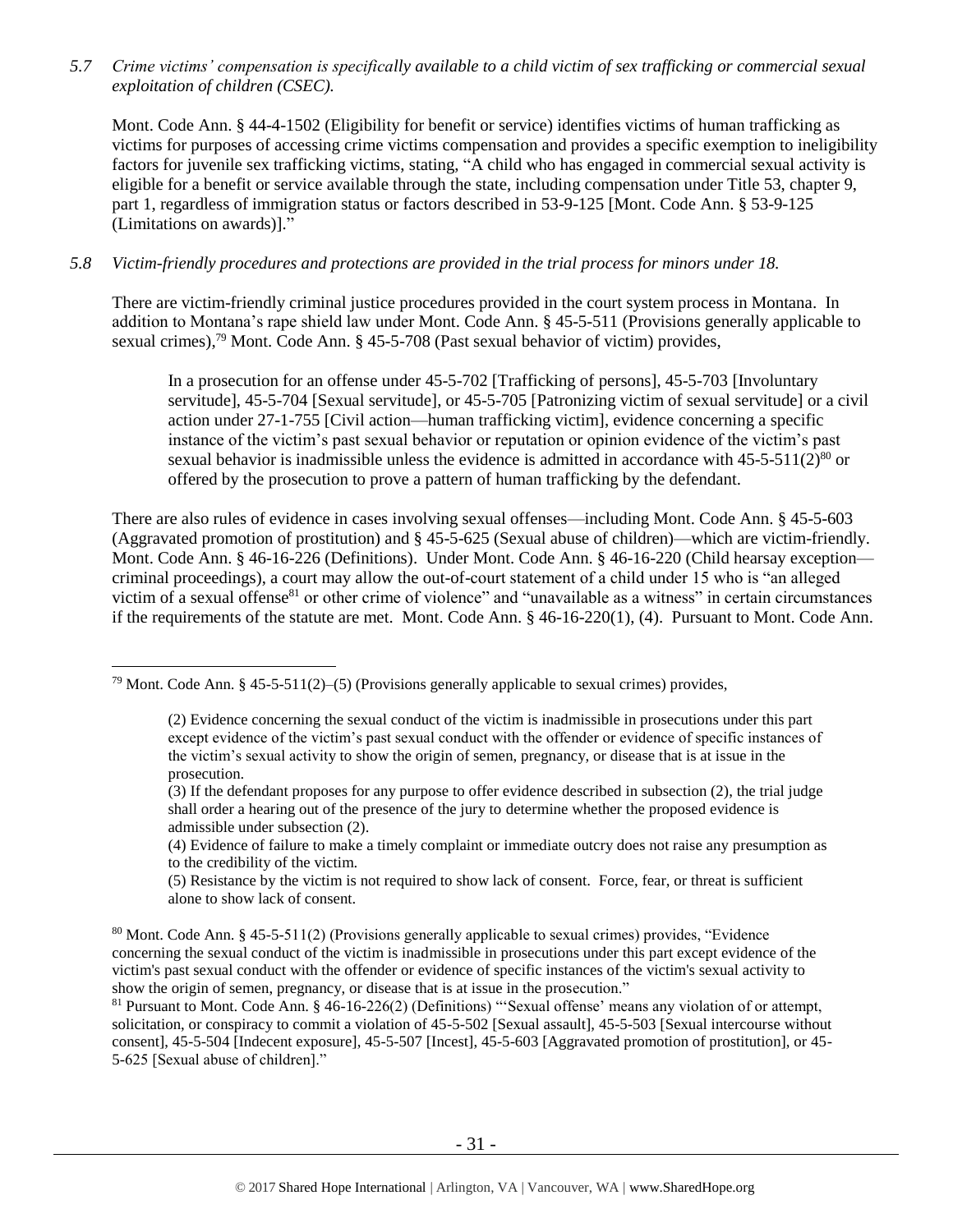§ 46-16-229(1), (2) (Order for two-way electronic audio-video communication testimony—finding by court procedure for conducting testimony),

(1) The court shall order that the testimony of a child witness be taken by two-way electronic audiovideo communication if, after considering the factors set forth in 46-16-228(3) [Hearing—procedure evidence that may be received—protection for child witness],<sup>82</sup> the court finds by clear and convincing evidence that the child witness is unable to testify in open court in the presence of the defendant for any of the following reasons:

(a) the child witness is unable to testify because of fear caused by the presence of the defendant; (b) the child witness would suffer substantial emotional trauma from testifying in the presence of the defendant; or

(c) conduct by the defendant or the defendant's attorney causes the child witness to be unable to continue testifying.

(2) If the court orders that the child witness's testimony be taken by two-way electronic audio-video communication, the testimony must be taken outside the courtroom in a suitable location designated by the judge. Examination and cross-examination of the child witness must proceed as though the child witness were testifying in the courtroom . . . .

Mont. Code Ann. § 44-5-311 (Nondisclosure of information about victim) states,

(1) If a victim of an offense requests confidentiality, a criminal justice agency may not disseminate, except to another criminal justice agency, the address, telephone number, or place of employment of the victim or a member of the victim's family unless disclosure is of the location of the crime scene, is required by law, is necessary for law enforcement purposes, or is authorized by a district court upon a showing of good cause.

(2) The court may not compel a victim or a member of the victim's family who testifies in a criminal justice proceeding to disclose on the record in open court a residence address or place of employment unless the court determines that disclosure of the information is necessary.

(3) A criminal justice agency may not disseminate to the public any information directly or indirectly identifying the victim of an offense committed under . . . 45-5-702 [Trafficking of persons], . . . 45-5- 704 [Sexual servitude], or 45-5-705 [Patronizing victim of sexual servitude] unless disclosure is of the location of the crime scene, is required by law, is necessary for law enforcement purposes, or is authorized by a district court upon a showing of good cause.

Lastly, Mont. Code Ann. § 46-18-255(3) (Sentence upon on conviction -- restriction on employment and residency) states, "If requested by a victim of a sexual offense committed by the defendant, or if requested by an immediate family member of the victim, the judge sentencing a person convicted of a sexual offense shall, as a condition to probation, parole, or deferment or suspension of sentence, impose on the defendant a restriction

 $\overline{a}$ 

In ruling on the motion, the court shall consider the following factors:

- (a) the age and maturity of the child witness;
- (b) the possible effect that testifying in person might have on the child witness;
- (c) the extent of the trauma that the child witness has already suffered;
- (d) the nature of the testimony to be given by the child witness;
- (e) the nature of the offense;
- (f) threats made to the child witness or the child witness's family in order to prevent or dissuade the child witness from attending or giving testimony at any trial or court proceeding;
- (g) conduct on the part of the defendant or the defendant's attorney that causes the child witness to be unable to continue the child witness's testimony; and
- (h) any other matter that the court considers relevant.

<sup>82</sup> Mont. Code Ann. § 46-16-228(3) states,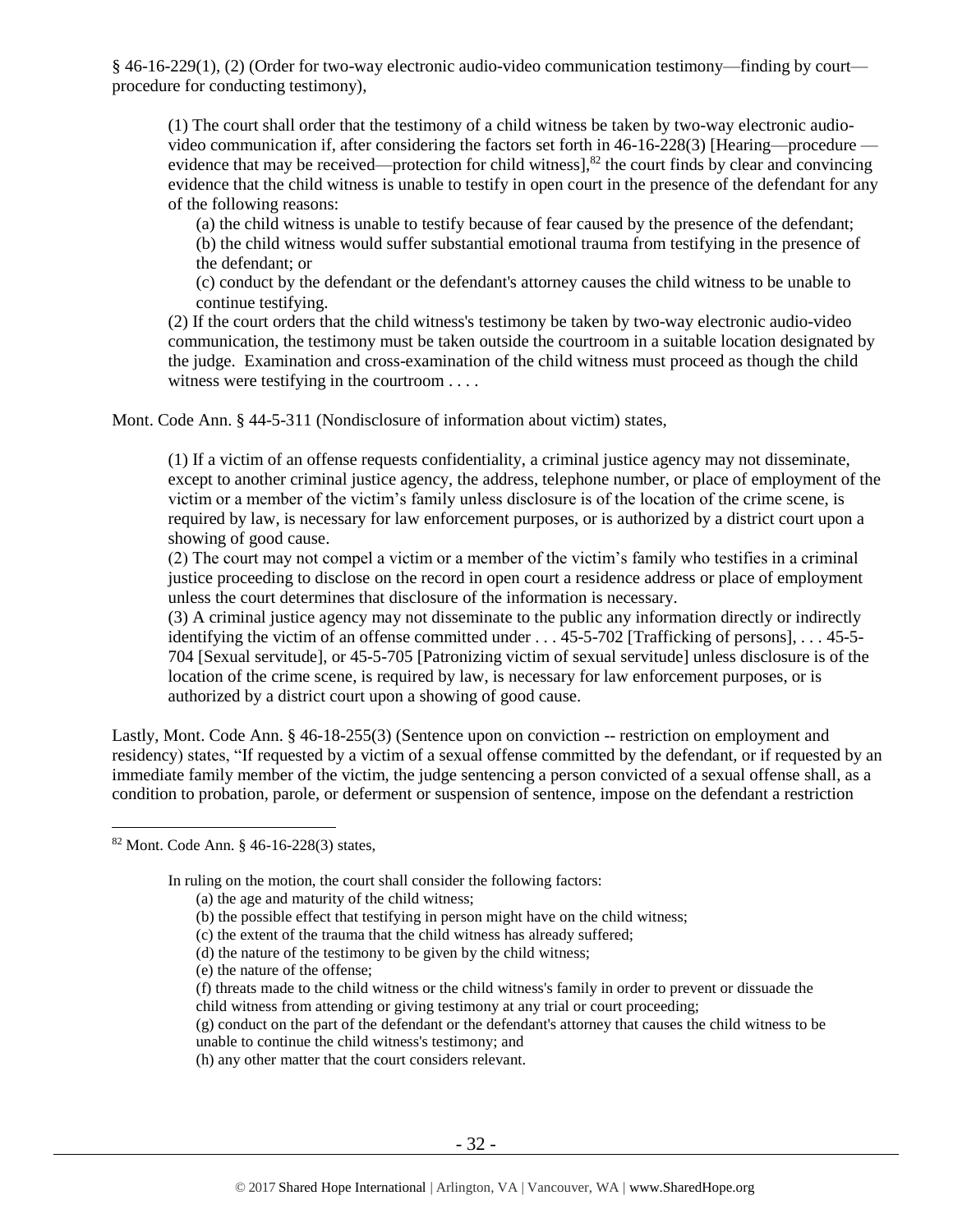prohibiting the defendant from directly or indirectly contacting the victim or the immediate family member of the victim. If the victim is a minor, a parent or guardian of the victim may make the request on the victim's behalf."

*5.9 Child sex trafficking victims may vacate delinquency adjudications and expunge related records for prostitution and other offenses arising from trafficking victimization, without a waiting period.*

Montana law does not provide a mechanism for minors to vacate delinquency adjudications related to trafficking victimization, and juvenile records may only be sealed and destroyed after waiting periods.

Pursuant to Mont. Code Ann. § 41-5-216(1), (3)<sup>83</sup> (Disposition of youth court, law enforcement, and department records—sharing and access to records), juvenile records may only be sealed after a minor turns 18 and destroyed 10 years after being sealed. Specifically, Mont. Code Ann. § 41-5-216 states,

(1) Formal and informal youth court records, law enforcement records, and department records that are not exempt from sealing under subsections (4) and (6) and that pertain to a youth covered by this chapter must be physically sealed on the youth's 18th birthday. In those cases in which jurisdiction of the court or any agency is extended beyond the youth's 18th birthday, the records must be physically sealed upon termination of the extended jurisdiction.

. . . .

(3) Except as provided in subsection (6), this section does not prohibit the destruction of records with the consent of the youth court judge or county attorney after 10 years from the date of sealing.

. . . .

(5) After formal and informal youth court records, law enforcement records, and department records are sealed, they are not open to inspection except, upon order of the youth court, for good cause to:

(a) those persons and agencies listed in  $41-5-215(2)$  [Youth court and department records notification of school]; and

(b) adult probation and parole staff preparing a presentence report on an adult with an existing sealed youth court record.

. . . .

(7) (a) Informal youth court records for a youth for whom formal proceedings have been filed must be physically sealed on the youth's 18th birthday or, in those cases in which jurisdiction of the court or any agency is extended beyond the youth's 18th birthday, upon termination of the extended jurisdiction and may be inspected only pursuant to subsection (5).

(b) The informal youth court records are confidential and may be shared only with those persons and agencies listed in 41-5-215(2).

(c) Except as provided in subsection  $(7)(a)$ , when a youth becomes 18 years of age or when extended supervision ends and the youth was involved only in informal proceedings, informal youth court records that are in hard-copy form must be destroyed and any electronic records in the youth court management information system must disassociate the offense and disposition information from the name of the youth and may be used only for the following purposes:

(i) for research and program evaluation authorized by the office of the court administrator and subject to any applicable laws; and

(ii) as provided in Title 5, chapter 13.

. . . .

<sup>83</sup> The text of Mont. Code Ann. § 41-5-216 cited here and elsewhere in this report includes amendments made by the enactment of House Bill 135 during the 2017 Regular Session of the Montana Legislature (effective March 1, 2017).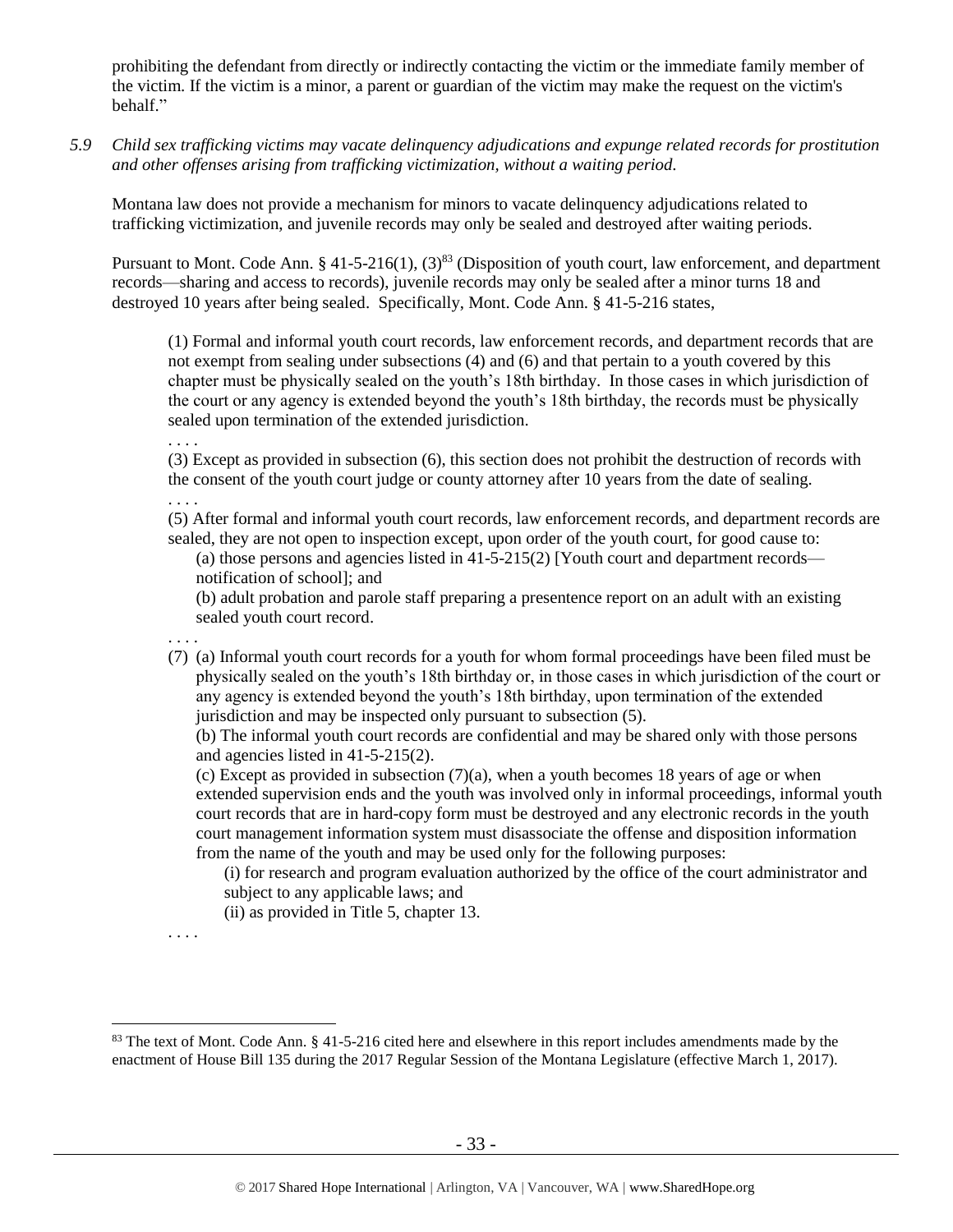Because Mont. Code Ann. § 41-5-216 mandates a waiting period to both seal and destroy records and allows records to be unsealed at any time for good cause, a child sex trafficking victim may face collateral consequences associated with having an accessible juvenile record.

Regarding vacatur, Mont. Code Ann. § 46-18-608 (Motion to vacate conviction—human trafficking victims) states,

(1) On the motion of a person, a court may vacate a person's conviction of prostitution, promoting prostitution, or another nonviolent offense if the court finds that the person's participation in the offense was a direct result of having been a victim of human trafficking or of sex trafficking under the federal Trafficking Victims Protection Act, 22 U.S.C. 7103 through 7112.

(2) The motion must:

(a) be made within a reasonable time after the person ceased to be involved in human trafficking or sought services for human trafficking victims . . .

. . . .

(3) No official determination or documentation is required to grant a motion by a person under this section, but official documentation from a local government or a state or federal agency of the person's status as a victim of human trafficking creates a rebuttable presumption that the person's participation in the offense was a direct result of having been a victim of human trafficking.

. . . .

However, Mont. Code Ann. § 46-18-608(1) applies specifically to "convictions." Mont. Code Ann. § 41-5-103 (Definitions) distinguishes between "criminally convicted youth" who have been convicted in a district court for select offenses and "delinquent youth" who have been adjudicated in the youth court. Because the terms "conviction" and "adjudication" have different meanings, delinquency adjudications will not be eligible for vacatur.

Upon vacatur, "all records and data relating to the conviction are confidential criminal justice information, as defined in 44-5-103 [Definitions], and public access to the information may be obtained only by district court order upon good cause shown." Mont. Code Ann. § 46-18-608(4)(b). However, these records are not expunged, making separate proceedings necessary to obtain both vacatur and expungement.

- 5.9.1 Recommendation: Amend Mont. Code Ann. § 46-18-608 (Motion to vacate prostitution conviction—trafficking victims) to allow child sex trafficking victims to vacate delinquency adjudications and expunge related records for prostitution and other offenses arising from trafficking victimization, without a waiting period.
- *5.10 Victim restitution and civil remedies for victims of domestic minor sex trafficking or commercial sexual exploitation of children (CSEC) are authorized by law.*

Restitution is mandatory in a case where the victim suffers "an economic loss," pursuant to Mont. Code Ann. § 46-18-241(1) (Condition of restitution), which states,

As provided in  $46-18-201$ ,  $84$  a sentencing court shall, as part of the sentence, require an offender to make full restitution to any victim<sup>85</sup> who has sustained pecuniary loss, including a person

 $\overline{a}$ 

(2) (a) "Victim" means:

<sup>84</sup> *See supra* note [30.](#page-12-0)

 $85$  Mont. Code Ann. § 46-18-243(2)(a)(i) states,

<sup>(</sup>i) a person who suffers loss of property, bodily injury, or death as a result of: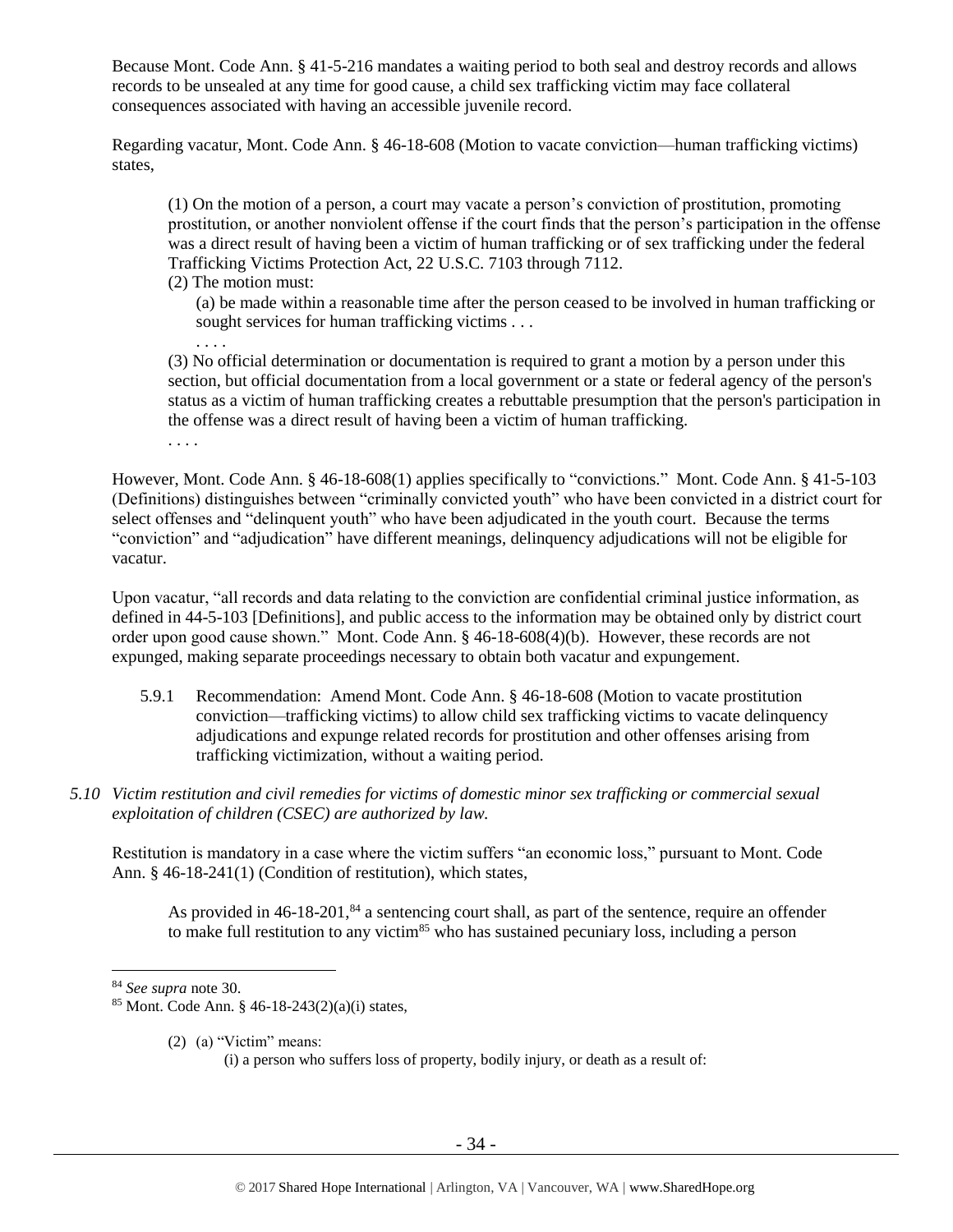suffering an economic loss. The duty to pay full restitution under the sentence remains with the offender or the offender's estate until full restitution is paid, whether or not the offender is under state supervision. If the offender is under state supervision, payment of restitution is a condition of any probation or parole.

Mont. Code Ann. § 46-18-249 (Civil actions by victim) provides,

(1) The total amount that a court orders to be paid to a victim may be treated as a civil judgment against the offender and may be collected by the victim at any time, including after state supervision of the offender ends, using any method allowed by law, including execution upon a judgment, for the collection of a civil judgment. However, 46-18-241 through 46-18-248 and this section do not limit or impair the right of a victim to sue and recover damages from the offender in a separate civil action. (2) The findings in the sentencing hearing and the fact that restitution was required or paid are not admissible as evidence in a separate civil action and have no legal effect on the merits of a separate civil action.

(3) Any restitution paid by the offender to the victim under a restitution order contained in a criminal sentence, including an amount or amounts paid in a civil proceeding to enforce payment of a restitution order contained in a criminal sentence, must be set off against any pecuniary loss awarded to the victim in a separate civil action arising out of the facts or events that were the basis for the restitution. The court trying the separate civil action shall determine the amount of any setoff asserted by the defendant under this section.

In addition, Mont. Code Ann. § 27-1-104 (Bases for civil actions) states, "A civil action arises out of: (1) an obligation; [or] (2) an injury."<sup>86</sup> Mont. Code Ann. § 27-1-202 (Right to compensatory damages) states, "Every person who suffers detriment<sup>87</sup> from the unlawful act or omission of another may recover from the person in fault a compensation therefor [sic] in money, which is called damages."

Mont. Code Ann. § 27-1-755(1) (Civil action—human trafficking victim) allows victims to bring a civil claim<sup>88</sup> "for compensatory damages, punitive damages, injunctive relief, and any other appropriate relief" against "a person who commits an offense against the victim under 45-5-702 [Trafficking of persons], 45- 5-703 [Involuntary servitude], 45-5-704 [Sexual servitude], or 45-5-705 [Patronizing a victim of sexual servitude]."

 $(A)$  the commission of an offense ....

 $\overline{a}$ 

Mont. Code Ann. § 46-18-243(2)(b) further provides, "Victim does not include a person who is accountable for the crime or accountable for a crime arising from the same transaction."

 $86$  Mont. Code Ann. § 27-1-106(1)(a) (Injury defined) defines "injury" as "to the person."

<sup>87</sup> Mont. Code Ann. § 27-1-201 defines "detriment" as "a loss or harm suffered in person or property."

<sup>88</sup> Pursuant to Mont. Code Ann. § 27-1-755 (Civil action—human trafficking victim),

. . . . (2) If a victim prevails in an action under this section, the court shall award the victim reasonable attorney fees and costs.

. . . . (4) This section does not preclude any other remedy available to the victim under federal or state law.

(5) For the purposes of this section, the term "human trafficking" has the meaning provided in section 1 [Definitions].

Pursuant to Mont. Code Ann. § 45-5-701(5), "'Human trafficking' means the commission of an offense under 45-5- 702 [Trafficking of persons], 45-5-703 [Involuntary servitude], 45-5-704 [Sexual servitude], or 45-5-705 [Patronizing a victim of sexual servitude]."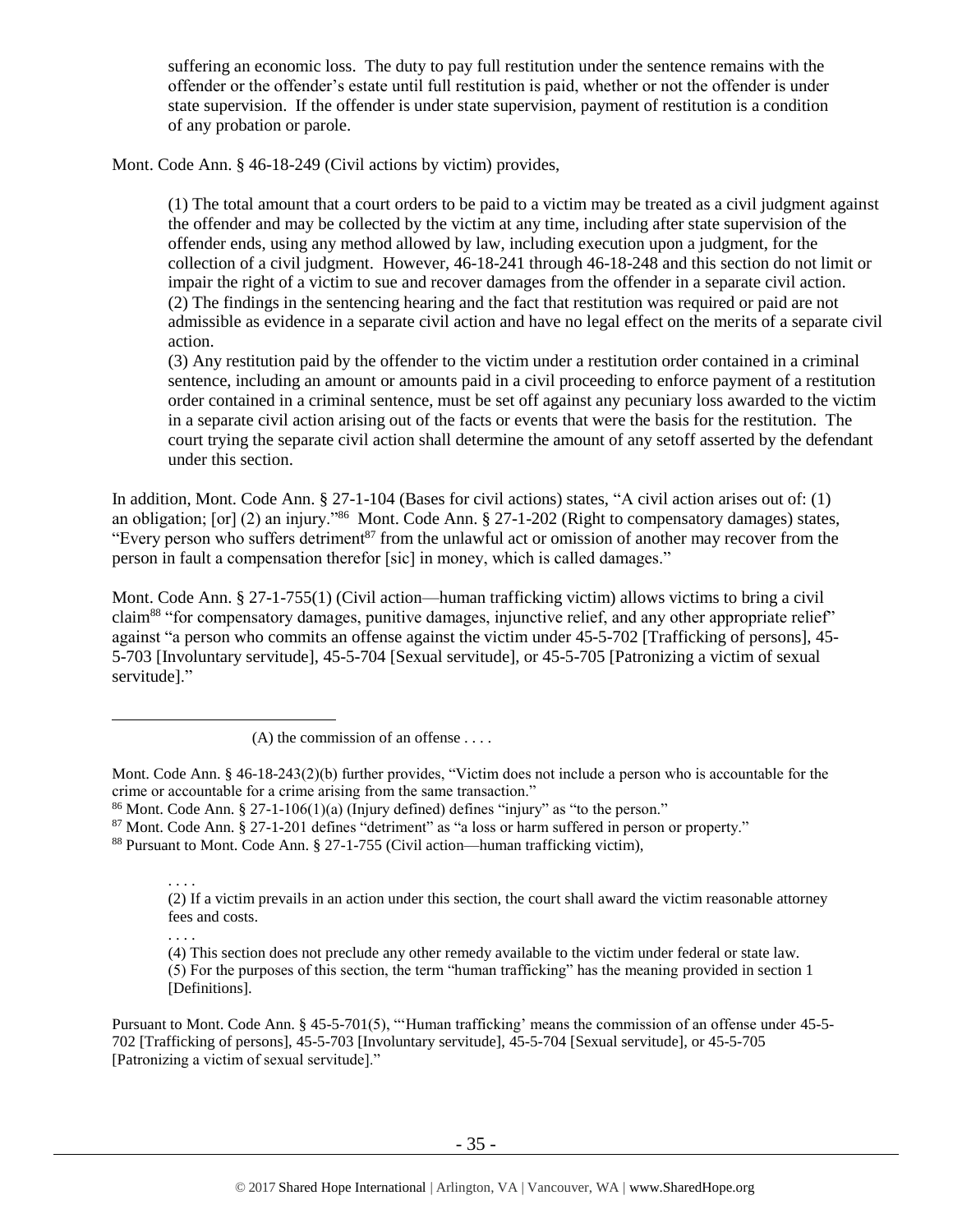*5.11 Statutes of limitations for civil and criminal actions for child sex trafficking or commercial sexual exploitation of children (CSEC) offenses are eliminated or lengthened to allow prosecutors and victims a realistic opportunity to pursue criminal action and legal remedies.*

Mont. Code Ann. § 45-1-205<sup>89</sup> (General time limitations) establishes the statutes of limitations in prosecutions as follows:

 $(1) \ldots$ 

(b) Except as provided in subsection (9) [DNA], a prosecution for a felony offense under 45-5-502 [Sexual assault], 45-5-503 [Sexual intercourse without consent], . . . [or] 45-5-625 [Sexual abuse of children] may be commenced within 20 years after it is committed, except that it may be commenced within 10 years after the victim reaches 18 years of age if the victim was less than 18 years of age at the time that the offense occurred. A prosecution for a misdemeanor offense under those provisions may be commenced within 1 year after the offense is committed, except that it may be commenced within 5 years after the victim reaches 18 years of age if the victim was less than 18 years of age at the time that the offense occurred.

(2) Except as provided in subsection (7)(b) or as otherwise provided by law, prosecutions for other offenses are subject to the following periods of limitation:

(a) A prosecution for a felony must be commenced within 5 years after it is committed.

(b) A prosecution for a misdemeanor must be commenced within 1 year after it is committed . . . .

. . . .

. . . .

Statutes of limitations for civil actions brought by human trafficking victims are specifically lengthened. Mont. Code Ann. § 27-1-755(3) (Civil Action—human trafficking victim) provides,

An action under this section must be commenced not later than 10 years after the later of:

(a) the date on which the victim no longer was subject to human trafficking; or

(b) the date on which the victim reached 18 years of age.

Statutes of limitations for related civil actions are not similarly extended. Mont. Code Ann. § 27-2-216 (Tort actions—childhood sexual abuse) provides,

(1) An action based on intentional conduct brought by a person for recovery of damages for injury suffered as a result of childhood sexual abuse must be commenced not later than:

(a) 3 years after the act of childhood sexual abuse that is alleged to have caused the injury; or

(b) 3 years after the plaintiff discovers or reasonably should have discovered that the injury was

caused by the act of childhood sexual abuse.

(2) It is not necessary for a plaintiff to establish which act, in a series of acts of childhood sexual abuse, caused the injury that is the subject of the suit. The plaintiff may compute the period referred to in subsection (1)(a) from the date of the last act by the same perpetrator.

(3) As used in this section, "childhood sexual abuse" means any act committed against a plaintiff who was less than 18 years of age at the time the act occurred and that would have been a violation of 45-5- 502 [Sexual assault], 45-5-503 [Sexual intercourse without consent], 45–5–504 [Indecent Exposure], 45–5–507 [Incest], 45-5-625 [Sexual abuse of children], or prior similar laws in effect at the time the act occurred.

. . . .

<sup>89</sup> The text of Mont. Code Ann. § 45-1-205 cited here and elsewhere in this report includes amendments made by the enactment of Senate Bill 30 during the 2017 Regular Session of the Montana Legislature (effective October 1, 2017).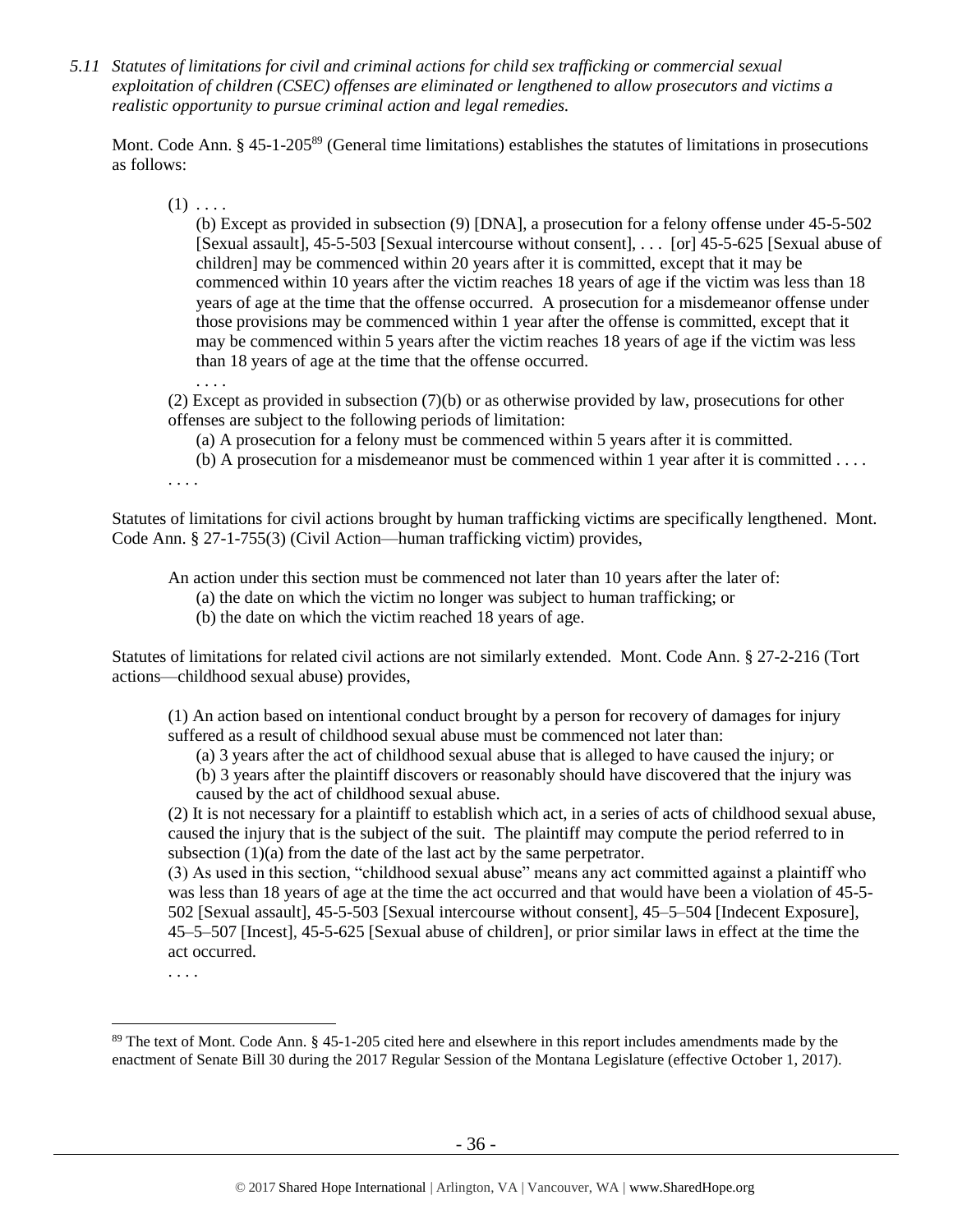Pursuant to Mont. Code Ann. § 27-2-204(1) (Tort actions—general and personal injury), the "commencement of an action upon a liability not founded upon an instrument in writing is within 3 years." Statute of limitations can be tolled under Mont. Code Ann.  $\S 27-2-401(1)$ , if the person bringing the action "is, at the time the cause of action accrues, either a minor or has been committed pursuant to 53-21-127 [Post trial disposition], the time of the disability is not part of the time limit for commencing the action. However, the time limit cannot be extended more than 5 years by the disability of commitment."

5.11.1 Recommendation: Amend Mont. Code Ann. § 45-1-205 (General time limitations) to allow prosecutions under Mont. Code Ann. § 45-5-702 (Trafficking of persons), § 45-5-704 (Sexual servitude), § 45-5-705 (Patronizing victim of sexual servitude), § 45-5-601 (Prostitution), § 45-5- 602 (Promoting prostitution), and § 45-5-603 (Aggravated promotion of prostitution) to be brought at any time.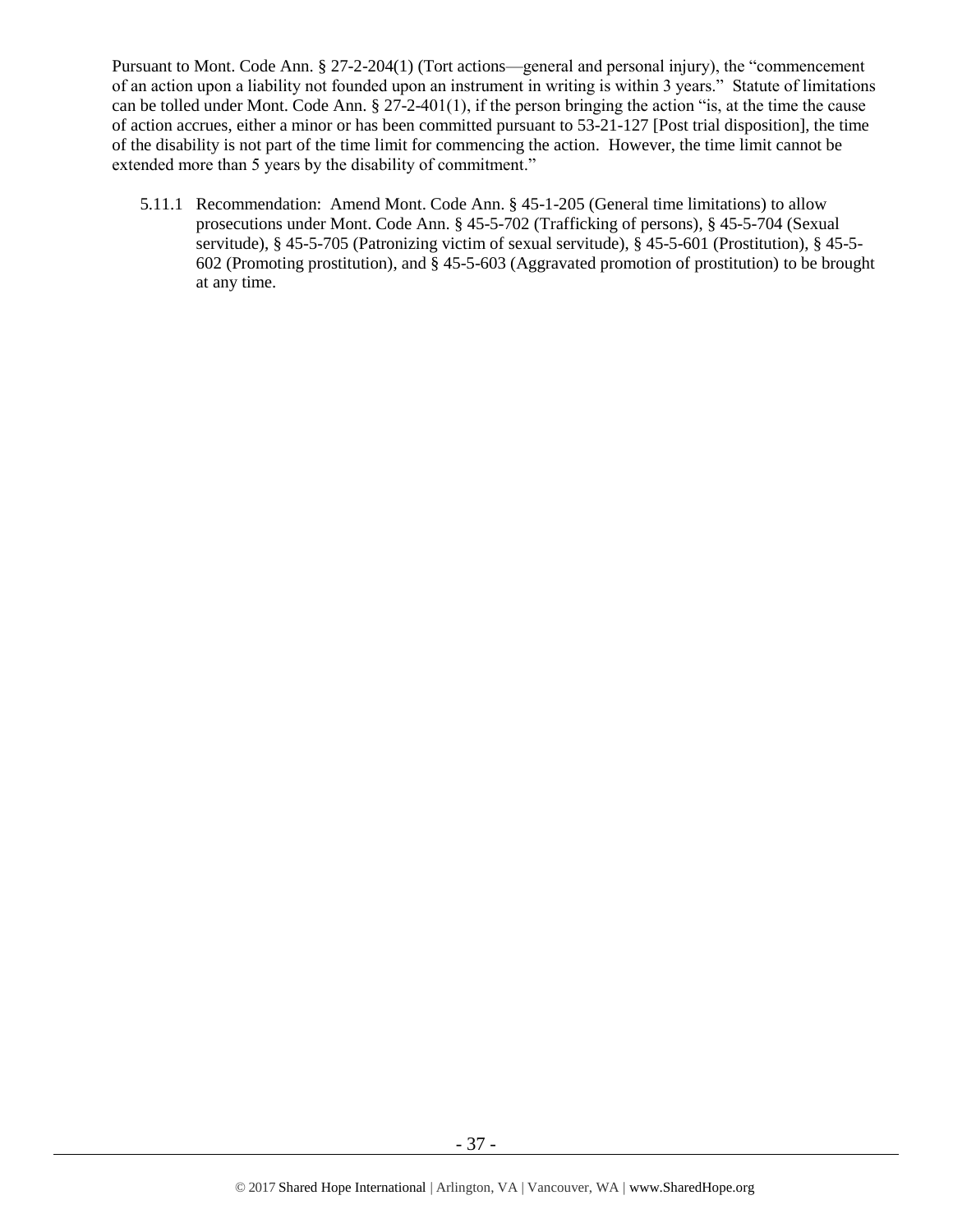#### **FRAMEWORK ISSUE 6: CRIMINAL JUSTICE TOOLS FOR INVESTIGATION AND PROSECUTIONS**

#### *Legal Components:*

- *6.1 Training on human trafficking and domestic minor sex trafficking for law enforcement is statutorily mandated or authorized.*
- *6.2 Single party consent to audiotaping is permitted in law enforcement investigations.*
- *6.3 Wiretapping is an available tool to investigate domestic minor sex trafficking and commercial sexual exploitation of children (CSEC).*
- *6.4 Using a law enforcement decoy posing as a minor to investigate buying or selling of commercial sex acts is not a defense to soliciting, purchasing, or selling sex with a minor.*

*\_\_\_\_\_\_\_\_\_\_\_\_\_\_\_\_\_\_\_\_\_\_\_\_\_\_\_\_\_\_\_\_\_\_\_\_\_\_\_\_\_\_\_\_\_\_\_\_\_\_\_\_\_\_\_\_\_\_\_\_\_\_\_\_\_\_\_\_\_\_\_\_\_\_\_\_\_\_\_\_\_\_\_\_\_\_\_\_\_\_\_\_\_\_*

- *6.5 Using the Internet or electronic communications to investigate buyers and traffickers is a permissible investigative technique.*
- *6.6 State law requires reporting of missing children and recovered missing children.*

## *Legal Analysis:*

*6.1 Training on human trafficking and domestic minor sex trafficking for law enforcement is statutorily mandated or authorized.*

Pursuant to Mont. Code Ann. § 44-10-201 (Department of justice to govern academy), "[t]he Montana law enforcement academy shall be governed by the department of justice" and pursuant to Mont. Code Ann. § 44- 10-202 (Powers and duties of department), the department of justice shall

(1) establish qualifications for admission to the academy;

(2) select from among qualified applicants those officers and other individuals who are to attend the academy each year;

(3) determine the curriculum and methods of training for officers and other individuals attending the academy;

(4) select and hire staff as it considers necessary to implement this chapter;

(5) establish rules for the conduct of officers and other individuals enrolled at the academy;

(6) award appropriate certificates to officers and other individuals who successfully complete their training;

(7) provide for the keeping of permanent records of enrollment, attendance, and graduation and other records as the department considers necessary;

(8) make a yearly report in writing of the activities of the academy. Copies of this report shall be sent to the governor, attorney general, and secretary of state.

(9) do all other things necessary and desirable for the establishment and operation of the academy not inconsistent with this chapter or the constitution and statutes of the state of Montana;

(10) accept and expend grants from federal, state, county, and city governments or private persons, associations, or corporations.

Mont. Code Ann. § 44-4-1504 (Human trafficking education account) establishes a "human trafficking education account in the state special revenue fund for the purposes of preventing and detecting human trafficking. Money in this account may be expended by the department of justice to . . . educate . . . law enforcement on how to prevent and detect human trafficking in this state."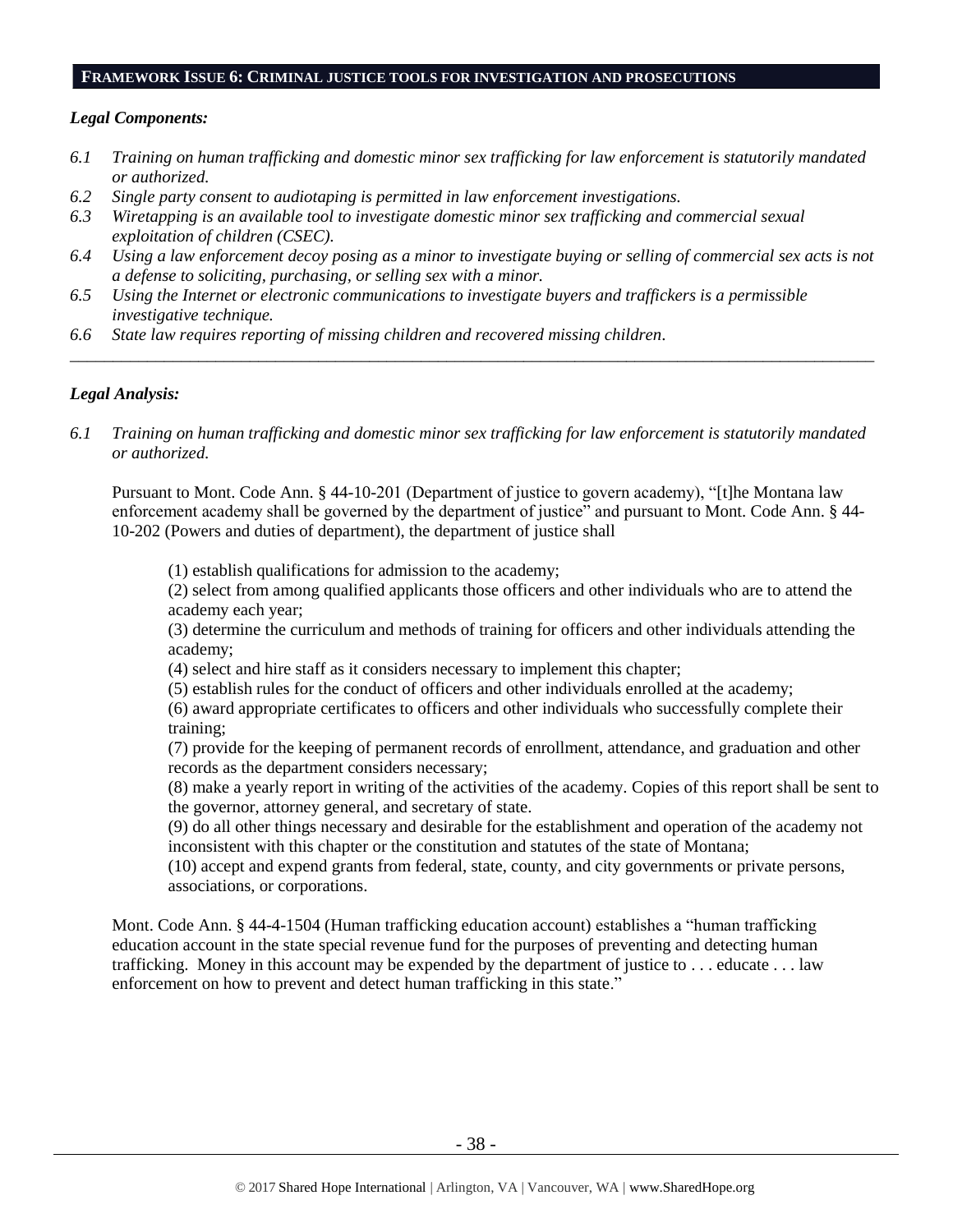Further, Enacted Senate Bill 197, § 1 (Child sex trafficking prevention) encourages the office of public instruction to "coordinat[e] educational and prevention efforts with law enforcement, the department of public health and human services, and local organizations that work to prevent child sex trafficking  $\dots$ ."<sup>90</sup>

*6.2 Single party consent to audiotaping is permitted in law enforcement investigations.*

Mont. Code Ann. § 45-8-213 (Privacy in communications) states,

(1) Except as provided in 69-6-104 [Control of telephone communications to and from a person holding hostages—nonliability of telephone company officials], a person commits the offense of violating privacy in communications if the person knowingly or purposely:

. . . .

. . . .

 $\overline{a}$ 

. . . .

. . . .

(c) records or causes to be recorded a conversation by use of a hidden electronic or mechanical device that reproduces a human conversation without the knowledge of all parties to the conversation. This subsection (1)(c) does not apply to:

(i) elected or appointed public officials or to public employees when the transcription or recording is done in the performance of official duty;

(2) Except as provided in [69-6-104,](http://data.opi.mt.gov/bills/mca/69/6/69-6-104.htm) a person commits the offense of violating privacy in communications if the person purposely intercepts an electronic communication.<sup>91</sup> This subsection does not apply to elected or appointed public officials or to public employees when the interception is done in the performance of official duty or to persons given warning of the interception.

Consequently, law enforcement would not be prohibited from utilizing listening devices in the course of performing official duties in relation to sex trafficking investigations.

*6.3 Wiretapping is an available tool to investigate domestic minor sex trafficking and commercial sexual exploitation of children (CSEC).* 

Mont. Code Ann. § 45-8-213 (Privacy in communications) states,

(1) Except as provided in [69-6-104](http://data.opi.mt.gov/bills/mca/69/6/69-6-104.htm) [Control of telephone communications to and from a person holding hostages—nonliability of telephone company officials], a person commits the offense of violating privacy in communications if the person knowingly or purposely:

(c) records or causes to be recorded a conversation by use of a hidden electronic or mechanical device that reproduces a human conversation without the knowledge of all parties to the conversation. This subsection (1)(c) does not apply to:

(i) elected or appointed public officials or to public employees when the transcription or recording is done in the performance of official duty;

(2) Except as provided in [69-6-104](http://data.opi.mt.gov/bills/mca/69/6/69-6-104.htm) [Control of telephone communications to and from a person holding hostages—nonliability of telephone company officials], a person commits the offense of violating privacy in communications if the person purposely intercepts an electronic communication.<sup>92</sup> This

 $90$  Senate Bill 197, § 1 cited here and elsewhere in this report was enacted during the 2017 Regular Session of the Montana Legislature (effective July 1, 2017).

<sup>91</sup> Mont. Code Ann. § 45-8-213(4) (Privacy in communications) defines "electronic communication" as "any transfer between persons of signs, signals, writing, images, sounds, data, or intelligence of any nature transmitted in whole or in part by a wire, radio, electromagnetic, photoelectronic, or photo-optical system." <sup>92</sup> *Id*.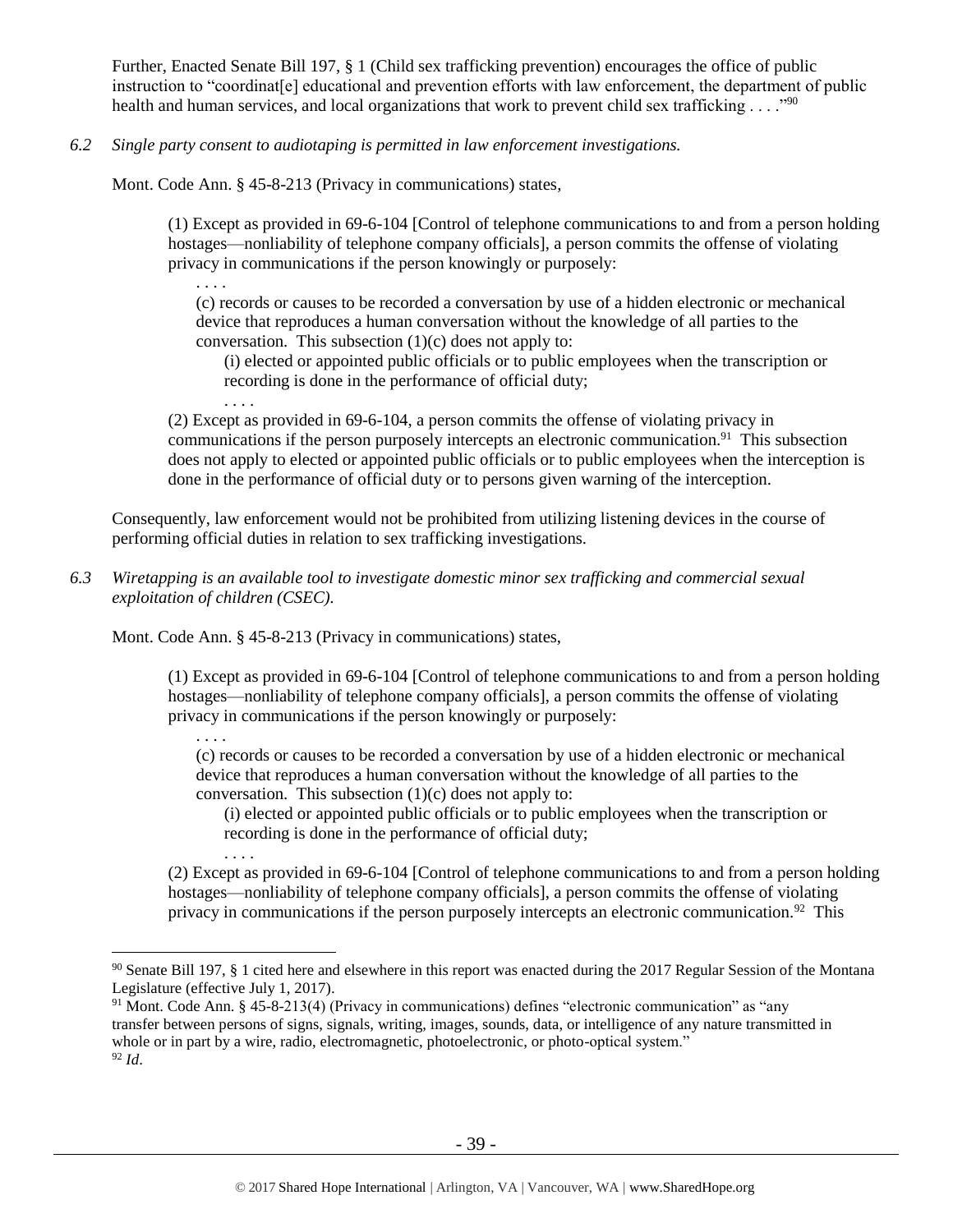subsection does not apply to elected or appointed public officials or to public employees when the interception is done in the performance of official duty or to persons given warning of the interception.

- 6.3.1 Recommendation: Amend Mont. Code Ann. § 45-8-213 (Privacy in communications) to permit wiretapping in investigations of Mont. Code Ann. § 45-5-702 (Trafficking of persons), § 45-5-704 (Sexual servitude), § 45-5-705 (Patronizing victim of sexual servitude), § 45-5-601 (Prostitution), § 45-5-602 (Promoting prostitution), and § 45-5-603 (Aggravated promotion of prostitution).
- *6.4 Using a law enforcement decoy posing as a minor to investigate buying or selling of commercial sex acts is not a defense to soliciting, purchasing, or selling sex with a minor.*

Montana's human trafficking offenses, including Mont. Code Ann. § 45-5-702 (Trafficking of persons), do not prohibit a defense as to the use of a law enforcement decoy posing as a minor to investigate the buying or selling of sex acts with a child. However, the buyer-applicable CSEC offense of Mont. Code Ann. § 45-5- 625(1) (Sexual abuse of children) likely prohibits the defense. Mont. Code Ann.  $\S 45-5-625(1)^{93}$  states,

A person commits the offense of sexual abuse of children if the person:

. . . .

(c) knowingly, by any means of communication, including electronic communication, persuades, entices, counsels, coerces, encourages, directs, or procures a child under 16 years of age or a person the offender believes to be a child under 16 years of age to engage in sexual conduct, actual or simulated, or view sexually explicit material or acts for the purpose of inducing or persuading a child to participate in any sexual activity that is illegal;

. . . .

(i) knowingly coerces, entices, persuades, arranges for, or facilitates a child under 16 years of age or a person the offender believes to be a child under 16 years of age to travel within, from, or to this state with the intention of engaging in sexual conduct, actual or simulated.

The language "a person the offender believes to be a child under 16 years of age" indicates that a buyer is prohibited from raising the defense if the "child" is actually a law enforcement decoy. Therefore, the defense is unavailable for charges brought under this offense, including those brought through against buyers through reverse sting operations, which are the most likely situations in which a defendant would try to use such a defense.

*6.5 Using the Internet or electronic communications to investigate buyers and traffickers is a permissible investigative technique.*

Law enforcement may use the Internet or electronic communications to investigate buyers and traffickers under Mont. Code Ann. § 45-5-625(1)<sup>94</sup> (Sexual abuse of children), which states,

A person commits the offense of sexual abuse of children if the person:

. . . .

(c) knowingly, by any means of communication, including electronic communication, persuades, entices, counsels, coerces, encourages, directs, or procures a child under 16 years of age or a person the offender believes to be a child under 16 years of age to engage in sexual conduct, actual or simulated, or view sexually explicit material or acts for the purpose of inducing or persuading a child to participate in any sexual activity that is illegal;

. . . .

<sup>93</sup> *See supra* note [7.](#page-3-0)

<sup>94</sup> *See supra* note [7.](#page-3-0)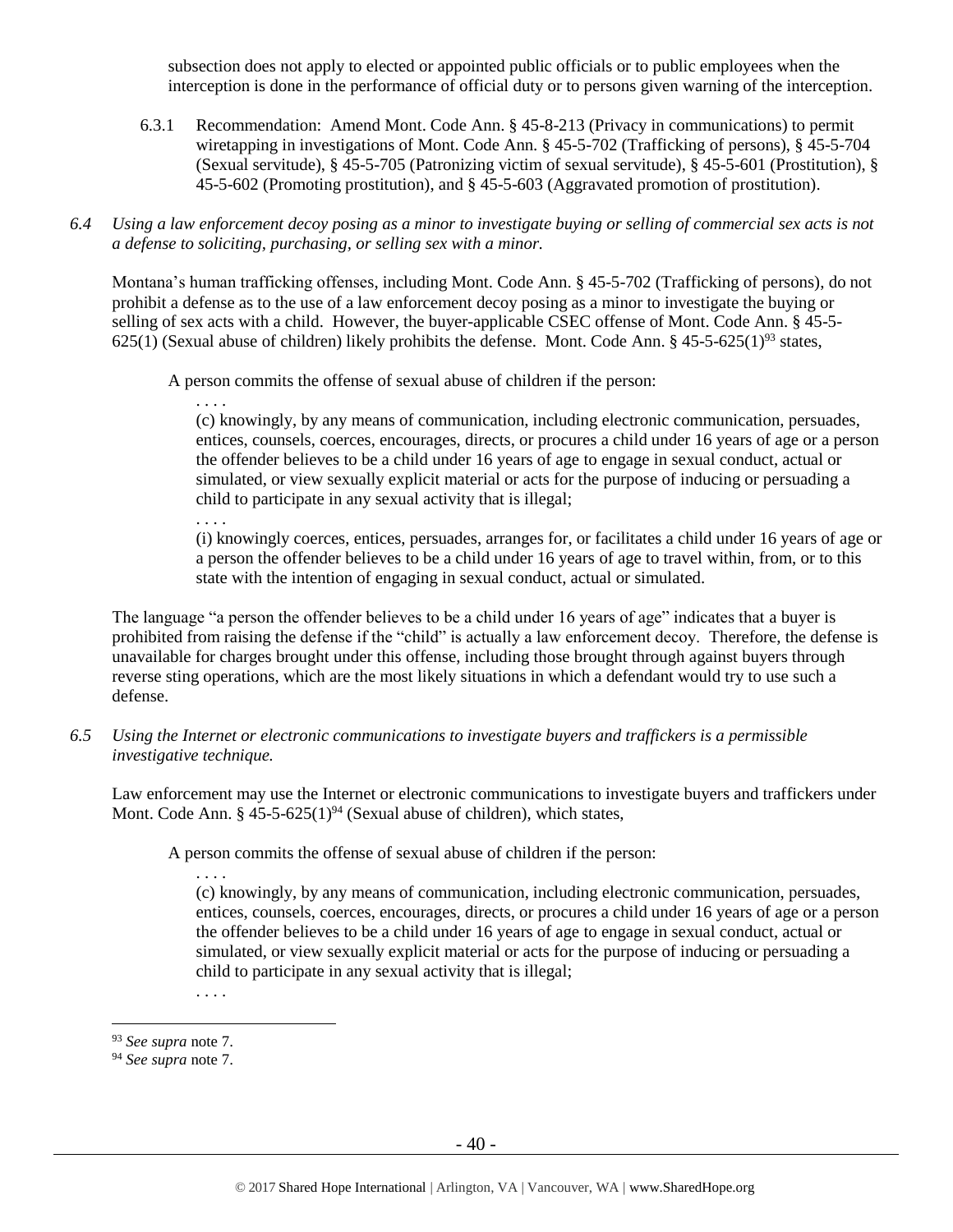The language "a person the offender believes to be a child under 16 years of age" indicates that a law enforcement officer may use the Internet in investigations.

*6.6 State law requires reporting of missing children and recovered missing children.*

Under Montana's Missing Children Act of 1985, Mont. Code Ann. § 44-2-503 (Missing children information program) states,

(1) The department of justice shall establish a missing children<sup>95</sup> information program to create a central repository to aid in the location of missing children in Montana.

(2) The missing children information program shall:

(a) establish a system of intrastate communication of information relating to any child determined to be missing by the parent, guardian, or legal custodian of the child or by a law enforcement authority;

(b) provide a centralized file for the exchange of information on missing children within the state, including information obtained under the provisions of 44-2-401;

(c) interface with the national crime information center computer system for exchange of information on children suspected of interstate travel; and

(d) provide the superintendent of public instruction each month with a list of missing Montana school children for the purposes of 44-2-506.

Pursuant to Mont. Code Ann. § 44-2-505 (Duties of law enforcement authority),

Whenever a parent, guardian, or legal custodian of a child files a report with a law enforcement authority that the child is missing, the law enforcement authority shall within 2 hours of the report:

 $(1)$  inform all on-duty law enforcement officers of the existence of the missing child report;<sup>96</sup> (2) communicate the report to all other law enforcement authorities having jurisdiction in the county; and

(3) enter the missing child report into the national crime information center computer system.

Mont. Code Ann. § 44-2-506 (List of missing Montana school children) mandates

 $\overline{a}$ 

(1) The superintendent of public instruction shall assist the missing children information program provided for in 44-2-503 [Missing children information program] in identifying and locating missing children who are enrolled in Montana public school districts in kindergarten through grade 12 by:

(a) collecting each month a list of missing Montana school children as provided by the missing children information program provided for in [44-2-503;](http://data.opi.mt.gov/bills/mca/44/2/44-2-503.htm)

(b) distributing the list of missing school children on a monthly basis, unless the list has no change from the previous month's information, to all school districts admitting children to kindergarten through grade 12;

(c) designing the list to include pertinent available information for identification of the missing school child, including if possible a recent photograph of the child; and

<sup>95</sup> Mont. Code Ann. § 44-2-502(1) (Definitions) defines "missing child" as "any person who has been reported as missing to a law enforcement authority and: (a) who is under 21 years of age; (b) whose temporary or permanent residence is in Montana or is believed to be in Montana; and (c) whose location has not been determined."

<sup>&</sup>lt;sup>96</sup> Mont. Code Ann. § 44-2-502(2) (Definitions) defines "missing child report" as "a report prepared on a form designed by the department of justice for use by private citizens and law enforcement authorities to report information about missing children to the missing children information program provided for in 44-2-503."